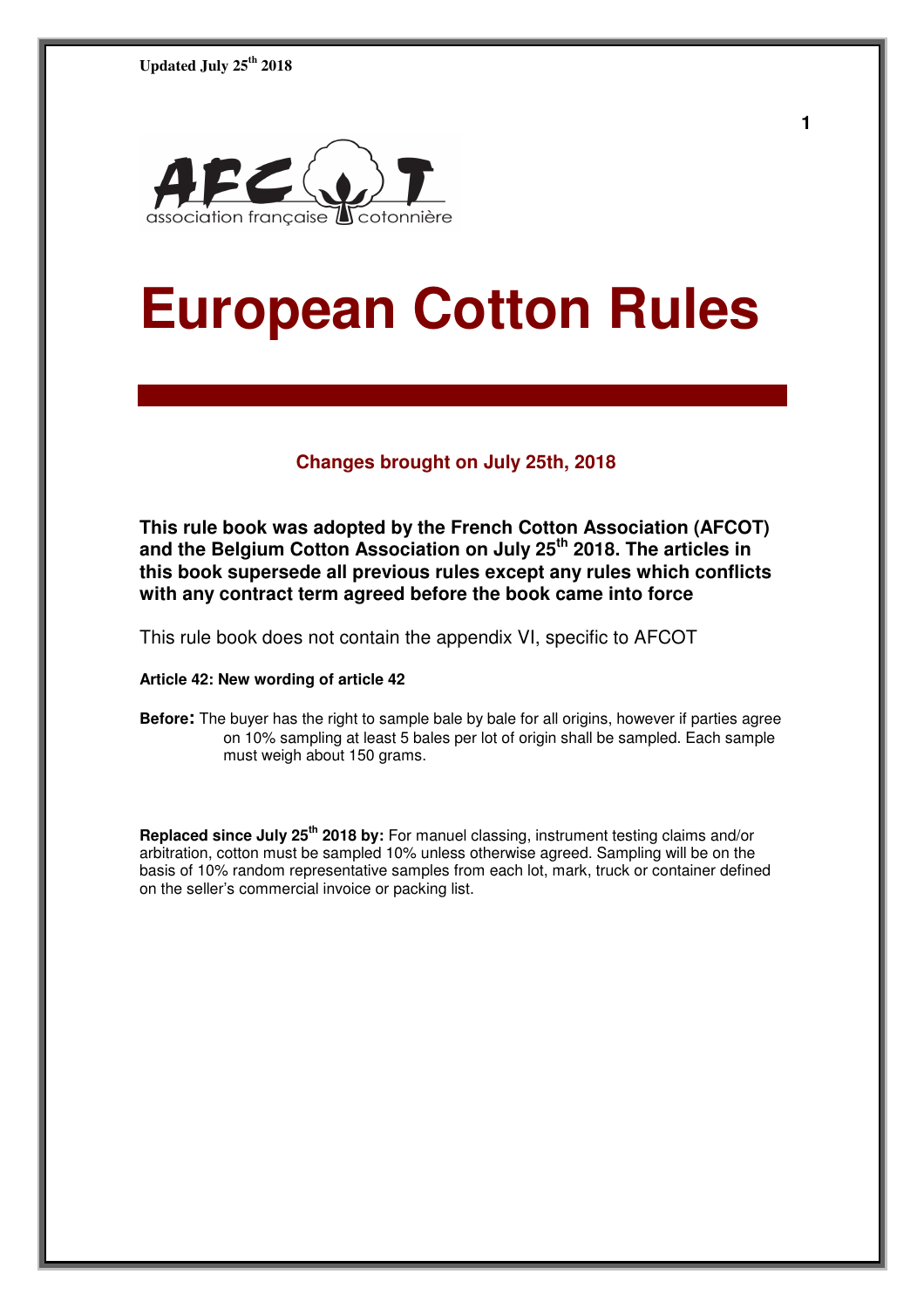| <b>FIRST PART</b>                                | Art. Nrs.   |
|--------------------------------------------------|-------------|
| <b>PART 1 - BASIC CONCEPT / (EUROPEAN RULES)</b> |             |
| <b>TITLE 1: Scope of Application</b>             | $001 - 003$ |
| <b>TITLE 2 : Disputes</b>                        | 004         |
| <b>TITLE 3: Amendments</b>                       | 005         |

# **PART 2 - EUROPEAN TERMS**

# **TITLE 1 : Common rules concerning all contracts**

| Chapter I                                        | $\mathcal{I}^{\mathcal{I}}$ | <b>Specific clauses</b>                                                |                   |
|--------------------------------------------------|-----------------------------|------------------------------------------------------------------------|-------------------|
| <b>Section I</b>                                 | $\mathbf{L}$                | <b>Terms of period - Time-limits</b>                                   | $006 - 008$       |
| <b>Section II</b>                                | $\sim$ 10                   | Due date - Damages-interests                                           | 009               |
| Section III :                                    |                             | <b>Foreign currency</b>                                                | 010               |
| Section IV :                                     |                             | <b>Contract Unit</b>                                                   | 011               |
| Section V :                                      |                             | <b>Control limit, Franchise, Tolerance</b>                             | $012 - 014$       |
| Section VI :                                     |                             | <b>Licences</b>                                                        | 015               |
| <b>Chapter II</b>                                | $\mathcal{L}$               | Object of the sale-purchase contract /<br>(Quantity - Quality - Price) |                   |
| <b>Section I</b>                                 | ÷.                          | Quantity                                                               | $016 - 021$       |
| <b>Section II</b>                                | $\sim$ 10                   | Quality                                                                | $022 - 023$       |
| Section III :                                    |                             | <b>Price</b>                                                           | $024 - 025$       |
| <b>Chapter III</b>                               | $\mathcal{L}_{\mathcal{A}}$ | <b>Payment</b>                                                         |                   |
| <b>Definition</b><br>Payment by letter of credit |                             | <b>Payment against documents</b>                                       | 026<br>027<br>028 |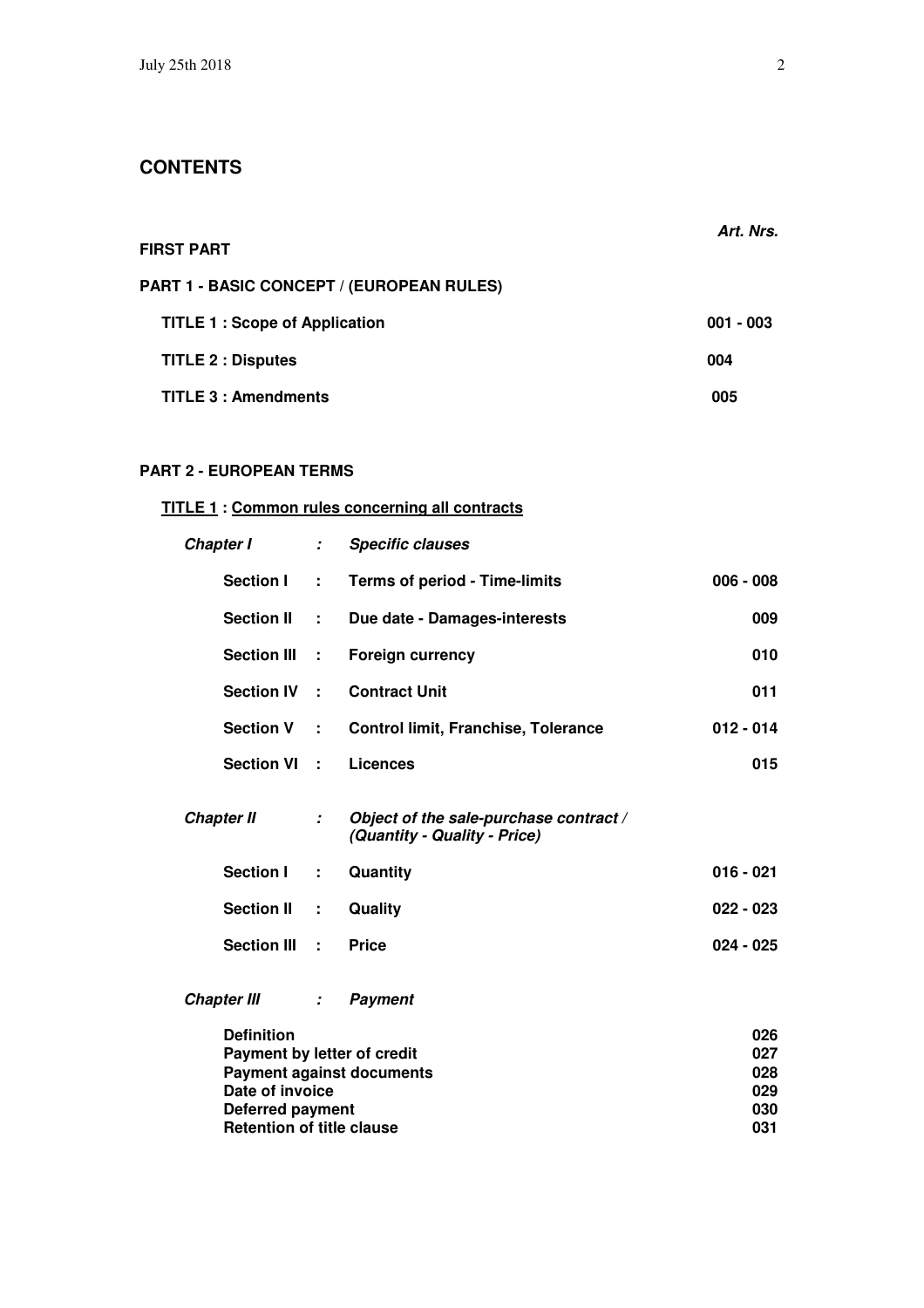| <b>Chapter IV</b>  | ÷.                          | <b>Inspection</b>                                                |             |
|--------------------|-----------------------------|------------------------------------------------------------------|-------------|
| <b>Section I</b>   | ÷                           | <b>Definition</b>                                                | $032 - 034$ |
| <b>Section II</b>  | ÷.                          | <b>Examination of the bale packing</b><br>and condition of bales | $035 - 036$ |
| <b>Section III</b> | ÷                           | Weighing                                                         | $037 - 041$ |
| <b>Section IV</b>  | ÷                           | Sampling                                                         | $042 - 045$ |
| <b>Section V</b>   | ÷                           | <b>Taring</b>                                                    | $046 - 049$ |
| <b>Section VI</b>  | ÷                           | <b>Humidity control</b>                                          | 050         |
| <b>Section VII</b> | $\mathbb{R}^2$              | <b>Defective bales</b>                                           | 051         |
| <b>Chapter V</b>   | $\mathcal I$                | <b>Weight adjustments</b>                                        |             |
| <b>Section I</b>   | ÷                           | <b>Definition - Procedure</b>                                    | $052 - 054$ |
| <b>Section II</b>  | ÷,                          | <b>Excess or short weight</b>                                    | $055 - 057$ |
| <b>Chapter VI</b>  | $\mathcal{I}^{\mathcal{I}}$ | <b>Quality differences</b>                                       |             |
| <b>Section I</b>   | ÷.                          | <b>Claims for quality deficiencies</b>                           | $058 - 061$ |
| <b>Section II</b>  | ÷                           | <b>Accounts for quality differences</b>                          | $062 - 064$ |
| <b>Section III</b> | ÷                           | <b>Micronaire</b>                                                | 065         |
| <b>Chapter VII</b> | $\mathcal{I}$               | <b>Rejection clause</b>                                          |             |
| <b>Section I</b>   | ÷                           | Inspection                                                       | $066 - 067$ |
| <b>Section II</b>  | ÷.                          | Replacement                                                      | $068 - 070$ |
|                    |                             |                                                                  |             |

# **TITLE 2 : Specific terms**

|  | Chapter I : Contracts for shipment         |           |
|--|--------------------------------------------|-----------|
|  | Section I : General provisions             | 071 - 074 |
|  | Section II : Definitions of shipment terms | 075       |
|  | Section III : CIF and CFR contracts        | 076 - 077 |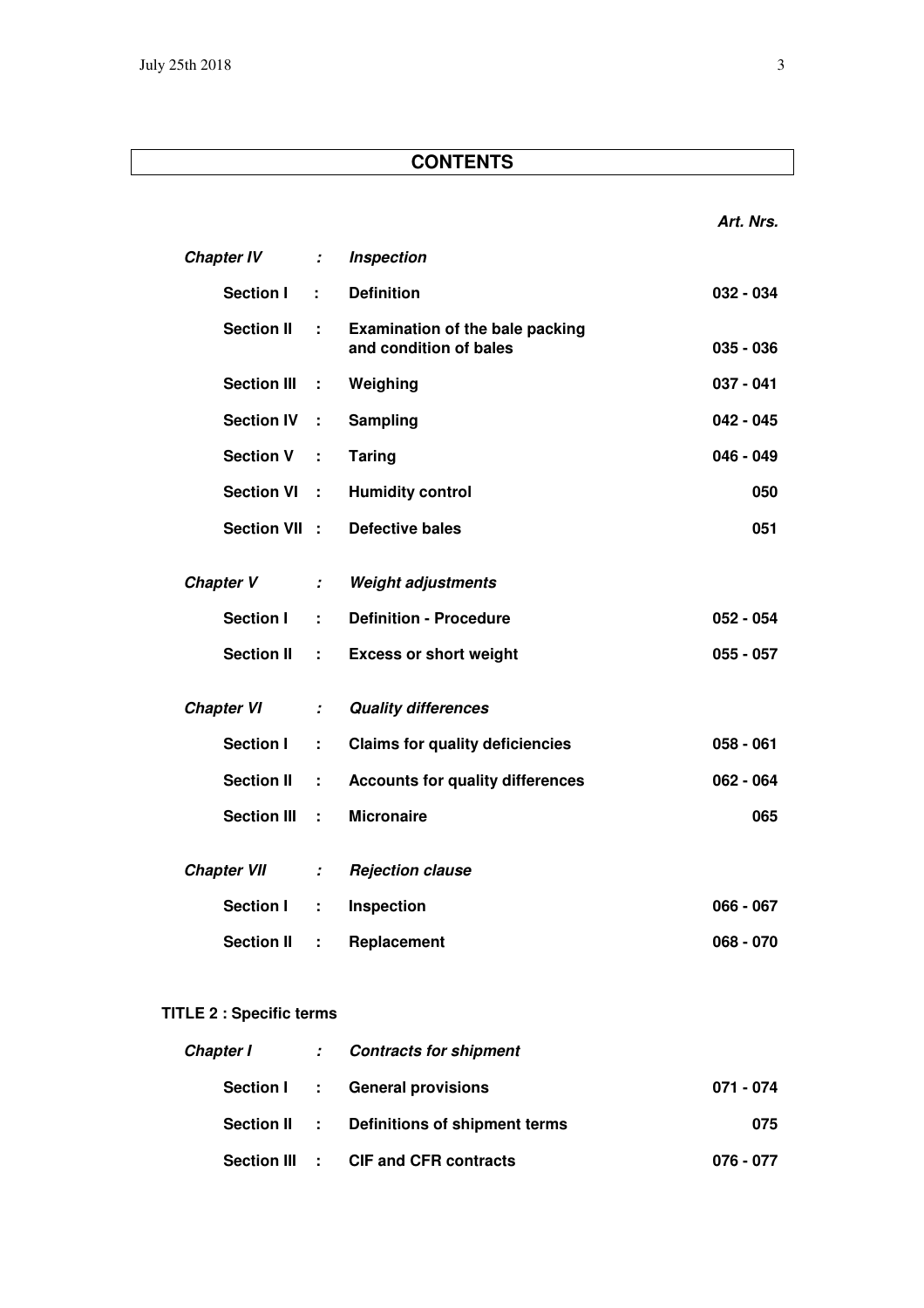**Art. Nrs.** 

|                    |                           | Section IV : FOB contracts                  | $078 - 082$ |
|--------------------|---------------------------|---------------------------------------------|-------------|
|                    |                           | Section V : Bill of Lading                  | $083 - 084$ |
|                    |                           | Section VI : Transport insurance            | $085 - 087$ |
| Chapter II         |                           | : "Delivery" or "spot" contracts            |             |
| <b>Section I</b>   | $\mathbb{Z}^{\mathbb{Z}}$ | <b>Delivery time-limits</b>                 | 088         |
| Section II :       |                           | Delivery and receiving conditions           | 089         |
| <b>Chapter III</b> |                           | : Contracts with deferred fixation of price |             |
| <b>Section I</b>   |                           | : "On call" futures market                  | $090 - 095$ |
| <b>Section II</b>  | $\mathbf{r}$              | On an index generally accepted              | 096         |

# **TITLE 3 : Invoicing back**

| Chapter I          | $\mathcal{I}^{\mathcal{I}}$ | <b>Common terms</b>                                                                                                           |             |
|--------------------|-----------------------------|-------------------------------------------------------------------------------------------------------------------------------|-------------|
| Section I          | $\mathbb{R}^{n}$            | <b>Principle - Definition</b>                                                                                                 | 097 - 099   |
| <b>Section II</b>  | $\mathbf{r}$                | <b>Settlement</b>                                                                                                             | 100 - 104   |
| <b>Chapter II</b>  | $\mathcal{L}^{\mathcal{L}}$ | <b>Principal cases of non-fulfilment</b>                                                                                      |             |
| Section I          | ÷                           | Scope of application of the principle<br>of direct invoicing back                                                             | 105 - 111   |
| <b>Section II</b>  | ÷                           | Scope of application of the principle<br>of fulfilling the sale-purchase contract,<br>with eventual subsequent invoicing back | $112 - 116$ |
| Section III :      |                             | <b>Cases of Force Majeure</b>                                                                                                 | $117 - 119$ |
| <b>Section IV</b>  | ÷                           | Other cases                                                                                                                   | 120         |
| <b>Chapter III</b> | $\mathcal{L}$               | Failure to make use of the right to invoice<br>back and/or to conduct fulfilment of the<br>contract                           | 121 - 122   |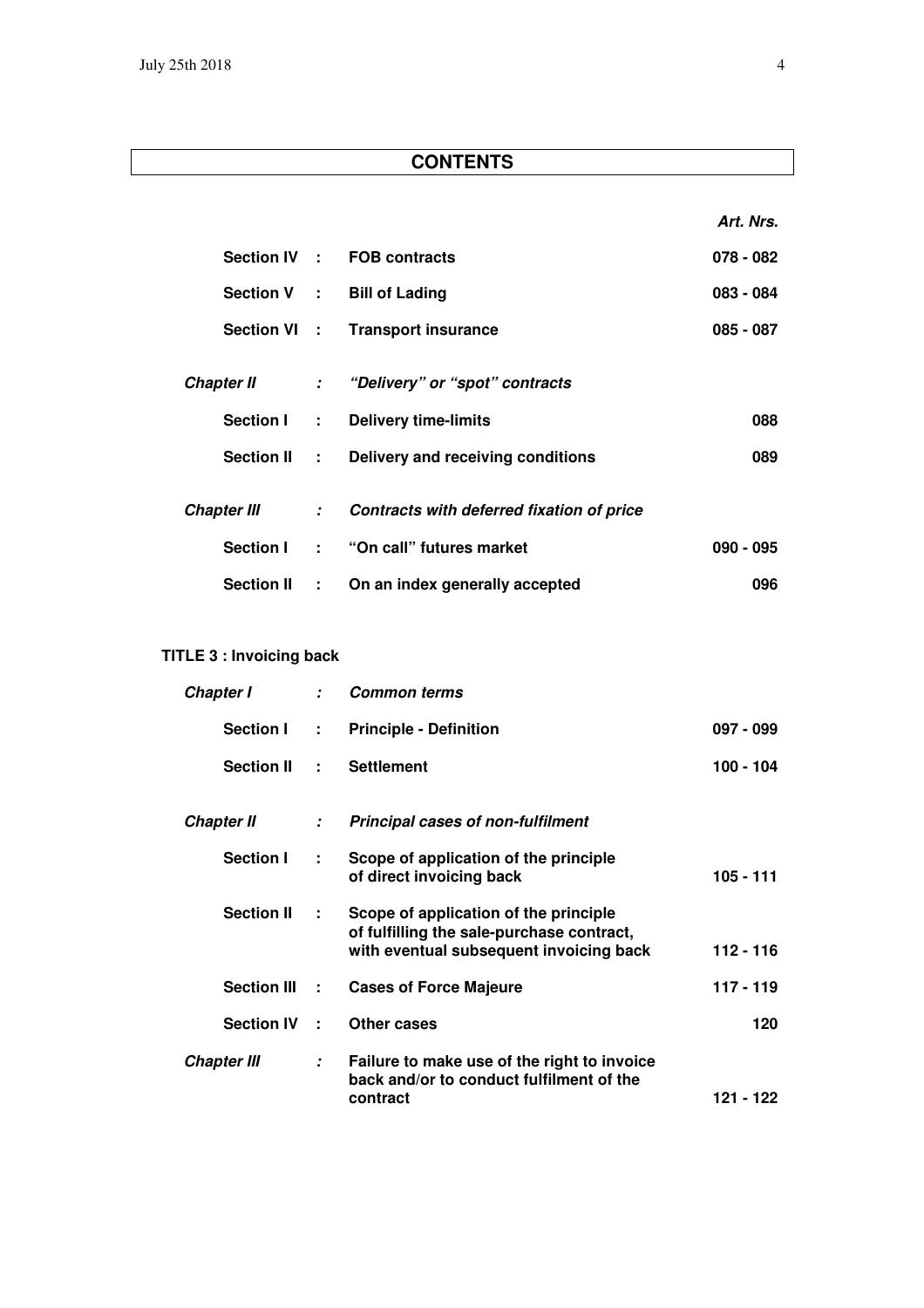| Appendix I:          | <b>Brokers - Agents - Commissions</b>                                     |
|----------------------|---------------------------------------------------------------------------|
| Appendix II:         | <b>American Cotton Shippers Association Special Rules</b>                 |
| <b>Appendix III:</b> | Special Container Ruler For U.S. Cotton Shipped From<br><b>U.S. Ports</b> |
| <b>Appendix IV:</b>  | <b>Rules On Contracts Providing For Micronaire Guarantees</b>             |
| Appendix V:          | <b>Rules On Contracts Providing For Strength Guarantees</b>               |
| <b>Appendix VI:</b>  | <b>Rules Specific to AFCOT</b>                                            |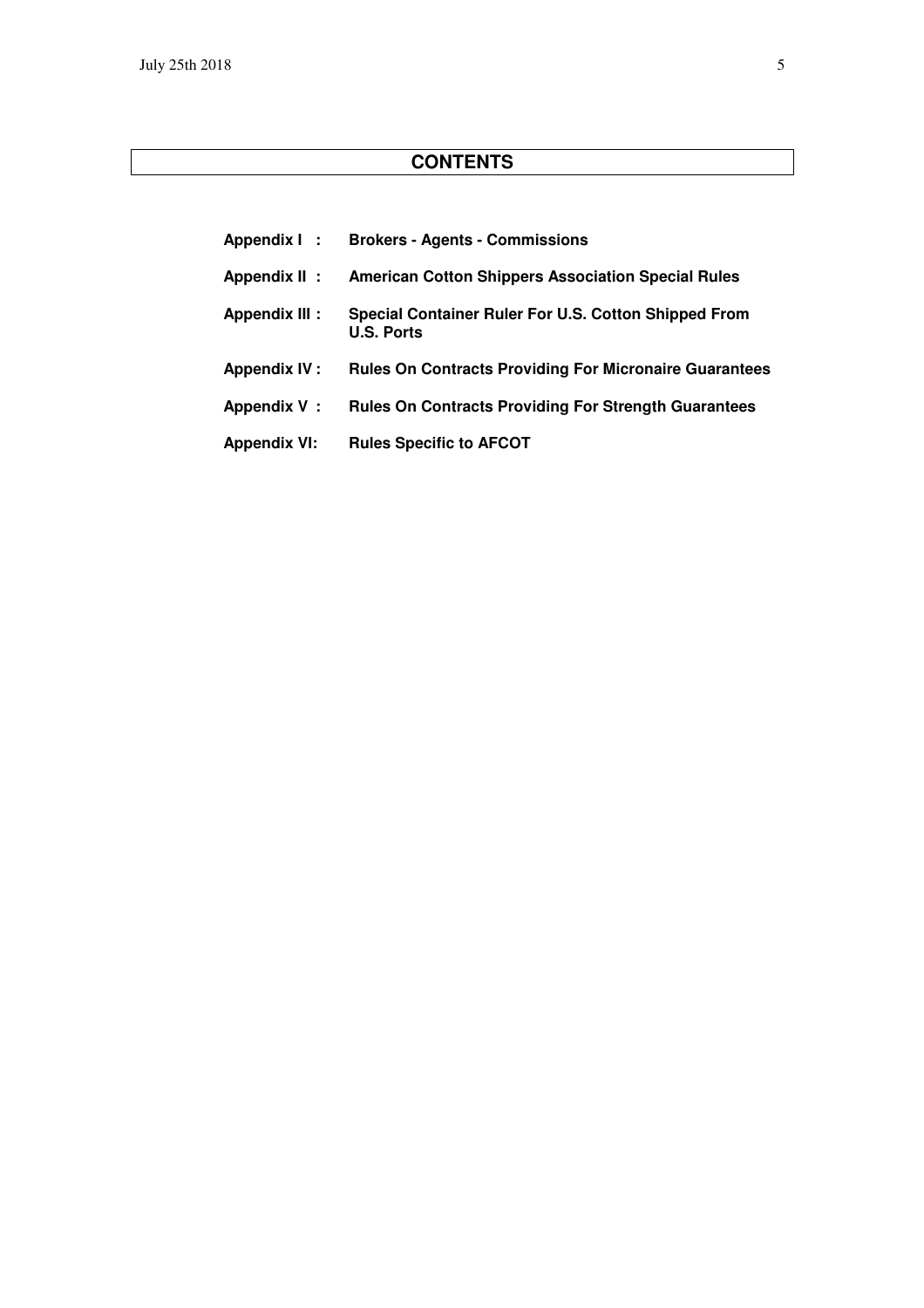#### **FIRST PART**

## **PART 1-BASIC CONCEPT**

#### **TITLE 1 : Scope of Application**

- **Art. 001** The present Rules are intended to govern the purchase and sale transactions of raw cotton.
- **Art. 002** The European Cotton Rules as in force at the time of the conclusion of the contract shall apply to all contracts between the parties concerned which have been concluded subject to these rules with the clause European Cotton Rules or with any similar clause, unless otherwise specially agreed.
- **Art. 003** Unless the buyer and the seller agree otherwise, the conditions of the purchase or sale shall be in accordance with the present Rules and the Incoterms in force at the date of the contract.

#### **TITLE 2 : Disputes**

**Art. 004** All disputes relating to the contract will be submitted to Arbitration, according to the Rules of Arbitration provided for in the appendixes hereafter in respect of National Law or public order in force in the country where the arbitration takes place and parties shall strictly renounce to bring any claim before Courts of Justice.

#### **TITLE 3 : Amendments**

**Art. 005** Modification of these general rules shall be valid only when accepted by associations who have adopted the ECR.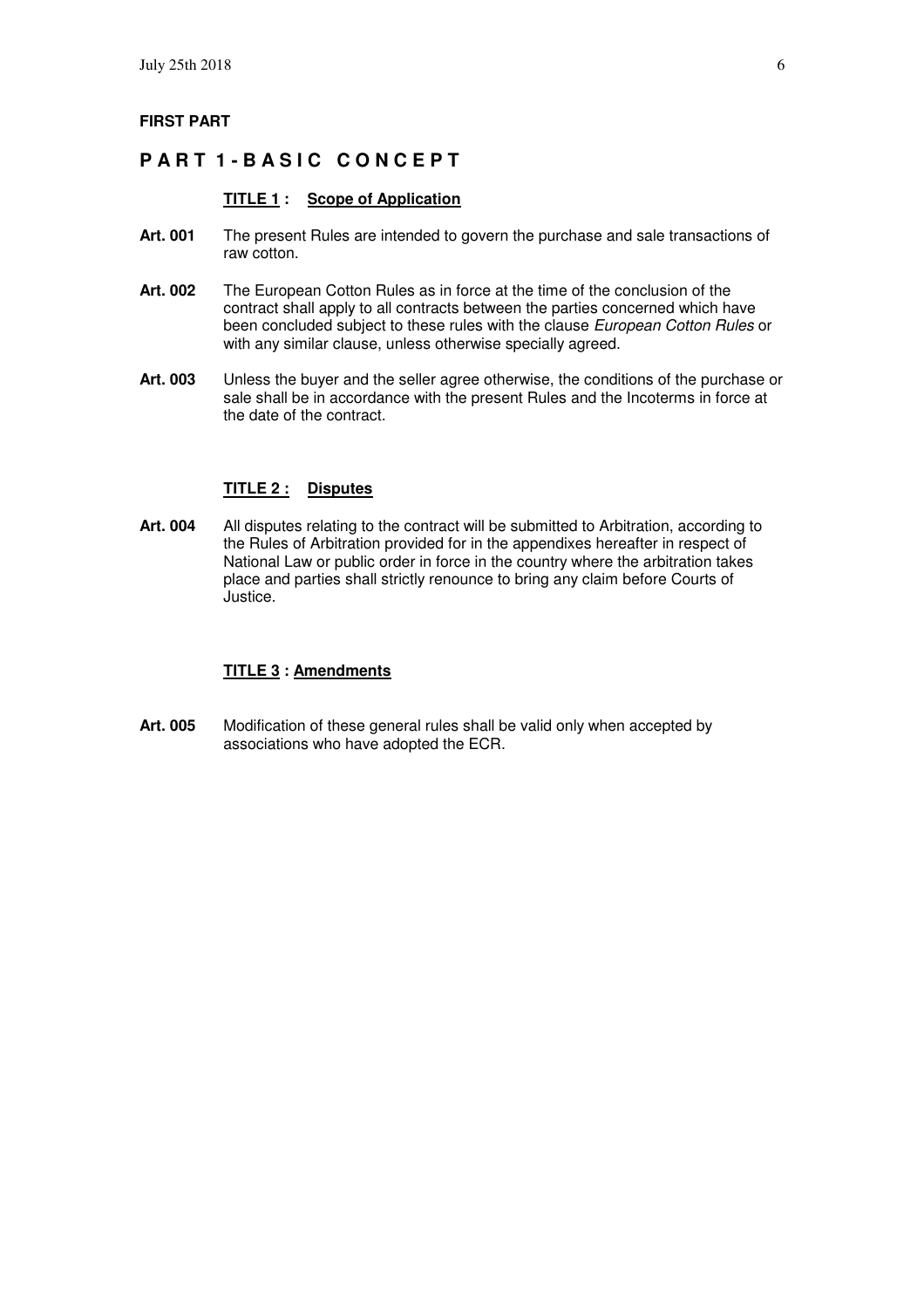# **P A R T 2 - E U R O P E A N T E R M S**

#### **TITLE 1 : Common rules concerning all contracts**

#### **CHAPTER I : Specific clauses**

#### **Section I : Terms of period - Time-limits**

- **Art. 006** The terms "day", "week", and "month" are to be considered in the civil or calendar sense, for example "one month" is a calendar month, "one day" is a calendar day.
- Art. 007 A. All declarations, applications, and communications which, according to these rules, are subject to a specified time-limit must, with acknowledgement of receipt, be delivered on any business-day by 17 hours  $(= 5 \text{ p.m.})$ , either by registered letter or by any other fast writing communication method in use, provided that the sender will be able to give evidence of its reception by the adressee.
	- **B.** Should the last day of a specified time be a non-business-day, the next business-day shall be substituted for it.
	- **C.** When calculating periods and terms, the initial date of such period or term will not be taken into consideration.
- **Art. 008 A.** The beginning of a month shall be from the first up to the 10th day inclusive, the middle of a month from the 11th to the 20th inclusive, the end of month from the 21st to the last day of the month inclusive.
	- **B.** The first half of a month shall be considered the period from the first to the 15th day of that month inclusive; the second half shall be considered the period from the 16th to the last day of that month inclusive.

#### **Section II : Due date - Damages-interests**

- **Art. 009 A.** The due date of the invoice amount shall be the date agreed upon in the contract.
	- **B.** These rules determine, in relevant articles, the due date of the awards for weight and quality differences and of the amounts due for invoicing back.
	- **C.** In case due-dates are not respected, any delay implies the right to apply interest charges, if not stated in the contract, at a rate not exceeding the interbank official rate discount plus 1 percent of the currency contracted, valid at due date. Such interest will be added without notification.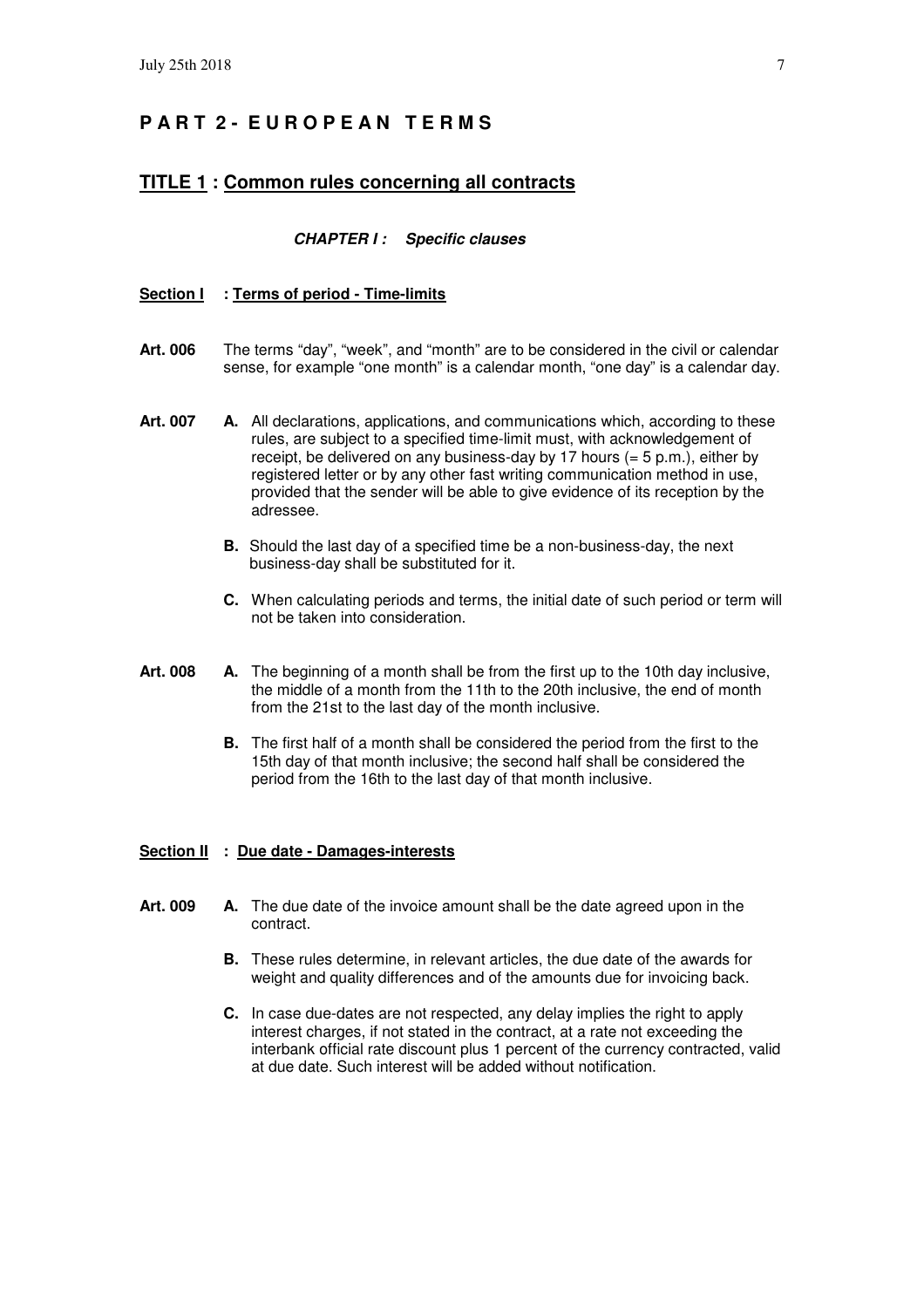#### **Section III : Foreign currency**

Art. 010 In case of contracts concluded in foreign currency, all payments have to be made in that currency.

#### **Section IV : Contract Unit**

- Art. 011 A. Each contract shall be considered as one unit, but may be fulfilled by one shipment or part-shipments of not less than 100 bales or 22 metric tons, or a full container/truck load unless expressly agreed upon otherwise.
	- **B.** In so far as part-shipments or part-deliveries are allowed, each one shall be treated as an independent contract unit.

#### **Section V : Control limit, Franchise, Tolerance**

- Art. 012 Control limit: extreme limit of variation allowed, in all experimental measures, between the indications reached by laboratory testing when a lot is constituted, and those found when the lot is controlled.
- Art. 013 Franchise: a conformity margin, which remains definitively acquired.
- **Art. 014** Tolerance: a conformity margin agreed upon, which disappears when exceeded.

#### **Section VI : Licences**

Art. 015 The contracting parties undertake to fulfil all legal, administrative and statutory obligations of their respective countries regarding imports and exports, and must obtain all necessary import and export licenses or permits at their own expense and risk and under their own responsibility.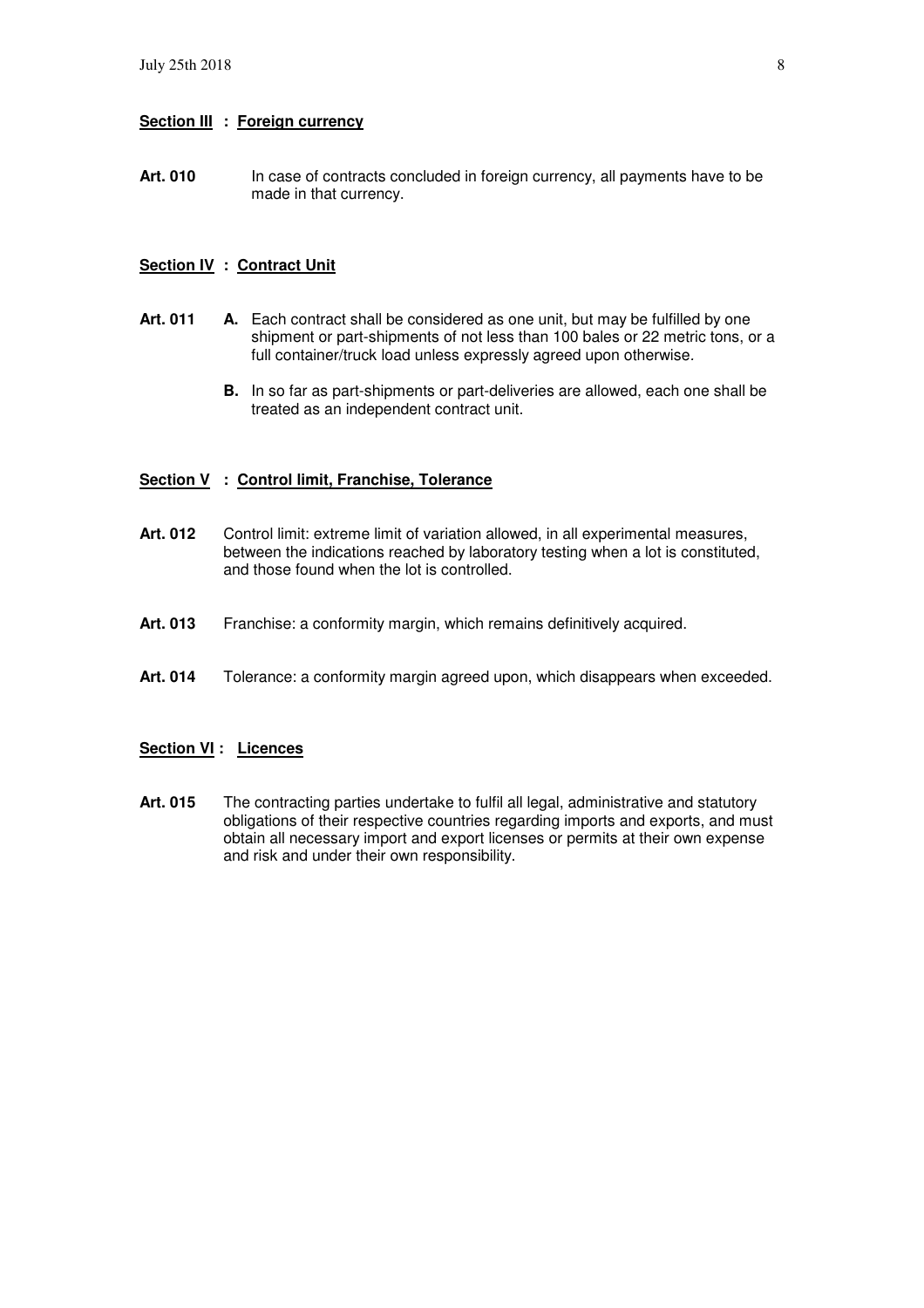#### **CHAPTER II : Object of the sale-purchase contract**

#### **Quantity - Quality - Price**

#### **Section I : Quantity**

**Art. 016** Unless otherwise stipulated, the quantity of cotton contracted is always understood in bales pressed at the normal export density of the country of origin.

> The buyer has the right to obtain reimbursement of any expenses he may incur and redress of any prejudice he may suffer through non-observance of this rule. Bales which have been made good after loading or which have been used for taring on arrival or on delivery cannot be claimed for.

- **Art. 017 A.** When the quantity is expressed:
	- a) in weight: the weight indicated in the contract is net, i.e. tare deducted.
	- b) in number of bales : the seller must ship/deliver the exact number of bales stipulated in the contract, such bales to be of the usual average weight of the exporting country.
	- **B.** If a contract stipulates the number of bales and the weight, the stipulated weight shall be decisive, within the weight of one bale.
- **Art. 018** Unless otherwise stated the present Rules provides for landed or delivered weight, actual tare, no weight franchise, mutual weights.
- Art. 019 For the contracts "shipping weight" a distinction must be made between:
	- a) shipping weight: weight and tare are ascertained at the port of shipment by an independent weighing/inspection organisation in the presence of the representatives of both buyer and seller; a similar procedure will apply if parties agree on a humidity test.

 The seller is responsible to inform the buyer at least 48 hours in advance, of the fulfilment of the operations described above.

 Should a duly appointed representative fail to be present at the weighing, the weighing may be carried out by the weighing/inspection organisation appointed by the other party of this contract, such weights being final and to be accepted by the party which is not represented.

 b) certified shipping weight: the seller must supply, at his expense, a statement showing the weight and tare of each bale, such statement to be drawn by an organisation previously accepted by the buyer; he must also supply a humidity test statement if a humidity clause appears in the contract.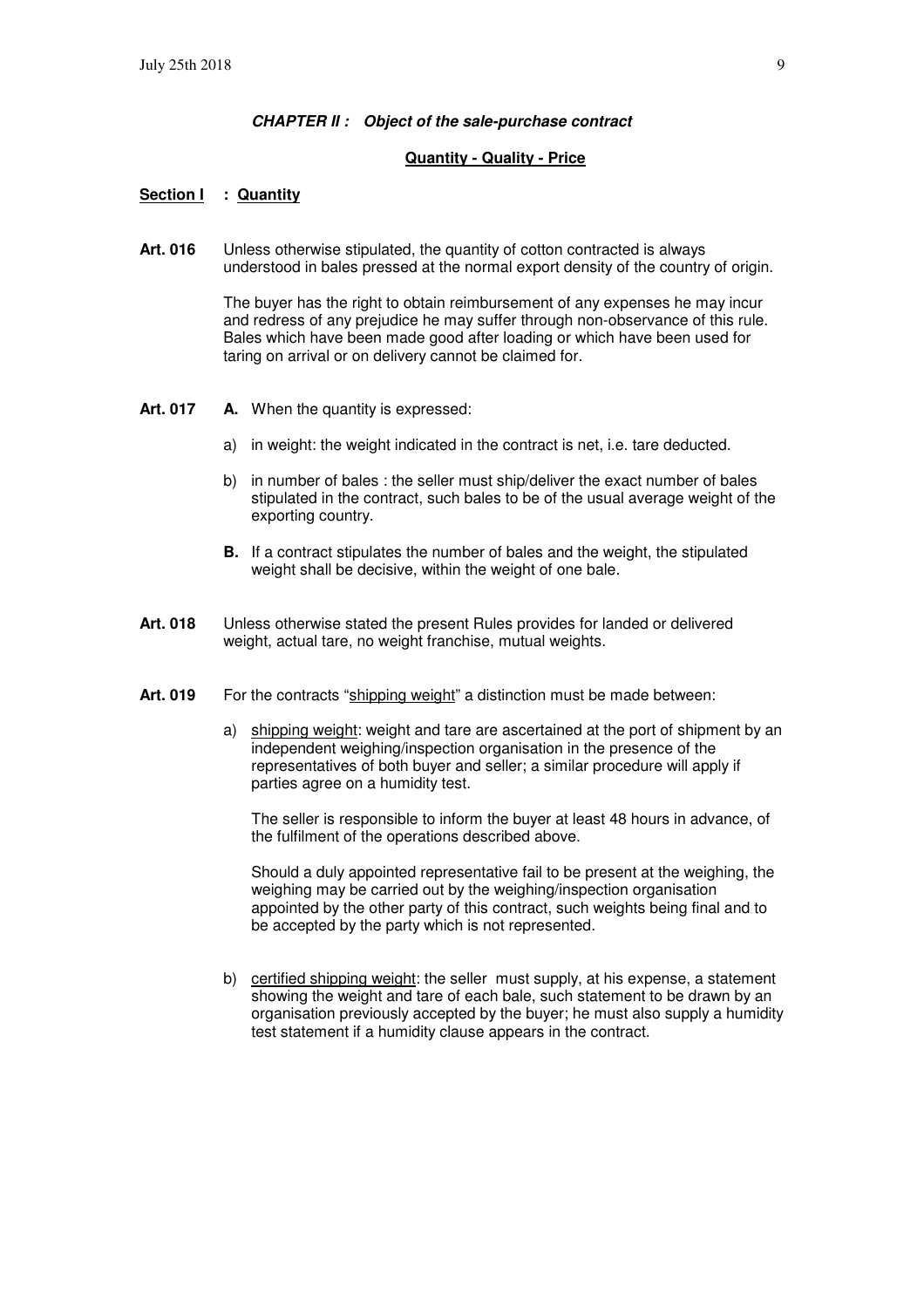**Art. 020** Landing weight - weighing and taring take place after unloading, at the request of the buyer or his representative, in the presence of buyer's and seller's representatives, at the latest 30 days after last day of landing. If either of the parties should desire an extension of the time-limit, the consent of the other party shall have to be invited in good time. The seller must indicate the name of his representative on the invoice.

> Should a duly appointed representative fail to be present at the weighing, the weighing may be carried out by the weighing/inspection organisation appointed by the other party of this contract, such weights being final and to be accepted by the party which is not represented.

**Art. 021** Delivered weight: weighing and taring are effected at the place and time of delivery in the presence of buyer's and seller's representatives.

> Should a duly appointed representative fail to be present at the weighing, the weighing may be carried out by the weighing/inspection organisation appointed by the other party of this contract, such weights being final and to be accepted by the party which is not represented.

#### **Section II : Quality**

- **Art. 022** The quality shall be determined by origin, variety and the following elements:
	- **a)** the grade which is determined by colour, degree of cleanliness and preparation.
	- **b**) the length of the staple.
	- **c)** other characteristics relating to the grade, the staple, the character etc. under the proviso however that in case of an official arbitration, only are to be taken into consideration the clauses recognised and valued by the Arbitration Board or by the equivalent body existing in the market where the arbitration takes place. However, other clauses are taken into account when their use has been duly valued in the contract.
	- **d)** possibly, by one or several additional characteristics which can be measured mechanically.

The grade shall refer to:

- an official standard or an official type;
- a private selling type;
- one or more samples representing the grade.

 Whenever the quality refers to a sample or type, its denomination shall be inserted in the contract and the Seller shall deliver to the Buyer at least one sample, weighing not less than 150 grams, properly made and sealed by the Seller or his Representative. The Buyer shall have the right to have the sample opened and re-sealed in his presence by the Seller's representative.

**Art. 023** For cotton sold on description in reference to a Standard, an official type or a private type for grade, classifications and arbitrations are made by comparison with all the biscuits/parts composing the said Standard or type, taken as a whole. These provisions apply: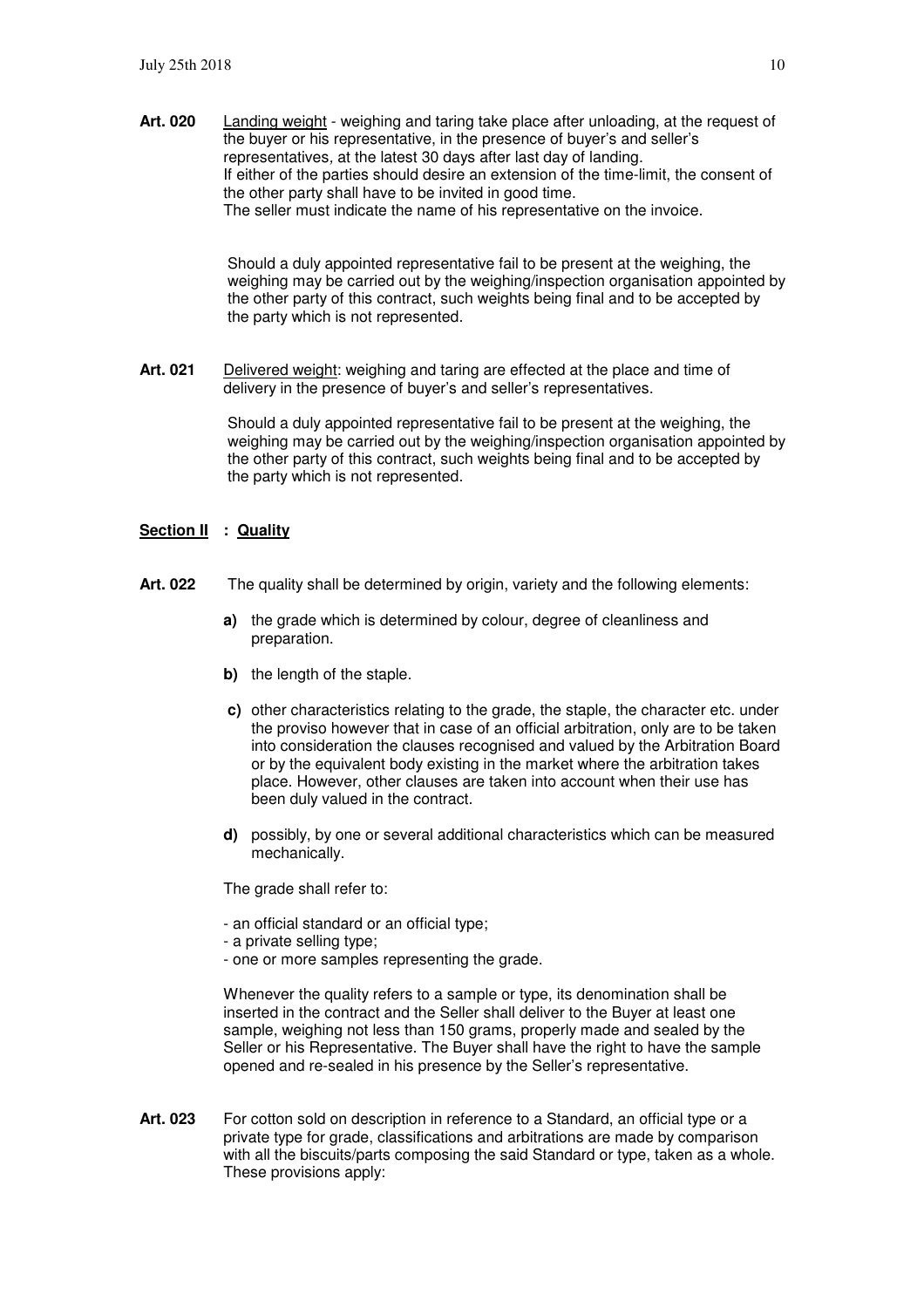- to U.S.A. cotton and to all other cottons sold on the basis of the Universal Standards,
- to cotton of other growths having their own Standards or official types,
- to cotton of other origins, sold on basis of official types of the other Exchanges.

 As far as grade is concerned, a lot shall be considered equal to the Standard, official or private type, if the average quality of which is not lower than the average quality of the Standard, official or private type, and which does not include any bale of a lower quality than the lowest biscuit/part of the said Standard/type referred to. In order to ascertain the average of the lot, bales higher than the Standard or type referred to, shall be considered as equal to the highest biscuit/part of the Standard or type.

#### **Section III : Price**

Art. 024 A. The contract price is :

- either a "fixed" price expressed in Euro or in a foreign currency;
- or a premium/discount (basis) on a trading month of a future market universally recognised and duly stipulated in the contract;
- a premium/discount on an index duly agreed by both parties.
- The price must be followed by the unit of weight to which it applies.
- **B.** The seller has to pay all duties and taxes to ensure the shipment or delivery of the merchandise in the country of origin or supply source, including all taxes, export duties and/or charges, also the costs of any formalities incurred in loading or delivering. Any export surcharge is also considered as included in the price, however any import tax will be for buyer's account.
- **C.** If the contract includes a currency exchange clause and/or reservations relating to freight rates, insurance premiums, fees and/or taxes, duties, fares of any kind, incidental expenses, etc..., as well as the exchange rates applicable to all those elements, any alteration of such elements, beyond the contract date, duly and previously justified, involves the establishment of an invoice adjustment.
- Art. 025 The price so determined and fixed, can not be altered.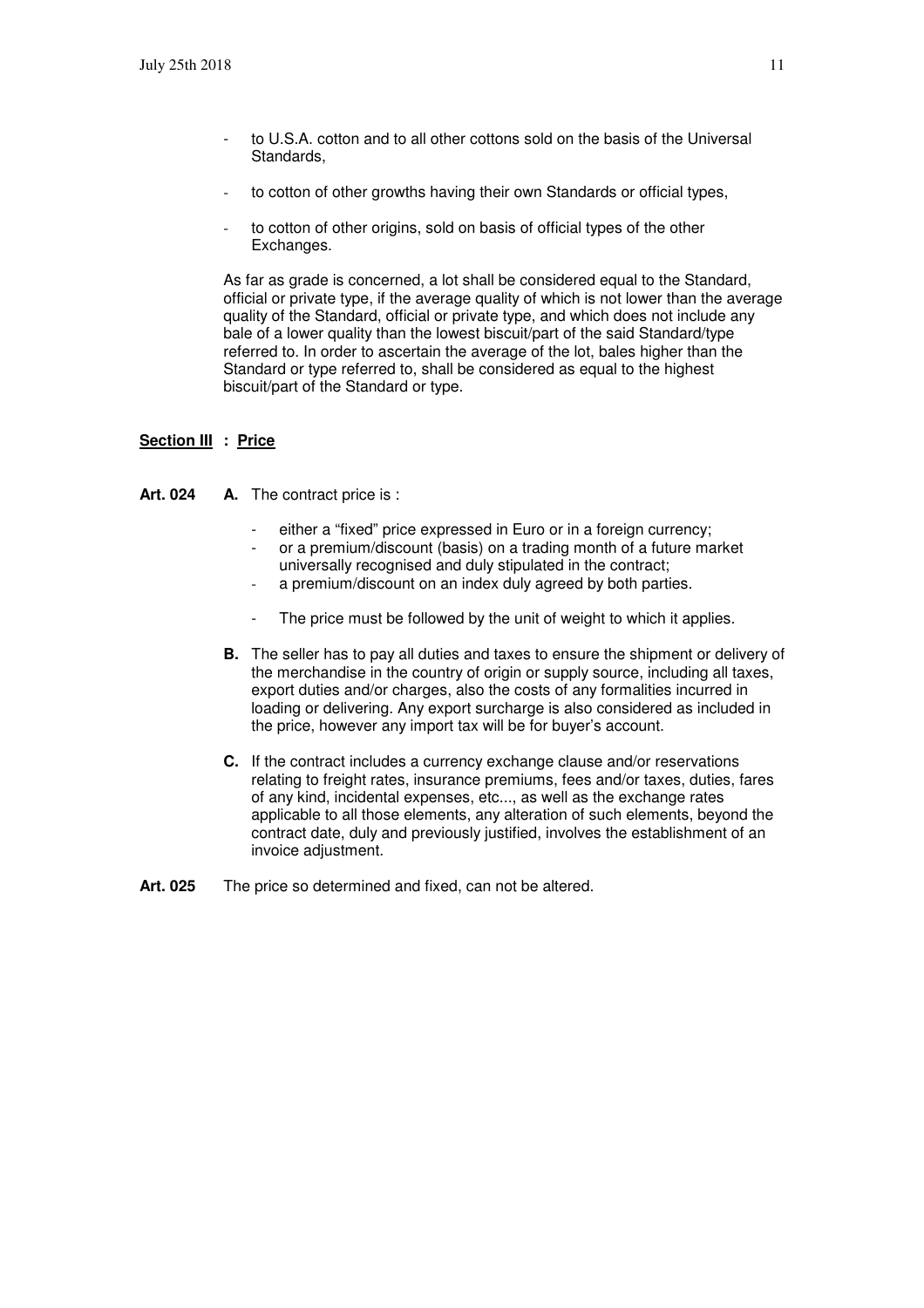#### **CHAPTER III : Payment**

#### **Art. 026** Cash payment

 Payment is due against delivery of the goods by the seller. It must be made according to the terms of the contract. The payment clause of a contract may stipulate the place where the payment must be made. In the absence of any precision in this respect, it must always be understood that this payment must be made in the place of residence of the seller.

 Whatever may be the method of payment adopted by the buyer, the value date of a payment is the one on which the seller is credited of this payment at the above mentioned place.

 Any delay in payment entitles the seller to claim for delayed interests as stated in the contract or, if not, those stated by the Art. 009 of the present Rules, as well as the charges occurred on the goods because of the delay.

#### **Art. 027** Payment by letter of credit

 The buyer must open the credit through a first class bank of his choice at the latest 15 days preceding the first day of contracted loading period. If the credit has not been opened within the prescribed period, the seller may demand that it should be opened by registered letter or by any other fast writing communication method in use within eight days after receipt of such a demand. If, credit is not opened when this delay has expired, the seller has the right to notify to the buyer his decision to invoice back the contract or part of it.

 Credits must be opened in a clear and precise manner in accordance with the contract terms.

 Unless otherwise stipulated the costs of opening the credit are for buyer's account, who transmits to the seller a copy of the letter relative to the letter of credit.

#### **Art. 028** Payment against documents

- 1. Cash payment against presentation of documents (CAD) This clause calls for payment within eight days against presentation of documents by a bank or by the seller or his authorised representative.
- 2. Cash payment on arrival (COA)

This clause calls for payment on arrival of the vessel carrying the goods at the port of destination and in any case not later than 50 days after the Bill of Lading's date against presentation of the shipping documents or delivery order (or if needed by a letter of guarantee authorising full possession of the cotton involved).

Payment is due at the place and bank stated in the contract. If the contract does not contain this clause, then buyer is bound to inform the seller not later than one week before the shipment or delivery period contracted, of the name and address of the bank that will effect the payment.

Unless otherwise stated, the costs to present the documents are for seller's account.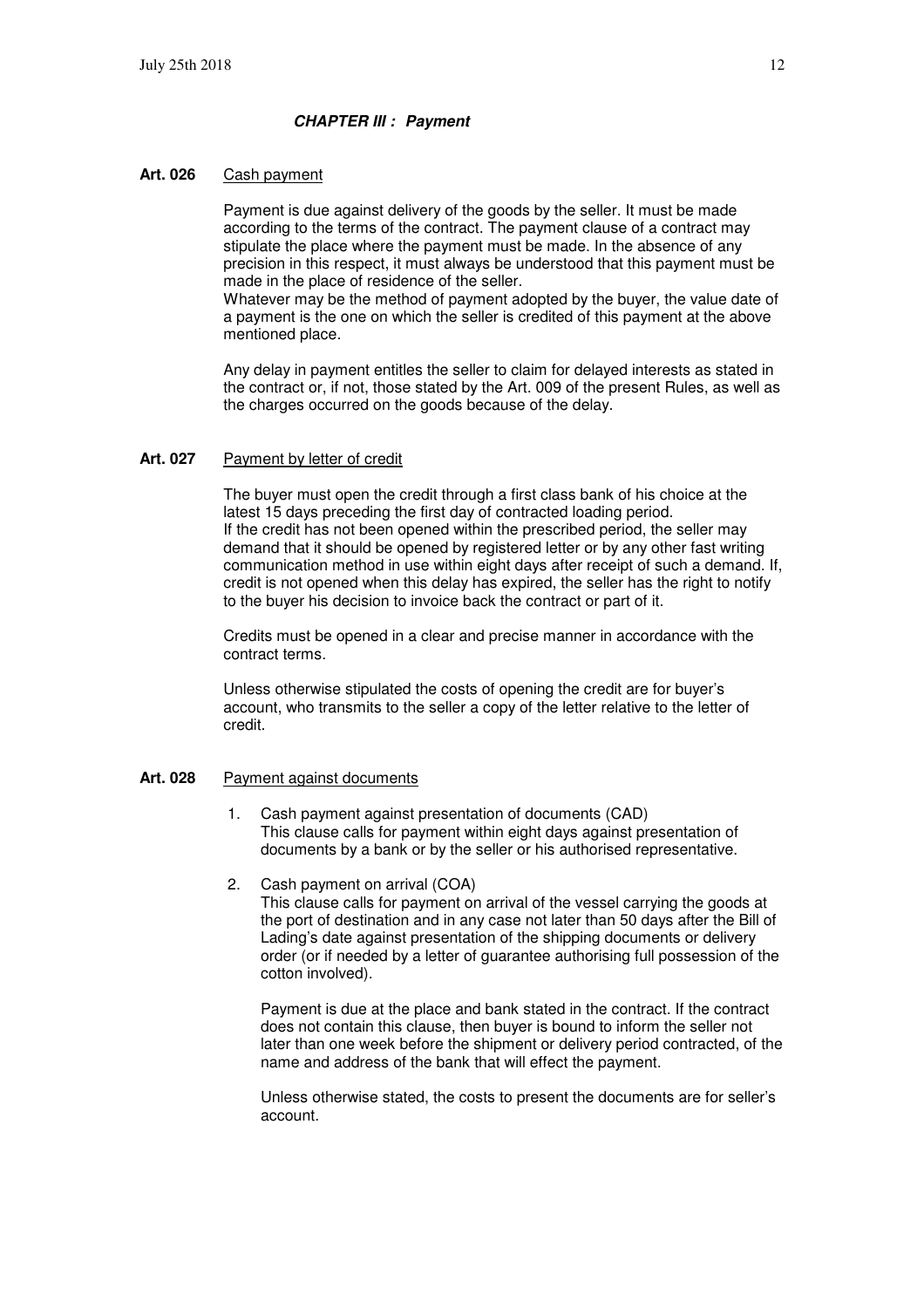When it concerns a "shipment" contract, the buyer is bound to effect payment against presentation of documents even if there is a partial or total loss of the merchandise before the presentation of the documents.

The required dox for presentation are stipulated in the contract.

#### **Art. 029 Date of payment**

- payment on arrival of vessel : the day of arrival of the vessel at the port where the marine carrier's obligations cease;
- payment on delivery :
	- ex quay or ex warehouse : the day the total quantity is placed at the disposal of the buyer or his representative;
	- free carrier: the day of the loading on wagon or lorry.
- payment on delivery at final place of destination : the due date is the day the goods are at the disposal of the buyer from the carrier at the final point of destination, the date of disposal of the buyer attests.

Any delay in payment entitles the seller to claim for delayed interests as stated in the contract or, if not, those stated by the Art. 009 of the present Rules as well as the charges occurred on the goods because of this delay. In case of failing of the buyer, the seller has the right to summon him to pay, and

after 8 banking days following the receiving of the formal notice, he will be entitled to notify his decision to invoice back and apply Art. 031 concerning the retention of title clause.

### **Art. 030 Deferred payment**

When deferred payment has been mutually agreed, the buyer must immediately accept the draft and return the negotiable instrument, possibly guaranteed by a bank, to the seller.

#### **Art. 031 Retention of title clause and transfer of risk**

#### A. Retention of title:

When a contract includes a retention of title clause with reference to Art. 031, this clause must be understood as follows:

The property title and ownership of the cotton which is the subject of this contract shall remain with the seller and the seller reserves the right to dispose of the said cotton until payment in full of the principals, interests and charges has been received in accordance with the terms of this contract.

If payment in respect of the said cotton is overdue in whole or in part or immediately upon the commencement of any act or proceeding in which the solvency of the buyer is questioned, the seller may (without prejudice to any of his other rights and without being obliged to proceed to arbitration or take any legal action) re-possess and/or re-sell the said cotton and may authorise its collecting agent and/or other legal representative to enter upon the buyer's premises, or any other place where the said cotton may be, for the purpose of taking it back. The expression "cotton" shall include both physical cotton and the documents of title thereto.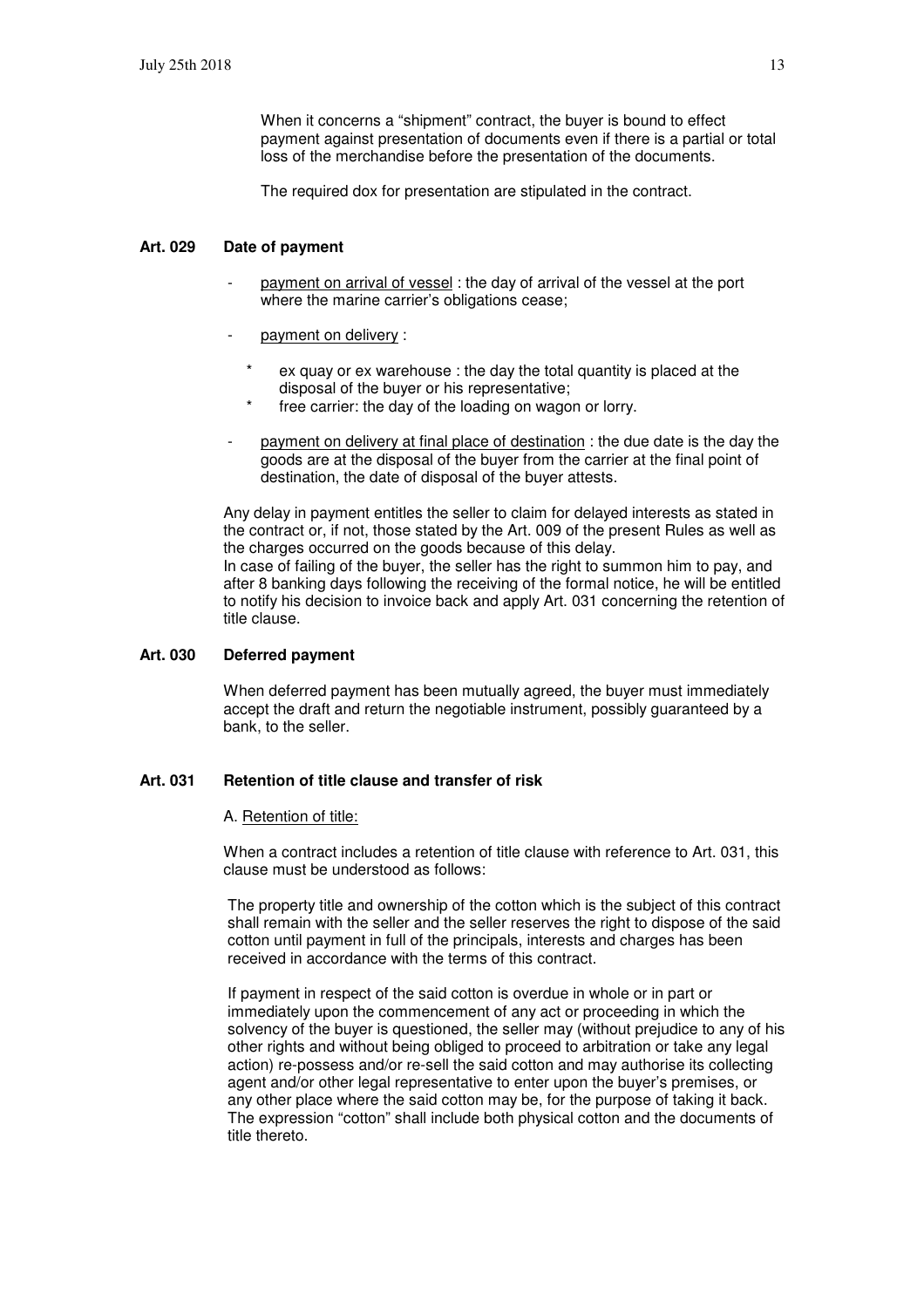#### B. Transfer of risk:

Cotton is at the risk of the seller until it has been delivered to the buyer, in accordance with the present Rules and Incoterms in force, unless parties otherwise agree.

Unless the Incoterms state otherwise, the risk of the goods are transferred to the buyer as soon as the delivery is effected. The buyer must insure them at his expense against all risks of damage and/or losses caused or suffered.

The buyer has the responsibility of keeping the goods in their original condition without altering the signs or marks which identify the bales at time of delivery, unless the Incoterms state otherwise.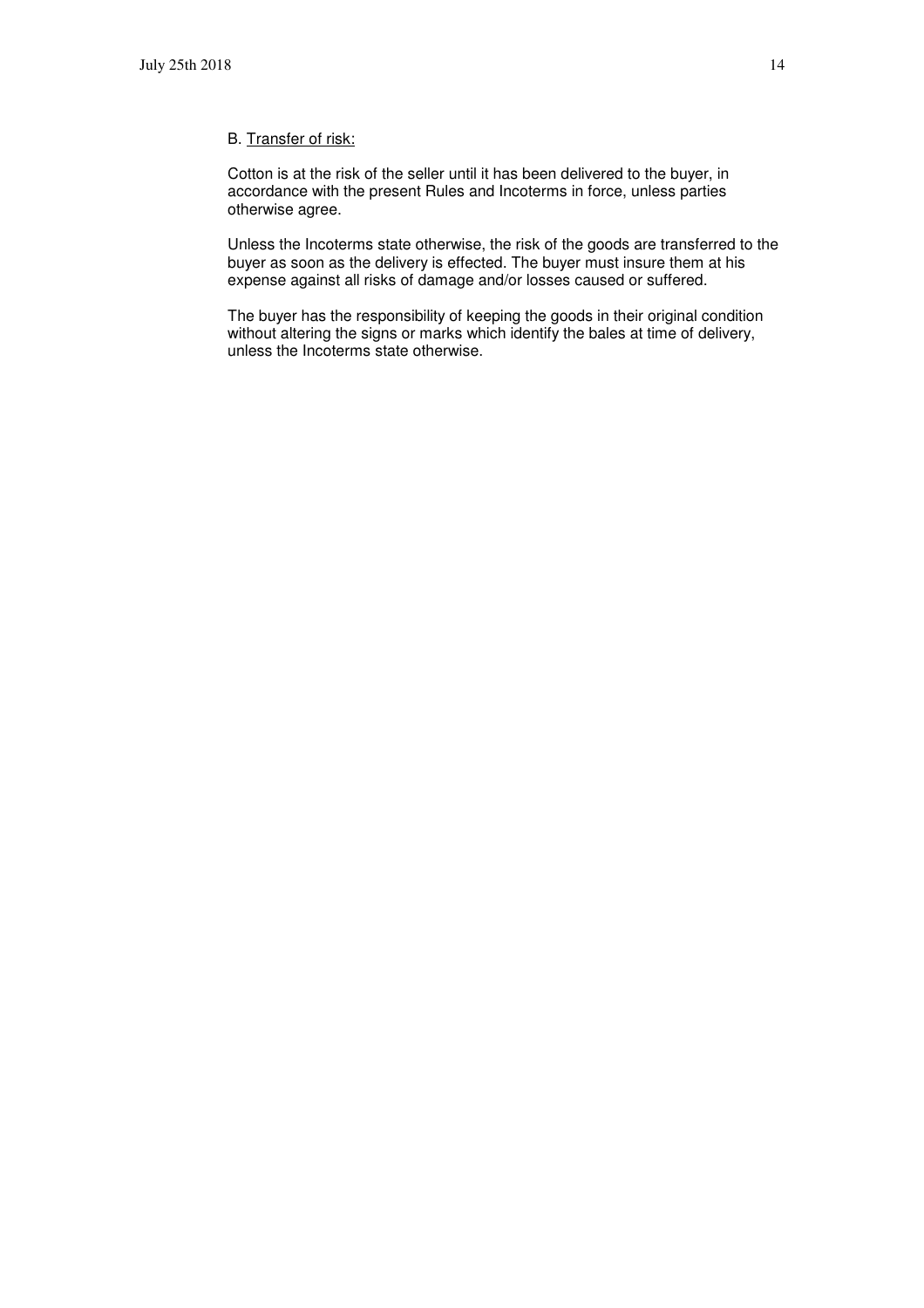#### **CHAPTER IV : Inspection**

#### **Section I : Definition**

- **Art. 032** After unloading at destination contract the parties shall adopt the following procedure:
	- inspection of condition of bales;
	- weighing:
	- sampling:
	- possibly taring;
	- possibly drawing of "humidity" samples.

Under no circumstances, during these operations, must any bale marks relating to the country of origin be removed, nor those relating to its identification, ginning factory, etc.

- **Art. 033** These operations shall be performed jointly between buyer's and seller's representatives. The name of the seller's representative must be mentioned on the invoice or at least be notified to the buyer before the inspection.
- **Art. 034** Should a duly appointed representative fail to be present, all the supervising can be carried out by the organisation appointed by the other party of this contract, their findings are final and must be accepted by the party which is not represented.

#### **Section II : Examination of the bale-packing and condition of bales**

- **Art. 035** At the time of delivery, the buyer shall inspect each bale for possible defects and shall report accordingly such defects to the seller without delay. This duty particularly concerns "Reginned" - "Blended" - "Repacked" or "Recleaned" - "False-packed" - "Mixed-packed" - "Water-packed" bales. The procedure to be applied is laid down in Art. 051.
- **Art. 036** No claim shall be considered for any deficiency in bales which have already been passed to a processing machine, or cannot anymore be properly identified.

#### **Section III : Weighing**

- **Art. 037** For all transactions under terms FOB, CFR, CIF, etc. and for SPOT contracts with delivery from pier, shed or any other port area, weighing will be performed through a bridge-scale. In such a case, drawing of samples must not affect the final weight. However, if so agreed between parties, weight may be performed bale by bale, before sampling, unifying in the tare of bales the hoops or wires possibly missing.
- **Art. 038** For bales weighing 150 kilos or less, two of them are weighed together as the facilities for handling and weighing allow it. In such a case, two bales are also tared together.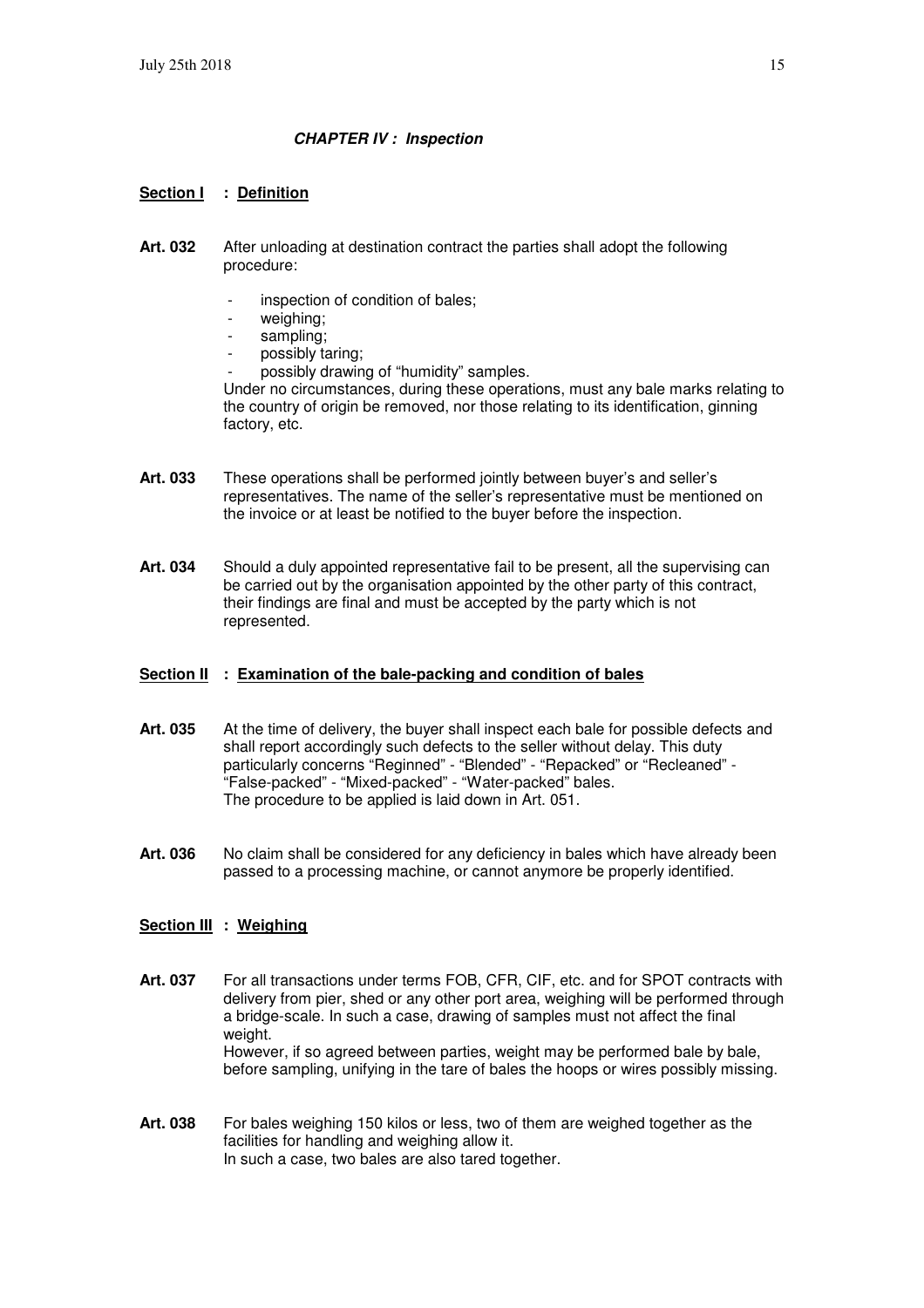- **Art. 039** The weight of the bales is expressed in kilos and half kilos, any weight less than 500 grams being ignored.
- **Art. 040** For "shipment" contracts on landing or delivered weights, the weighing is to be effected as soon as possible and latest 30 days after the last day of landing. If either of the parties should desire an extension of the time-limit, the consent of the other party shall have to be invited in good time. In the absence of such consent the invoiced weight shall be binding upon both parties.
- **Art. 041** Depending on the type of contract, the weighing is to be effected by the party, at its expense, according to Incoterms.

#### **Section IV : Sampling**

**Art. 042** For manuel classing, instrument testing claims and/or arbitration, cotton must be sampled 10% unless otherwise agreed. Sampling will be on the basis of 10% random representative samples from each lot, mark, truck or container defined on the seller's commercial invoice or packing list.

#### **Art. 043 Does not apply on ECR/RGE – LE HAVRE ARBITRATION,**

After weighing, samples are drawn in duplicate if the buyer requires a set for his own classing purposes, the other set for eventual arbitration purposes; the package of arbitration samples must be duly sealed by the representative of both parties. Sampling costs are for buyer's account and the samples remain his property.

- Art. 044 In case of percentage-sampling and percentage-arbitration, the result of the arbitration holds good for the total lot.
- **Art. 045** The seller has the same right of sampling, but before weighing and at his expense; if drawn after weighing the weight of the samples shall be deducted from the gross weight ascertained.

#### **Section V : Taring**

**Art. 046** Tare given by seller will be deducted on the invoice. However, buyer may ask for tare verification at the time of weighing either at landing port or at the delivery place.

> In such a case, seller's supervisor and buyer's receiver will mutually agree in electing 5% of bales delivered, with a minimum of 3 bales, proportionally to the different types of packing and size of bales contained in the lot. Should lots be composed of bales weighing less than 120 kilos each, tare verification will be effected on a 3% of bales with a maximum of 10 bales per brand and counter brand and a minimum of 3 bales.

 Average weight of canvas from each kind of bagging and size of bale shall be proportionally taken to determine the actual weight of canvas. Also bands, wires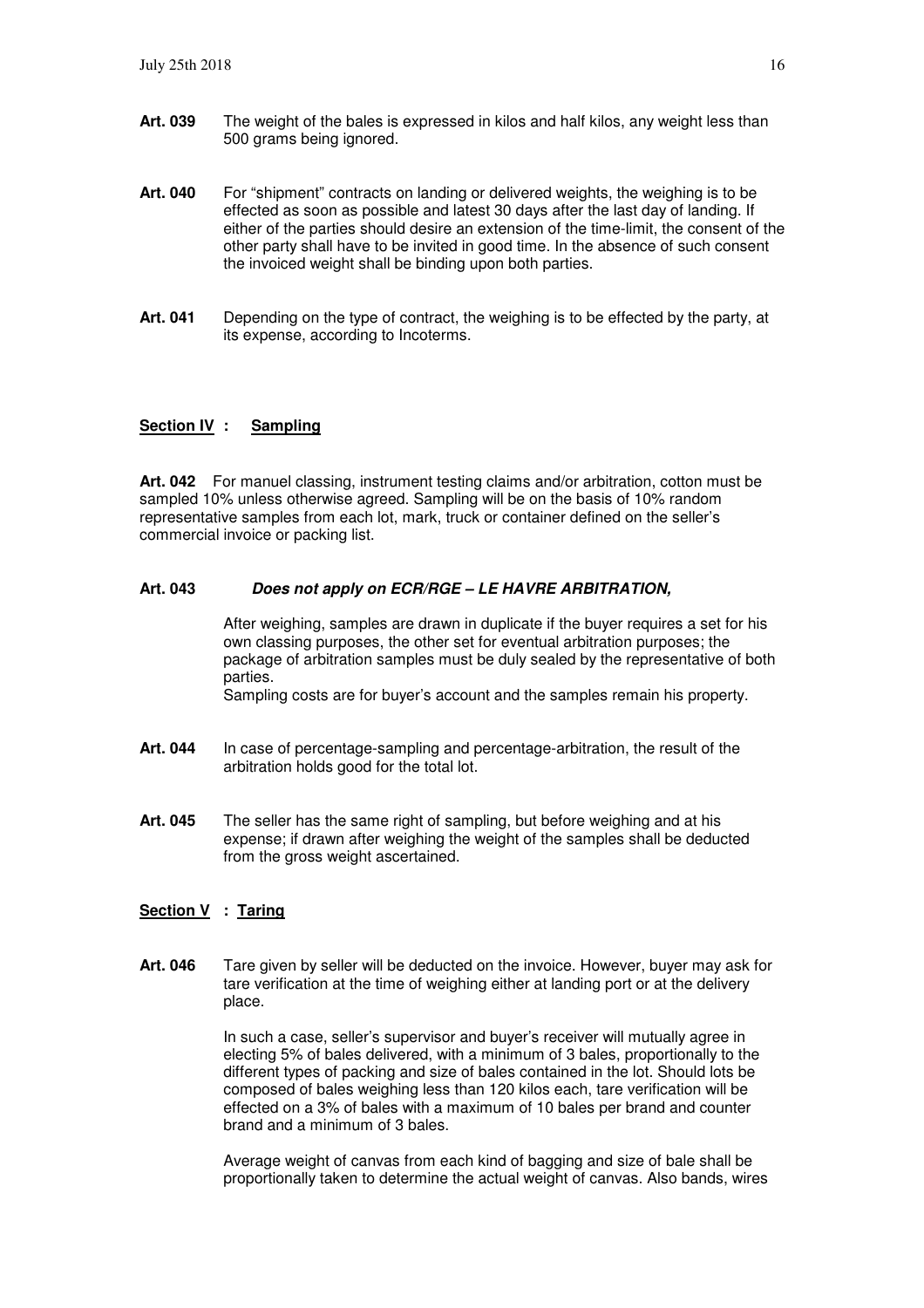or hoops from bales tared shall be weighed bale per bale and the average, according to size, shall be taken proportionally. Totals thus obtained, shall constitute the actual tare of the lot and shall be deducted from landed/or delivered gross weight. The tare of each bale is rounded off to the lower 100 grams. The ascertaining of the total weight of the tares will be rounded off to the nearest half kilo.

- **Art. 047** Deleted
- **Art. 048** Tare verification costs are to be borne by buyer unless an overtare exceeding in value the tare verification costs might result, in which case such costs will be for seller's account and must be claimed within 30 days from last day of landing, as per Art. 052. The comparison between overtare's value and tare verification costs will be based on the invoice price of the cotton, and the expenses will be adjusted to the tariff in force.
- **Art. 049** Seller has same rights for tare verification, but through his own care and at his expense.

#### **Section VI : Humidity control**

- **Art. 050** When a contract includes a humidity control clause, the eventual fulfilment of the clause, unless otherwise specified, will be subject to following provision :
	- A. Definition
	- 1. The finality of the test known as "Hygrometric conditioning" is to determine, from samples submitted to laboratory, the actual humidity content of a cotton. Such content, stated as a percentage of the absolute dry weight of the sample after duly dried at the ventilated oven, is the hygrometric grade or "regain" of such sample.
	- 2. Unless otherwise stated, the standard "regain" is 8,5% on dry weight. This value is the basis for the calculation of the commercial weight or corrected invoice weight of a lot of cotton.
	- 3. The "regain" of a lot is the average of the values obtained from samples submitted to a test.
	- 4. When the weight of the cotton completely dried out increased by 8,5% shows a weight in excess of the original weight, there is a "humidity loss"; when being below, there is a "humidity gain". The loss or gain is expressed in percentage of the original net weight.
	- 5. On calculating the commercial weight, the "humidity loss" "increases" the net delivered weight. The "humidity gain" "decreases" the net delivered weight.
	- 6. If a tolerance is provided, it is not applicable if it is exceeded. If a franchise is provided, the calculation is based on the percentage exceeding the franchise.
	- B. Laboratory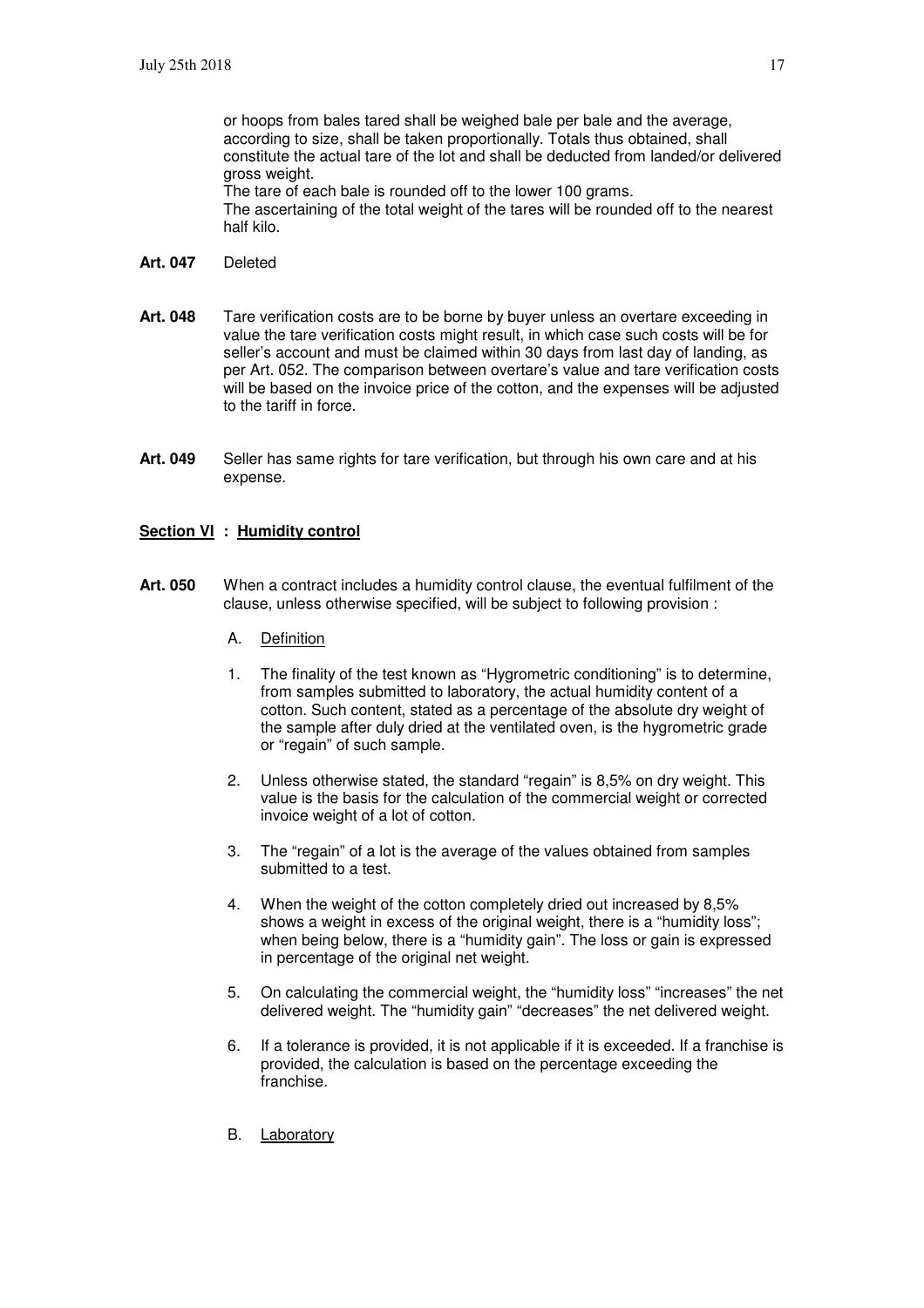The parties must stipulate in the contract the name of the Laboratory to carry out hygrometric conditioning. Lacking such designation, hygrometric conditioning will be carried out by the Laboratory of the local Cotton Association.

#### C. Sampling

The following will apply when sampling bales to test for internal humidity:

- Samples of at least 250 grams must be taken from each bale to be sampled. These samples must be taken by the representative of the party who has asked for the test, and in the presence of a representative of the other party (if it appoints one). The samples must be taken at the time of the final weighing or not later than 5 days after the last weighing date.
- Representative samples must be taken from 5% of the bales in each lot (at least 3 bales). These bales must be selected at random. Samples must be taken from at least two different parts of each bale from a depth of about 20 centimetres inside the bale. The samples must be placed at once in dry, hermetically-sealed containers and labelled to show the identity of the bale the samples have come from.
- The samples must be sent as soon as possible to the appointed laboratory.
- D. Procedure rights costs

 Each party is entitled to request a humidity control test, well understood that the formalities and costs including sampling, despatch of samples and test fees are to be borne by the demanding party. Notwithstanding, the demanding party has the right to be reimbursed by the other party for all expenses involved, should the allowance in his favour prove to exceed the said expenses.

#### **Section VII : Defective bales**

- **Art. 051** Bales cannot be considered sound, true and merchantable if containing falsepacking of quality or any other type of false-packing, foreign matter or damaged cotton not foreseen in the contracted quality description.
	- 1. a) The buyer may choose between deduction of the weight of damaged cotton and reconditioning of the bales he cannot reject.
		- b) If the damaged part of the bale can be removed the work must be executed at the costs of the seller, in agreement with buyer's receiver and seller's controller.
		- c) In case the parties could not reach an agreement, the condition of the bales in dispute will be examined by an agreed expert. If the defective part(s) of the bale (s) cannot be removed and the defect is noticed either at time of reception or within six months the buyer will have the right to invoice back these bales for non-execution of contract.
		- d) In case the defective or damaged part of the bale is not discernible by due diligence at time of weighing, the buyer reserves the right to claim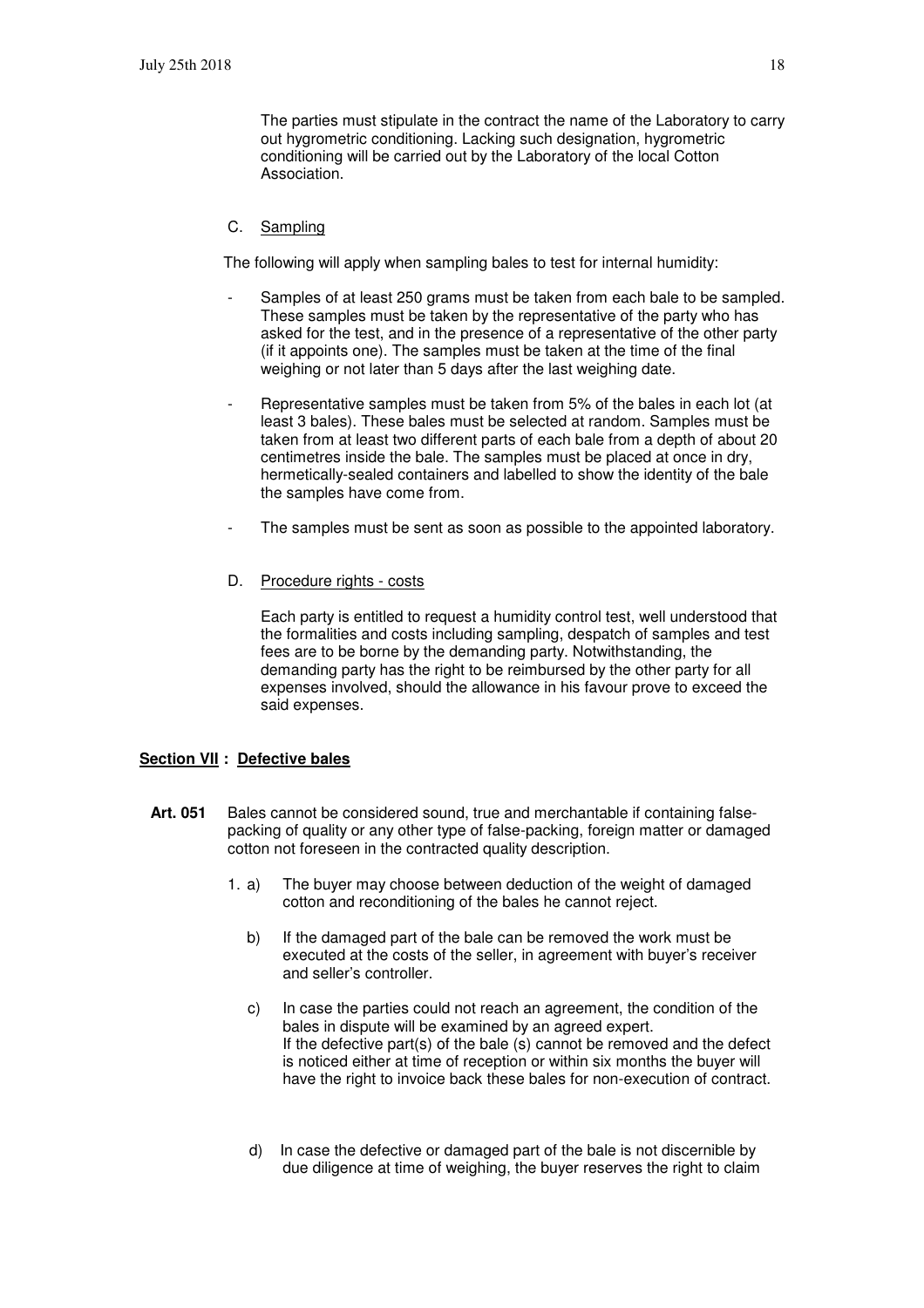within 6 months from the last day of landing or delivery, on condition that the damage is ascertained jointly.

The incriminated bale or bales shall be retained in original state up to 10 days and held at the disposal of the appointed representative of the seller. The buyer shall furnish all tags, marks and bale numbers to facilitate identification of these bales.

#### 2. Bales to be rejected

- bales carrying damage in excess of 6% of their gross weight. However, in the event of damage sustained during transportation, the buyer of a loading contract may reject only those bales showing a higher percentage of damage than that covered by the insurance policy.
- all box bales.

When, added, the total of bales is in excess of 6% of the lot :

- repacked bales,
- picked bales,
- mixed packed bales in which the distinct parts are different in quality by more than one full grade or one full color.
- In the case of delivery contract, tared bales in excess of 6% are to be rejected.

The seller is bound to replace the rejected bales within 1 month at the end of which the buyer has the right to invoice back if the defective bales have not been replaced.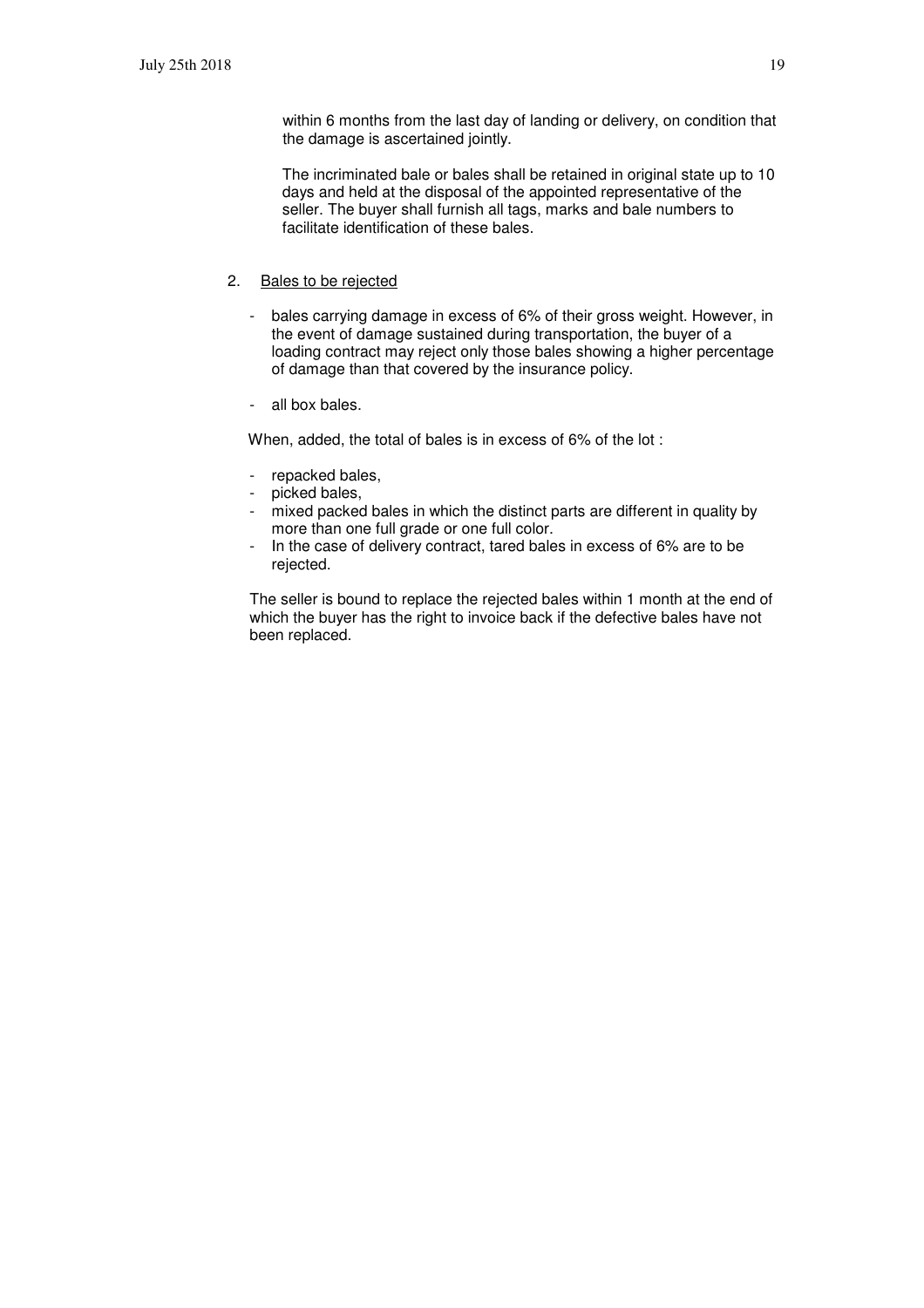#### **CHAPTER V : Weight adjustments**

#### **Section I : Definition - Procedure**

**Art. 052** When landing or delivery weight has been definitively fixed, a weight adjustment note, showing the value difference between invoice and delivered weight, must be sent by the buyer to the seller within 30 days from last weighing day. A weight adjustment note shall be drawn up for each individual invoice.

> Statements must be rendered in the same currency of the contract, without taking into consideration any difference resulting from an eventual humidity test. The conversion rate English pounds to kilos and vice versa will be based on following coefficients:

| 1 lb | $\overline{\phantom{0}}$<br>$\overline{\phantom{0}}$ | 0,4536 kg  |
|------|------------------------------------------------------|------------|
| 1 ka |                                                      | 2,2046 lb. |

 Weight differences in kilo will be rounded off to the nearest half kilo, and those in lbs. to the nearest lb.

 When a humidity test has been agreed upon, a statement resulting from that test must be made by the demanding party and addressed to the other.

 Differences must be settled by the debtor within 30 days from the date on which the statements were sent or received.

- Art. 053 Settlement of missing and/or damaged bales:
	- a) Missing bales and those refused due to excessive damage and "blind bales" (without marks), shall be calculated at the average gross invoice weight and based on quality stated in the invoice.
	- b) "Blind bales" accepted by the buyer shall be calculated at its actual weight and buyer will accept the quality stated in the invoice.
- **Art. 054** Mutual weights without franchise:

 This clause means that seller must reimburse buyer for any loss in weight, or that buyer must reimburse seller for any gain in weight, such loss or gain being the difference between the controlled landed or delivered weights and the provisional invoiced weights.

Mutual weights with franchise:

 This clause means that from any difference, gain or loss, between the controlled landed or delivered weight, the franchise agreed upon in the contract and stated in terms of percentage, is to be deducted.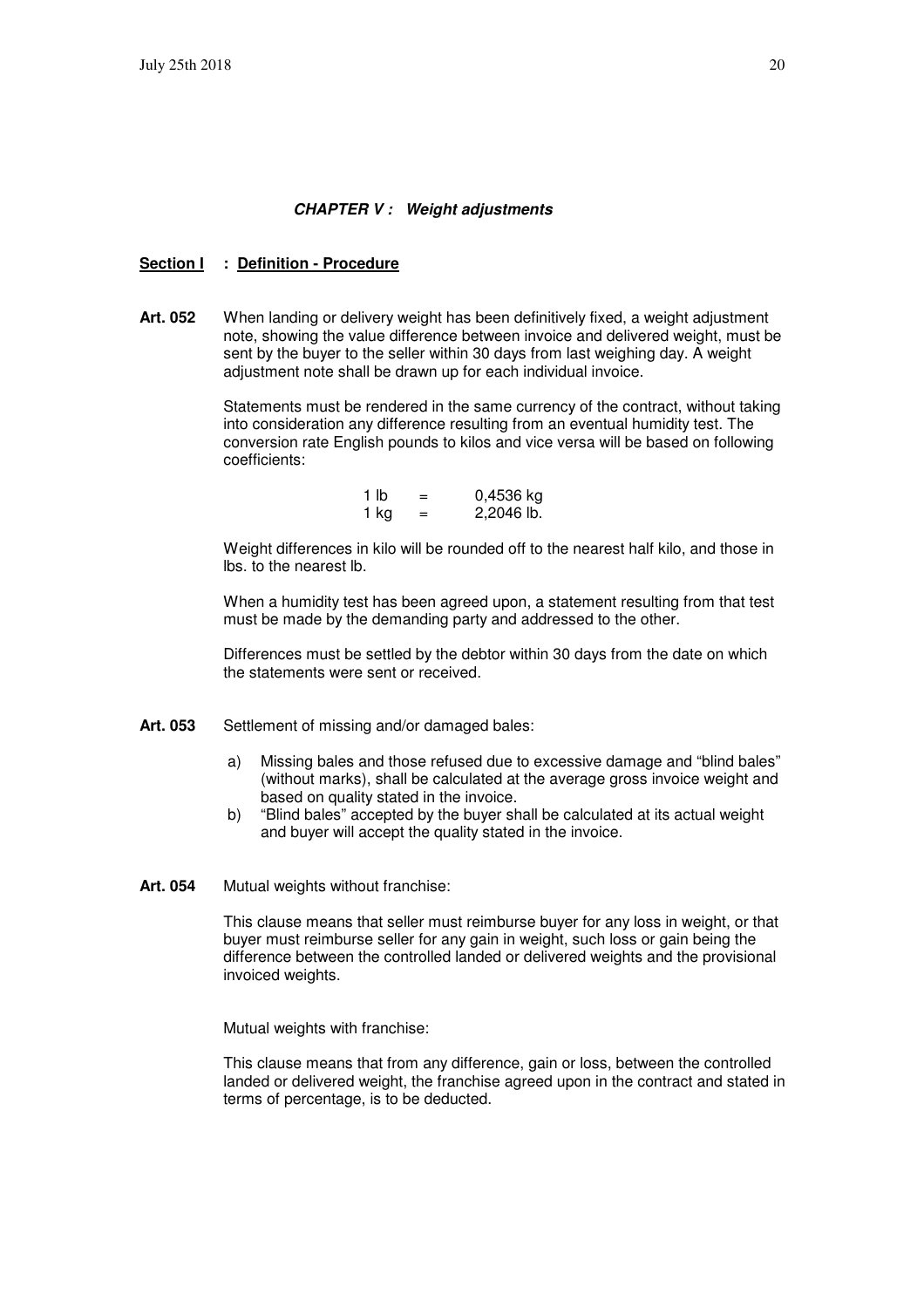#### **Section II : Excess or short weight**

- **Art. 055** Even without the stipulation "about", a variation of 3% from the contract weight (and not from the invoice weight) is allowed and shall be settled on the basis of the contract price. For contracts with a weight franchise (Art. 053), the franchise shall not be taken into consideration for the calculation of this plus/minus 3% tolerance.
- **Art. 056** For any excess over the 3% tolerance, the buyer has the right to refuse its delivery or to receive it on the basis of the price of cotton the last day of landing or the day in which the cotton has been placed at buyer's disposal.

 From any shortage from the 3% tolerance, the buyer has the right to enforce its delivery at contract price.

**Art. 057** For contracts providing several shipment periods or several deliveries, the 3% will apply for each shipment/delivery separately.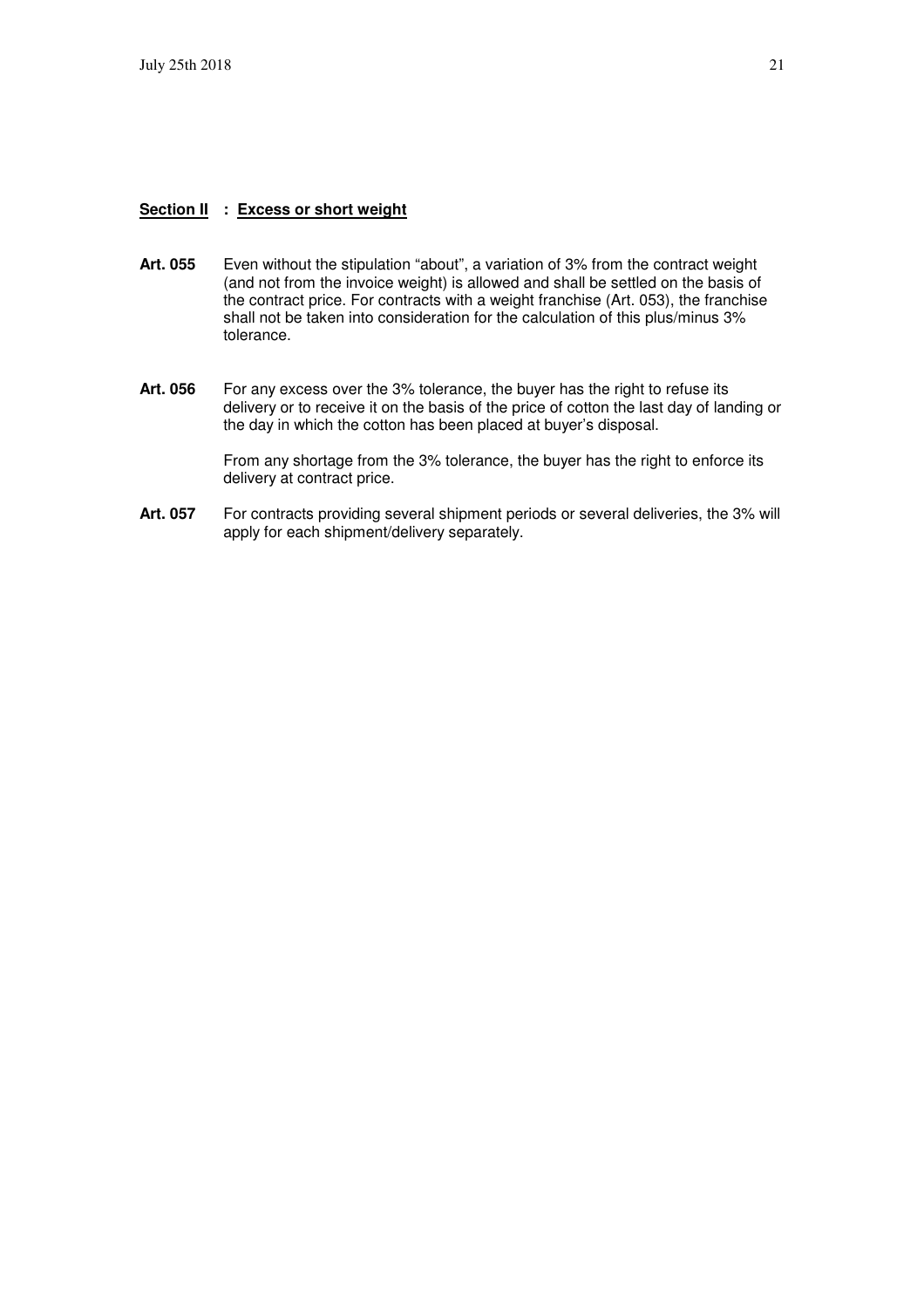#### **CHAPTER VI : Quality differences**

#### **Section I** : Claims for quality deficiencies

**Art. 058**

If the cotton, shipped or delivered, differs from the quality contracted (grade colour - staple – character, characteristics), the buyer, unless otherwise stated in the contract can claim an allowance.

 Any claim for allowance must be submitted within 42 days from the last day of unloading or delivery.

**Art. 059** The claim for allowance shall be based on the differentials fixed by the value differences committee.

> - In the case of CIF and CFR contracts, the value difference that will apply will be the difference on the date of arrival of cotton

- In the case of FOB contracts, the value difference that will apply will be the difference on the date of bill of lading or other document of title.

- In all other cases, the value difference that will apply will be the difference on the day the buyer receives title to the cotton

For the origins for which no differentials are fixed by said Committee, the claim for allowance shall be based on the quotations collected by the value differences committee, at the request of the buyer.

- **Art. 060** Unless the contract specifies "mutual allowance", the seller is not entitled to any allowance for bales superior in grade, colour or staple to the quality stipulated in the contract, but within the limit of 10% of the lot, bales in the same colour description of maximum half a grade "off" are compensated by an equivalent number of bales of half a grade "on". There shall be no compensation for staple.
- **Art.061** Deleted on 29 April 2011

#### **Section II : Accounts for quality differences**

- **Art. 062** a) For each individual bale, the total allowances resulting will be cumulated, based on the weight unit and on the currency established in the contract.
	- b) To obtain the amount of the allowance per bale, the total allowances as calculated in previous point a) is to be multiplied by the average landing or delivery net weight.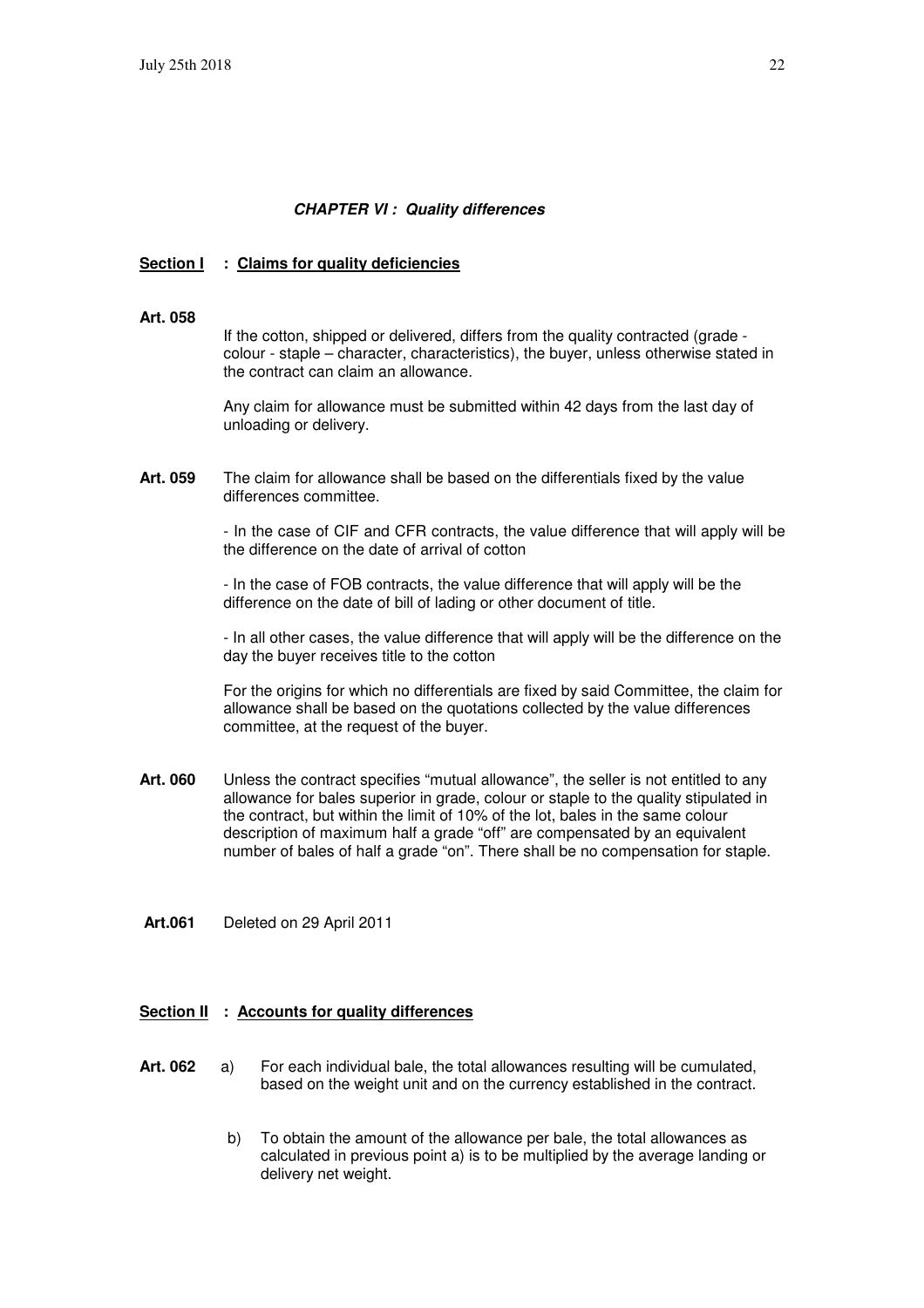- c) The average net weight per bale shall be based on the net weight of the lot (determined according to Art. 052 and 053), readjusted following the hygrometric conditioning test results, when such conditioning is contemplated in the contract.
- Art. 063 Deleted on February 6<sup>th</sup> 2015

# **Art. 064 Do not apply on ECR/RGE- Le Havre Arbitration (June 30th 2016)**

Double allowances: this clause means that the overall amount of allowances for quality differences, excluding penalties mentioned in Art. 061, will be doubled.

#### **Section III : Micronaire**

**Art. 065** When a Micronaire clause is mentioned in a contract, any dispute relating to it is submitted to the rules governing Arbitration on Micronaire readings.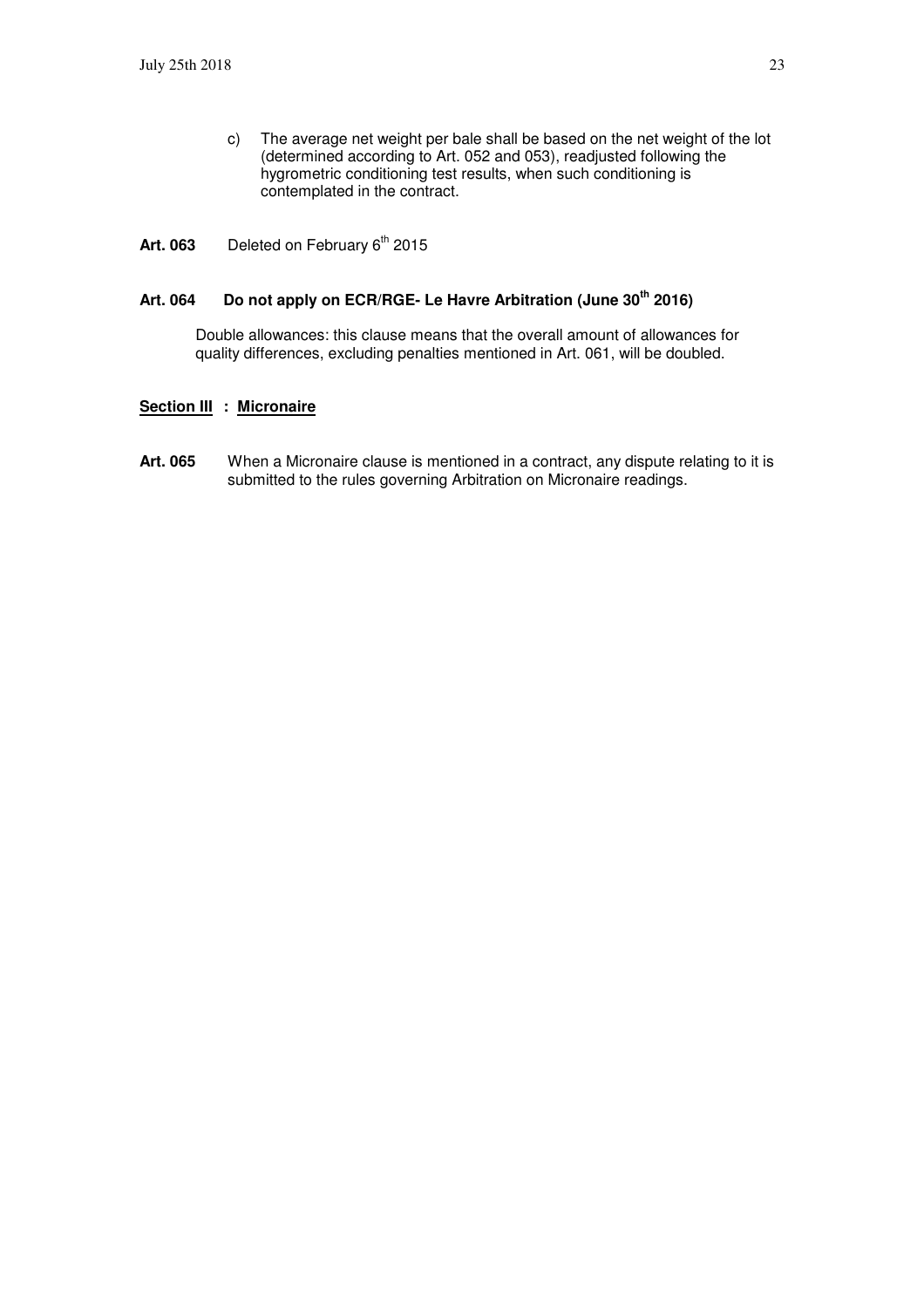# **CHAPTER VII : Rejection clauses**

- **Section I : Inspection**
- **Art. 066 Deleted on February 6th 2015**
- **Art. 067 Deleted on February 6th 2015**

|                | Section II:<br>Replacement   |
|----------------|------------------------------|
| Art. 068       | Deleted on February 6th 2015 |
| Art. 069       | Deleted on February 6th 2015 |
| Art. 069       | Deleted on February 6th 2015 |
| <b>Art 070</b> | Deleted on February 6th 2015 |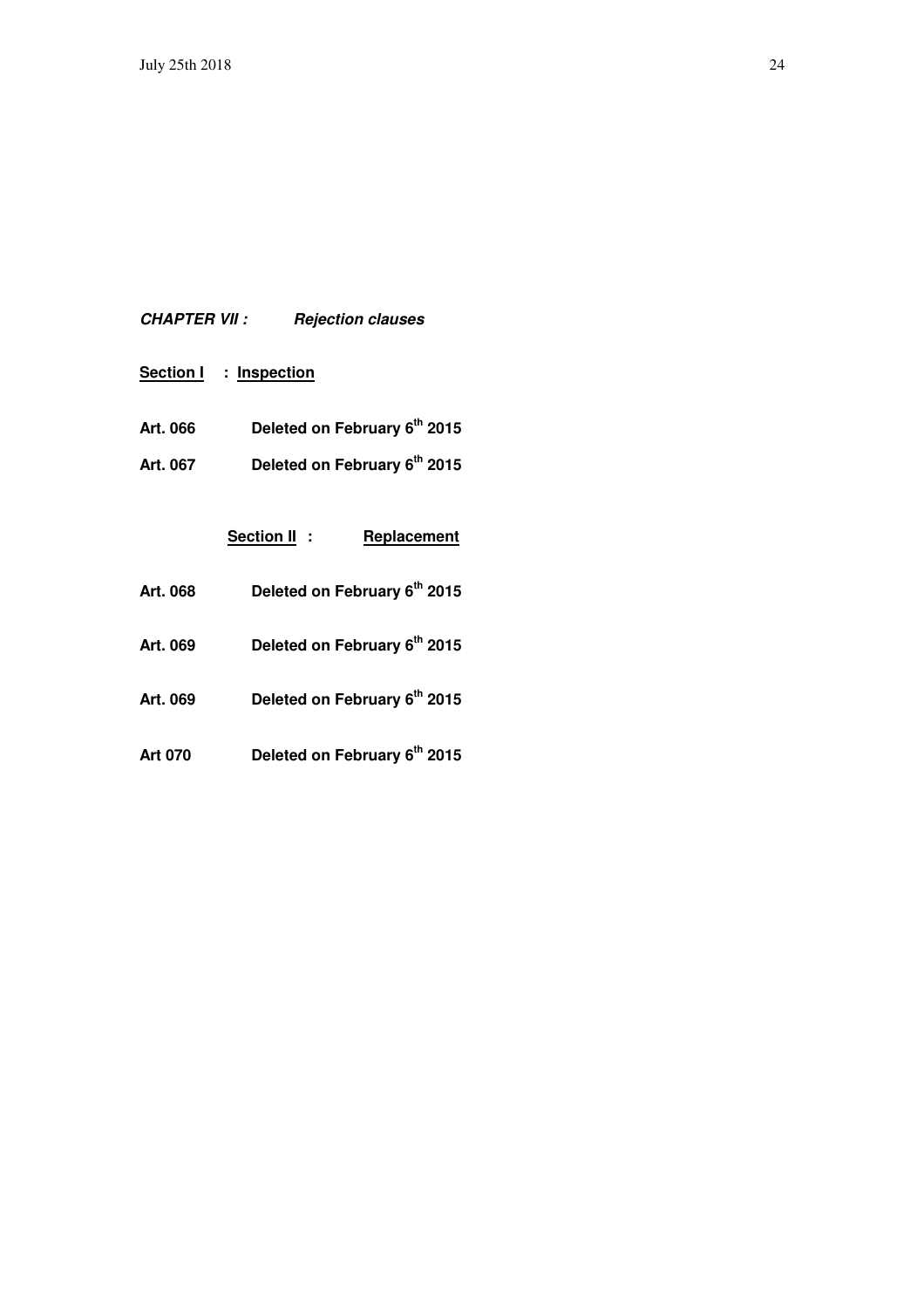# **TITLE 2 : Specific terms**

#### **CHAPTER I : Contracts for shipment**

#### **Section I : General provisions**

Art. 071 A contract for shipment stipulates:

- the period of shipment;
- the port or ports of shipment:
- the port of destination
- the general clause defining the obligations of the parties, e.g. F.A.S., F.O.B., C.F.R., C.I.F., C.I.F. FOW, C.I.F. delivered... (CIP).

#### Unless otherwise agreed:

- indirect shipment with transhipment, shall be permitted, provided the bill of lading shall have been made out for the port of destination agreed upon;
- if it has been agreed upon that cotton will be loaded on a vessel sailing directly to the port of destination stated in the contract, without transhipment, the only authorised calls at other ports are the normal ones between the port of shipment and the port of destination;
- the cotton must have a clean on board under deck bill of lading and partial shipments are not authorised; the fact that cotton or part of the lot has been "shut-out" by the captain of the vessel indicated in the bill of lading shall not be deemed a violation of the contract.

#### **Art. 072** Shipping or loading advice:

 At the time of the shipment or loading, seller must advise, by letter, or any other fast writing communication method in use, to the buyer: the vessel's name, bill of lading's date and number on the seaway expeditions, the licence plate number of the platform and departure date on the overland T.I.R. trucks, or whatever necessary information for their identification in the case of railway transportation and in all cases, the quantity shipped and invoice amount.

Art. 073 Seller shall deliver documents as early as possible after shipment and the latest before landing at port of destination.

> With reference to overland T.I.R. transportation, the seller must provide the truck driver with all identity documents of goods, indispensable for the transit and according custom formalities. In all cases, it is exclusive duty and responsibility of the buyer to obtain the import licences or permits required by the authorities of the destination country.

 The seller is responsible for the risk if documents are lost before their presentation, and must refund the buyer with the duly justified amounts of the expenses that such loss may have caused him.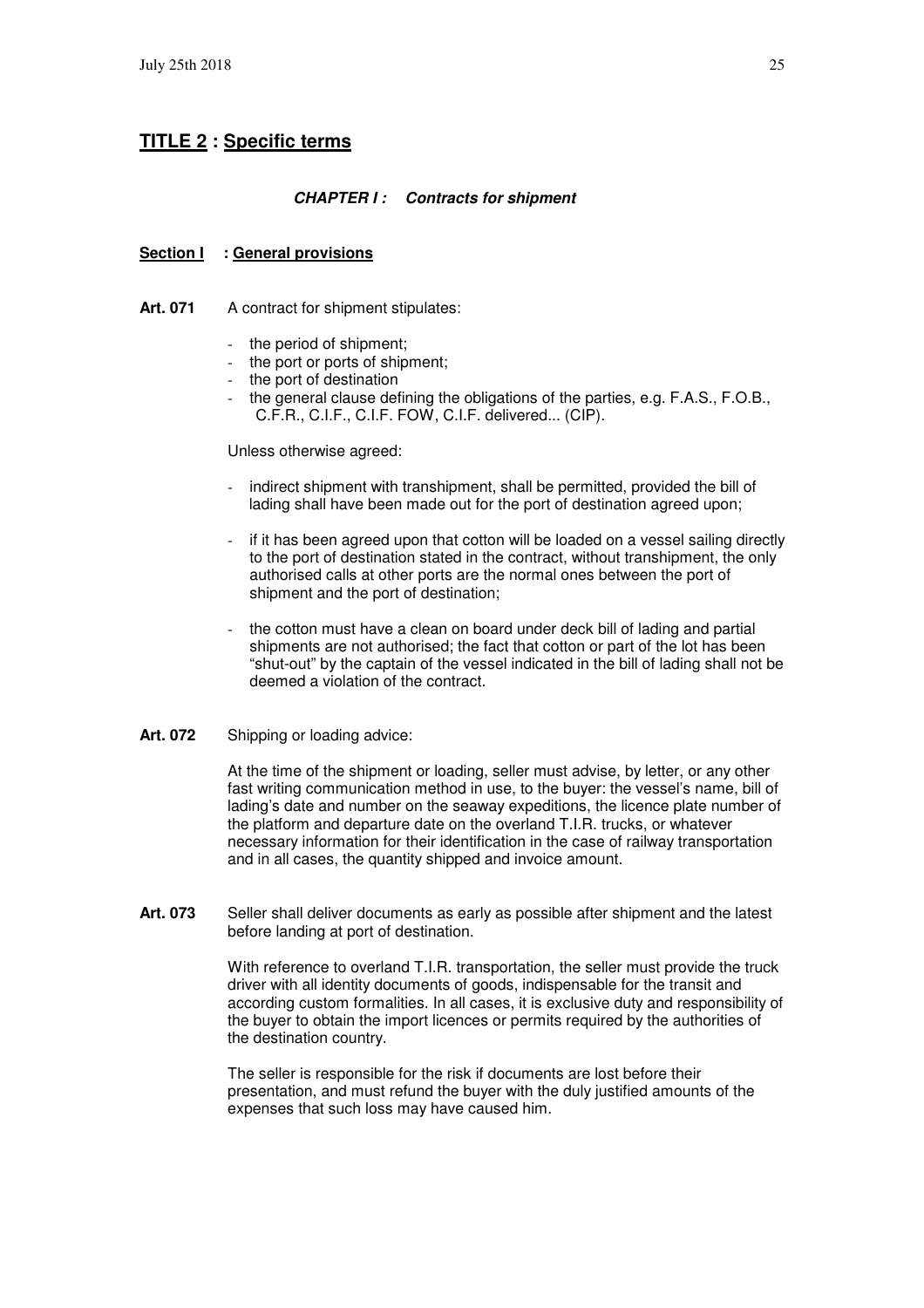**Art. 074** Independently on what is established in Articles from 074 to 086, as well as in any others which might become affected, it is hereby established that for cotton transactions of U.S. cotton shipped from U.S. ports, the "Special Container Rules for U.S. cotton shipped from U.S. ports" attached as Appendix III and "American Cotton Shippers Association Special Rules" (in force at the time of the contract) attached as Appendix II will apply to these Rules agreed with American Cotton Shippers Association.

> In any case, both contracting parties could agree to cancel or modify one or various rules to which refers this article.

#### **Section II : Definitions of shipment terms**

- **Art. 075** a) Afloat: when cotton is sold "afloat", it must be on board of a named vessel and on its way to the port of destination at the time the contract is concluded.
	- b) Shipment by named vessel: the name of the vessel must be stated on the contract, and possibly the expected date of sailing.
	- c) "Prompt" shipment: the bill of lading or transport document must be dated not later than 15 days after the contract date.
	- d) Shipment in specific periods: the bill of lading must be dated with the  $1<sup>st</sup>$  until the last day of the said period.
	- e) Sailing: the word "sailing" means that the carrying vessel must sail from the port of shipment within the stipulated periods, and not later than on the last day of the period mentioned in the contract.
	- f) For the purpose of the present Rules, the words 'shipping' and 'loading' and all those related are of equivalent meaning.

#### **Section III : CIF and CFR contracts**

- Art. 076 The seller must in particular:
	- 1. contract on usual terms at his own expense for the carriage of the cotton to the agreed port of destination;
	- 2. load the cotton on board the vessel within the period fixed;
	- 3. procure at his own costs a transferable clean bill of lading (see also Art. 083 and 084);
	- 4. in case of a CIF contract, procure at his own costs a transferable insurance policy (see also Art. 085 to 087);
	- 5. bear all risks of the cotton until it has effectively passed the vessel's rail at the port of shipment;
	- 6. render the buyer, at the latter's request, risk and expense, every assistance in obtaining any documents, other than those mentioned in the previous article, issued in the country of shipment and/or of origin and which the buyer may require for the importation of the cotton into the country of destination (and, where necessary, for their passage in transit through another country).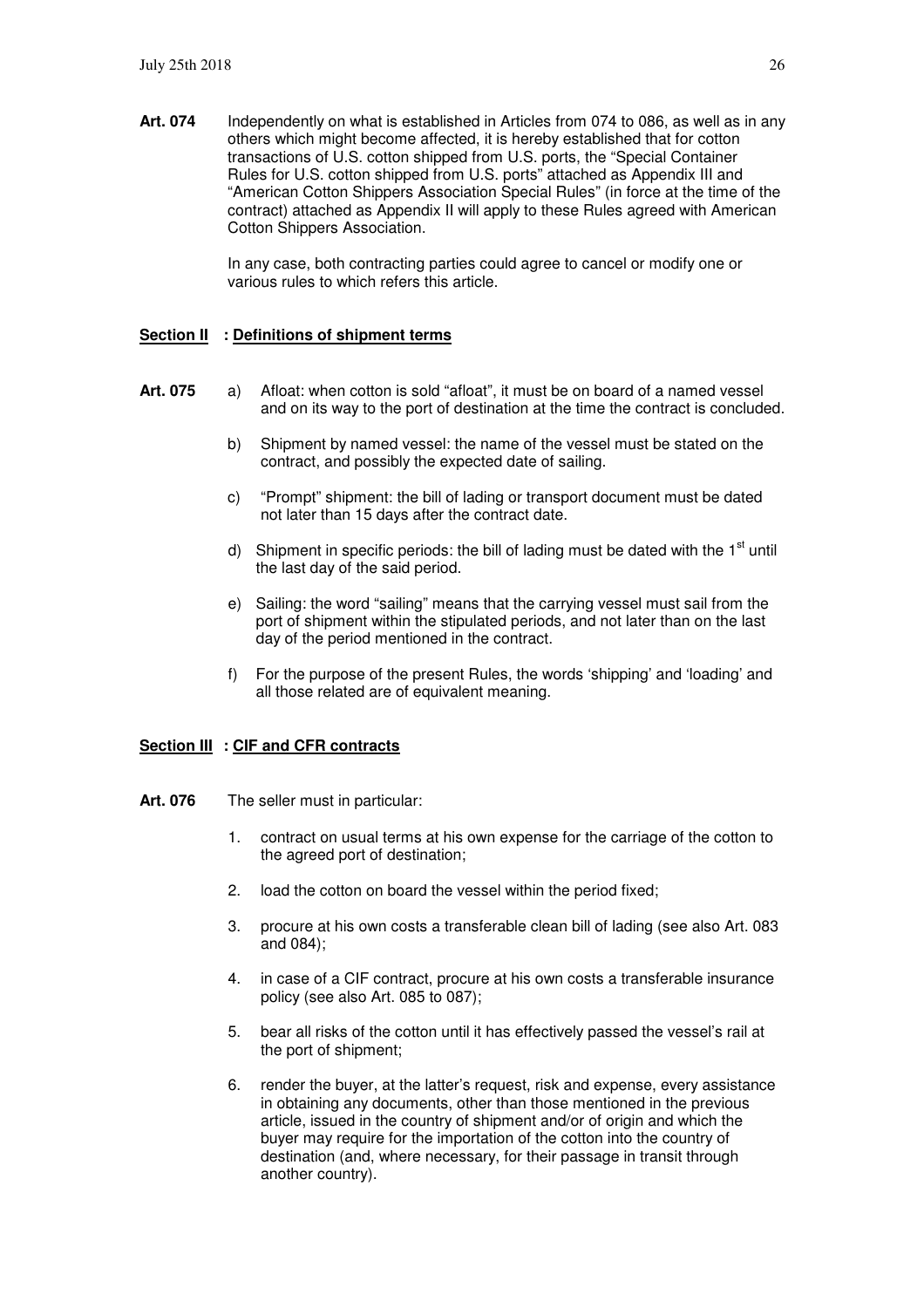- 7. Unless otherwise stipulated by both parties:
	- a) when the transport of the cotton has been agreed in containers the established pattern in these rules will be applied;
	- b) concerning cotton coming from the US the dispositions to be applied are the ones mentioned in Appendix 'II', 'III', 'IV' and 'V'.
- **Art. 077** The buyer must in particular:
	- 1. Take up the documents in accordance with the terms of the contract;
	- 2. bear all risks from the time the cotton has passed the vessel's rail at the port of shipment (see also Art. 086).

#### **Section IV : FOB contracts**

- **Art. 078** The seller must in particular:
	- 1. Deliver the cotton at the date or within the time limits agreed upon on board the vessel named by the buyer at the port agreed upon according to the specifications of the contract or failing such a clause, according to the custom of the port;
	- 2. subject to the provisions of Art. 082, bear all costs and risks of the cotton until such time as they shall have effectively past the vessel's rail at the named port of shipment;
	- 3. provide a his own expense the customary clean documents in proof of delivery of the cotton on board the named vessel;
	- 4. render to the buyer, if he so requests and at his risk and expense, every assistance in obtaining any documents issued in the country of shipment and/or origin and which the buyer may require for the importation of the cotton into the country of destination (and, where necessary, for its transit through another country).
- **Art. 079** The buyer must in particular:
	- 1. At his own expense, charter a vessel or reserve the necessary space on board a vessel and give the seller due notice of the name, loading berth of and delivery dates to the vessel;
	- 2. bear all costs and risks from the time the cotton has passed the vessel's rail at the port of shipment;
	- 3. pay any costs and charges for obtaining a bill of lading;
	- 4. pay all costs and charges incurred in obtaining the documents mentioned in Art. 078-4.
- Art. 080 If the buyer has contracted the freight, he shall see to it that it complies with shipping terms corresponding to the specification of the sales contract. If nothing has been provided in that respect, then, the buyer must contract the freight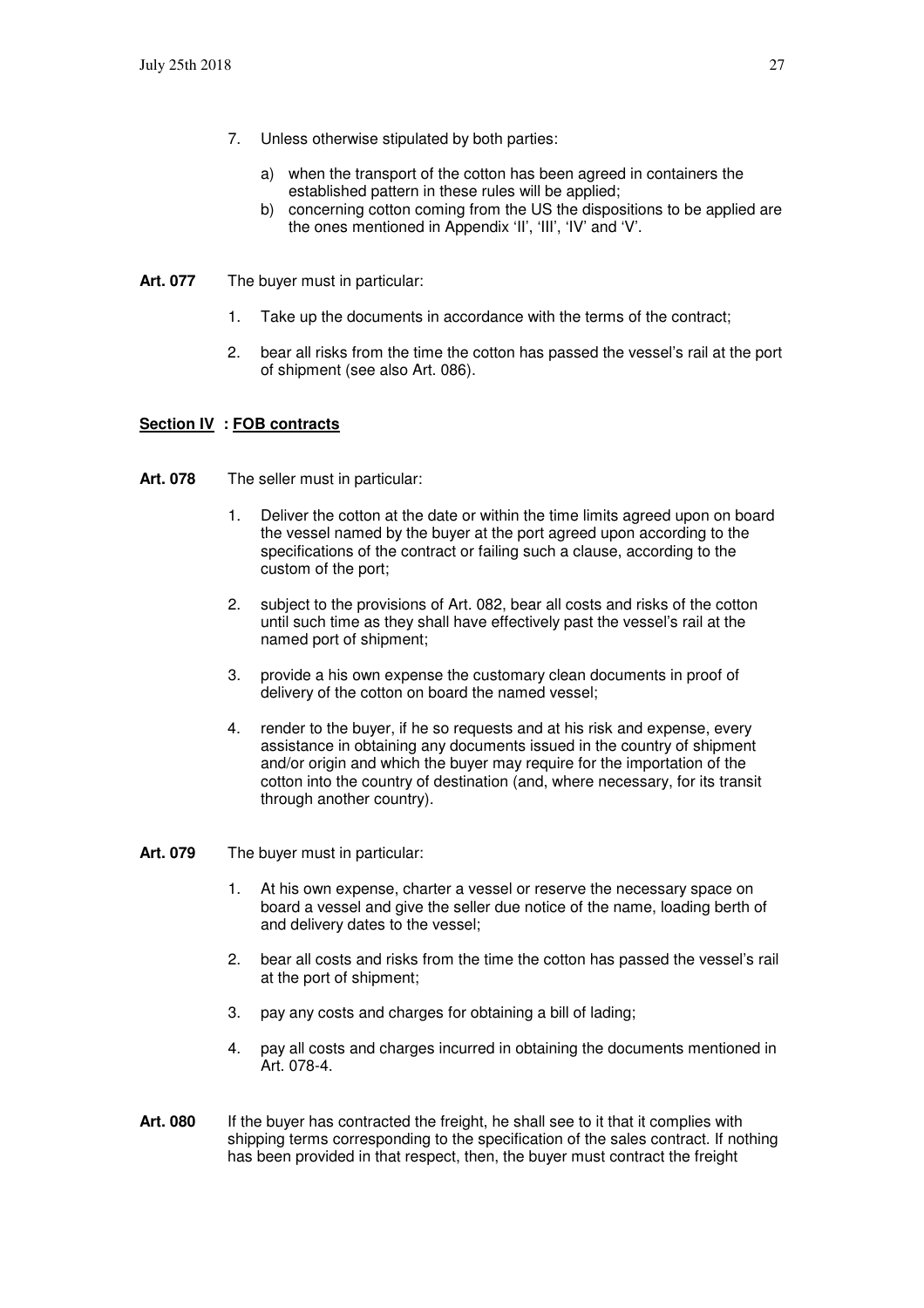stipulating that the captain will take over the cotton according to the customs of the shipping port.

- **Art. 081 Deleted on February 6th 2015**
- **Art. 082** When entering a contract, the buyer may request the seller to undertake the booking of freight on its due time; in such a case the seller assumes identical duties as in a CFR contract, except for the payment of the ocean freight. The seller is not bound to render this service.

#### **Section V** : Bill of lading

**Art. 083** Unless otherwise stated, when the seller has to furnish a Bill of Lading, covering a conventional shipment (bulk carrier), it must be an "On board Bill of Lading" or a "Shipped Bill of Lading", by which the vessel's Captain or the authorised representative of steamship company acknowledges having loaded the cotton under terms stated per Art. 076. When shipment has been effected by containers not due to Shipping Line convenience, the Bill of Lading shall clearly specify the terms related with the kind of transport contract: House/House, House/Pier, Pier/House or Pier/Pier, to be in agreement with contractual conditions.

> The Bill of Lading shall be drawn up in several copies, with minimum of 3; however, in contracts stipulating the clause "payment against documents" the buyer is not entitled to request a simultaneous presentation of all the originals.

- **Art. 084** When parties agree upon a "received bill of lading", a distinction must be made between:
	- a) a "Port Bill of Lading" which is signed by the vessel's Captain or the authorised representative of steamship company, when the cotton has been accepted and the vessel is already in the port; the cotton must be loaded within 15 days following to the date of said bill of lading.
	- b) a "Custody Bill of Lading" is signed upon receipt of the cotton at the port of shipment before the vessel is loading but not prior to 21 days before the expected arrival date of the vessel. Before this period has expired the seller must address to the buyer a "Master's Receipt" or "Agent's Receipt" to the effect that the cotton has been shipped.

The substitution of a vessel by another vessel is not allowed unless the vessel named is lost or is prevented by accident or by some other unforeseen event (force majeure) from making the voyage. In such event, the buyer has no claim on the seller provided this change of vessel can be justified.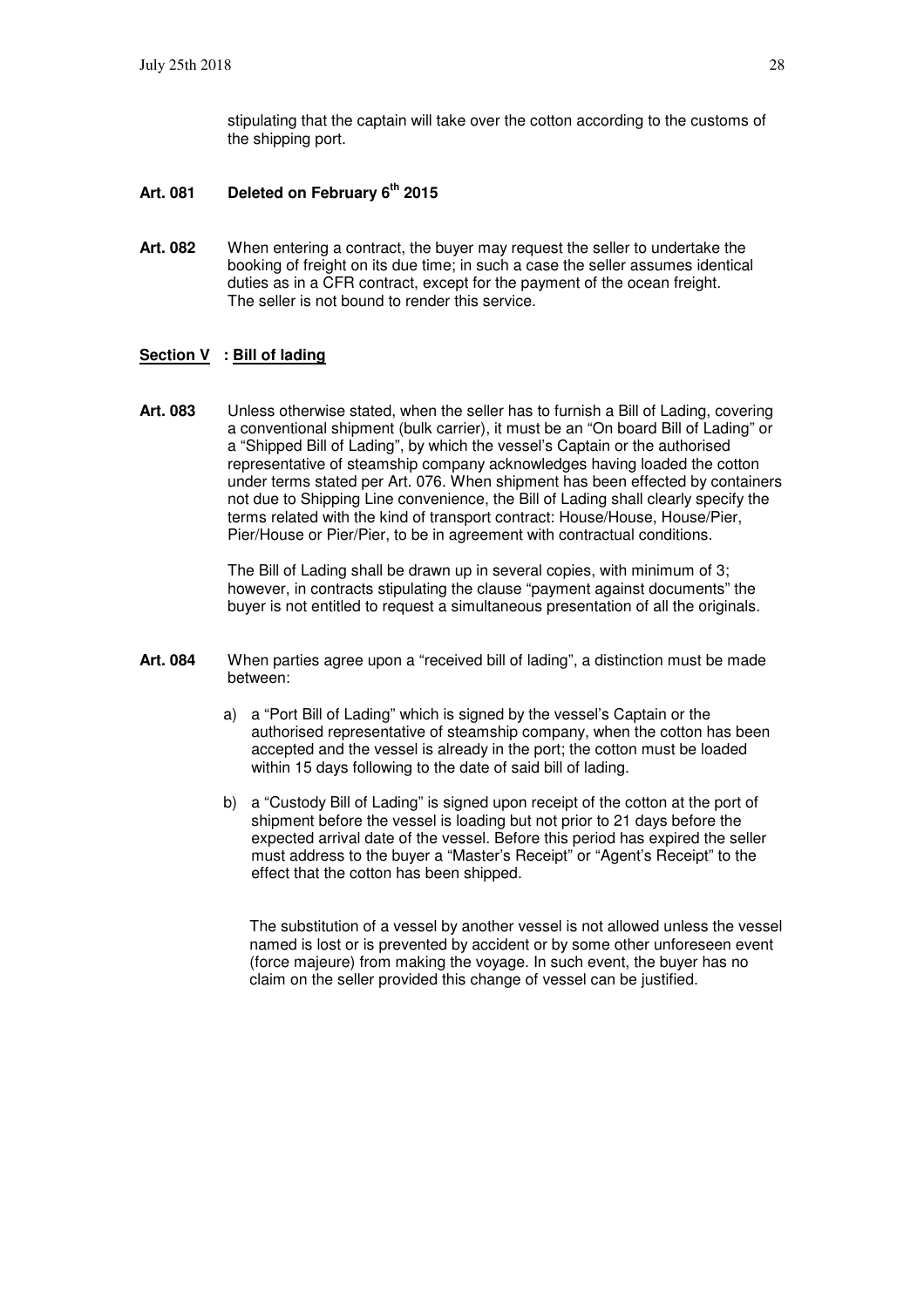#### **Section VI : Transport insurance**

- **Art. 085** CIF and CIP contracts:
	- a) the seller shall cover the insurance with a first class insurance company at the prevailing terms, for the invoice-amount  $+10\%$ . Any value adjustment is at the buyer's initiative and expense. Unless otherwise stipulated, the insurance is payable in the currency of the contract.
	- b) the prevailing terms specified in paragraph a) ought to be in accordance with minimum cover of the Institute Cargo Clauses (Institute of London Underwriters) or any similar set of clauses. When required by the buyer, the seller shall provide at the buyer's expense, war, strikes, riots and civil commotion risk insurance, if procurable.
- **Art. 086** EXW, FCA, FAS, FOB, CFR, CPT, DAF, DES, DEQ, DDU, DDP contracts:

The buyer undertakes same duties as the seller, in CIF contracts. Consequently, previous to the beginning of the shipping period the buyer must produce a certificate from the insurance company stating that the insurance has been duly covered. The seller undertakes to furnish to the buyer all shipping data according to Art. 072 (Shipping advice) to facilitate such covering.

**Art. 087** Classification clause

Where the seller is entrusted to book the freight for shipments against Cost-and Freight contracts, FOB contracts and/or other contracts under which the insurance is payable by buyers, the freight booking should be made exclusively on liner vessels fully acceptable to normal insurance requirements; but if, for any reason whatsoever, shipments were made on vessels other than those stipulated above, the consequent insurance surcharges shall be refunded by the sellers to the buyers.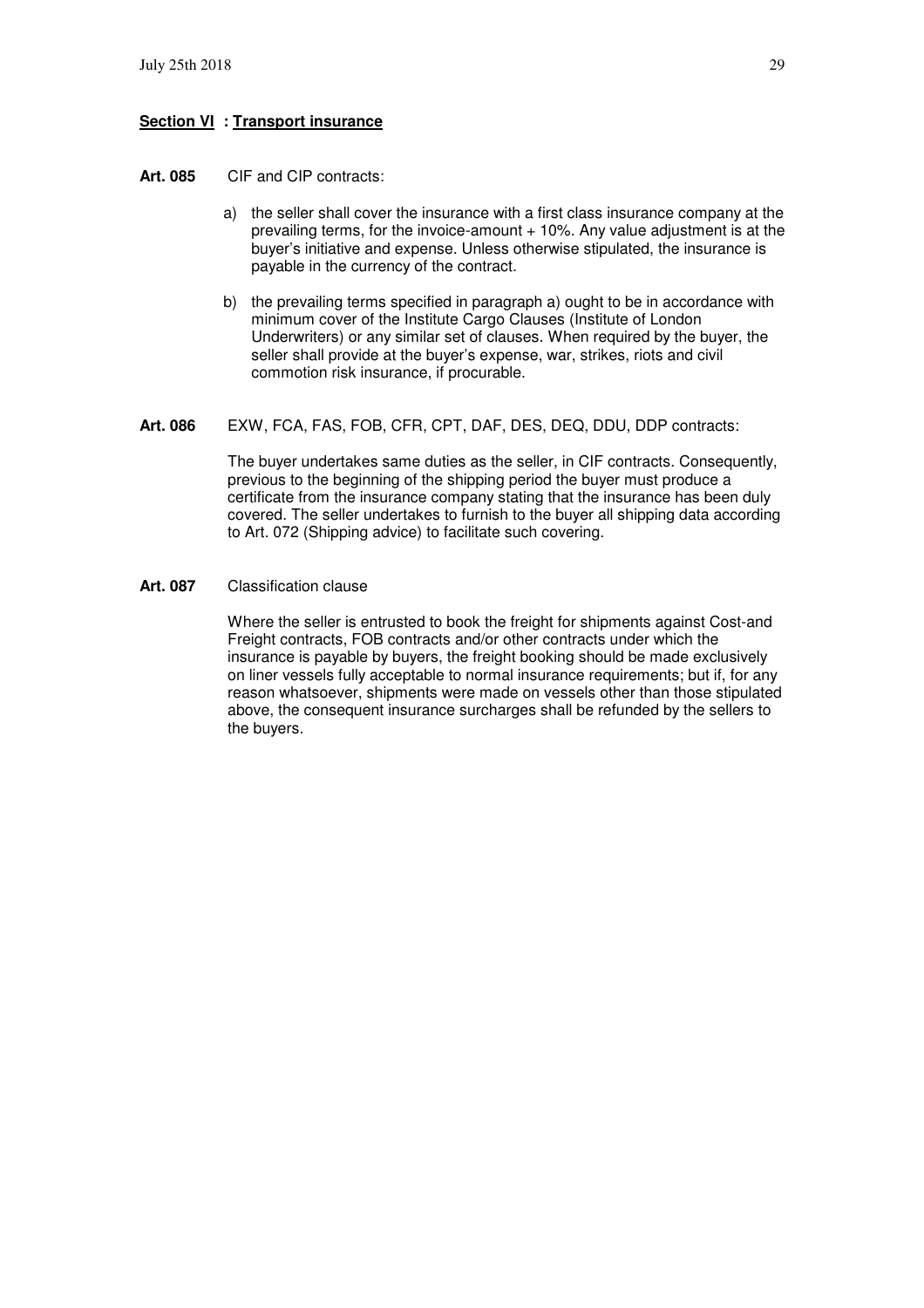#### **CHAPTER II : "Delivery" or "spot" contracts**

#### **Section I : Delivery time-limits**

- **Art. 088** a) "Spot cotton" means that the cotton is available at a determined place, and can be put at buyer's disposal.
	- b) "Immediate delivery" or "prompt delivery" means that cotton has to be put at buyer's disposal within 10 days.
	- c) "Delivery within a determined period" stipulates a specified time within which the cotton must be put at buyer's disposal, 10 days grace being granted to the seller.

#### **Section II : Delivery and receiving conditions**

- **Art. 089** a) The buyer must take delivery of the cotton when it is placed at his disposal immediately, if the delivery is made from the quay, or within 10 days if it is made from the warehouse. The buyer is responsible for all expenses incurred if he fails to take delivery on time.
	- b) If delivery is made ex works, it is understood that the seller unpiles and weighs the cotton at his expenses, the goods being received at the time of weighing, when the seller's responsibility ceases.
	- c) If delivery is made FCA, the seller unstows and weighs the bales, then loads on truck or wagon or delivers to vessel's side (lighter) at the place agreed upon; the cotton being received at the time of loading, when the seller's responsibility ceases.
	- d) If the seller agrees with the buyer to delay a delivery ex works, the buyer must firstly pay the cotton on the basis of provisional weights against delivery order after which he has the right to have the cotton in store transferred into his name. In which case, the buyer takes all the costs and risks of the goods at his charge as from the date of payment until they are delivered. The goods must be individualised in an appropriate manner, i.e. completely put aside or identifiable in some way with the contract and provisional invoice.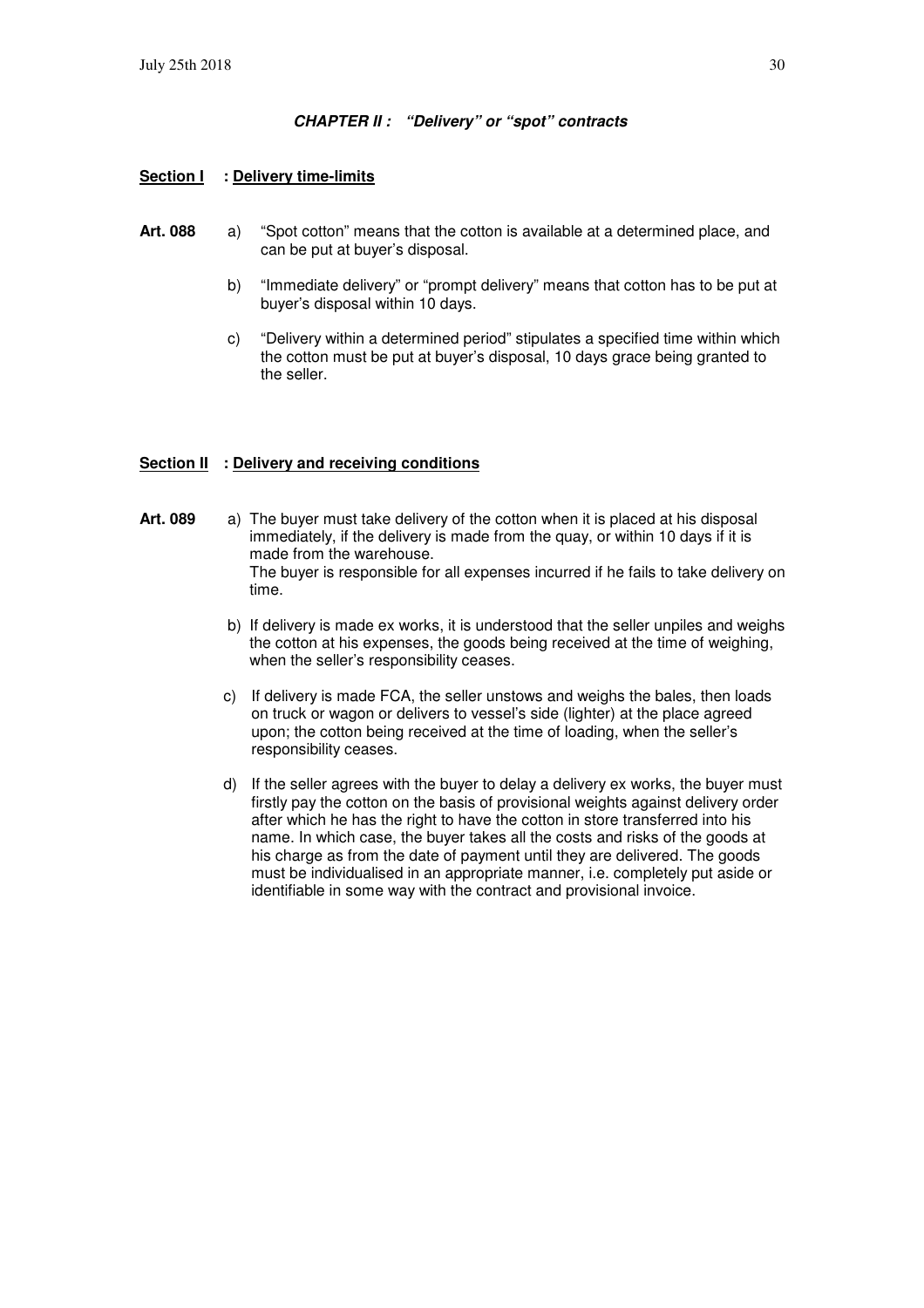#### **CHAPTER III : Contracts with deferred fixation of price**

#### **Section I : "On call" futures market**

- **Art. 090** a) On contracts with deferred fixation of price ("on call" contracts) the price is initially based on the quotation established by a duly acknowledged futures market for a specific month, such price being subsequently fixed according to the quotation in force at that moment and for that particular month.
	- b) The right of choice for the time of fixing belongs to the buyer ("buyer's call") unless otherwise stated ("seller's call").
	- c) When entering an "on-call" contract the parties shall stipulate the limit for fixing. In the absence of any specific provision, the utmost limit will be the closing of that particular month on the last trading day prior to the first notice day for that month. Should the party holding the right of choice fail to furnish the proper instructions in time, the other party will be entitled to fix at the closing of the last day foreseen in the contract without any previous confirmation.
	- d) Each fixation will cover a quantity related with that of the futures contract of the respective change, or multiples thereof, unless the contract or its balance should be lower.
	- e) The instructions for fixing must be received by the other party with enough time to enable said party to take necessary steps near the futures market on the time requested. Should the space of time prove to be too short, then the instructions should be executed "at the best after its receipt" unless another alternative should have been chosen by the party furnishing the instructions.
	- f) Each party shall assume its own telegraphic charges for fixing. However, expenses due to alterations or cancellations of price or time limits fixing terms will be assumed by the responsible party.
- **Art. 091** a) Should the price not yet been fixed at the time of shipment or delivery of the cotton, the cotton shall be provisionally invoiced on the basis of the previous close of the month involved.
	- b) As soon as the payment of the provisional invoice be effected, both buyer and seller shall have the right to mutually request the payment of differences in price arising, according to the provisions for payment of margins in force at the respective futures market. Such payments will not involve any interest rate.
	- c) Should a request for margins, as mentioned in previous paragraph, not be immediately attended, the other party shall be entitled to resort to the fixing of price. The party at fault must be notified of such intentions 24 hours in advance.
- **Art. 092** Immediately after a fixation of price, the final statement will be produced and settled by eventual difference with the provisional invoice, bearing of course in mind any payment effected in agreement with the previous article.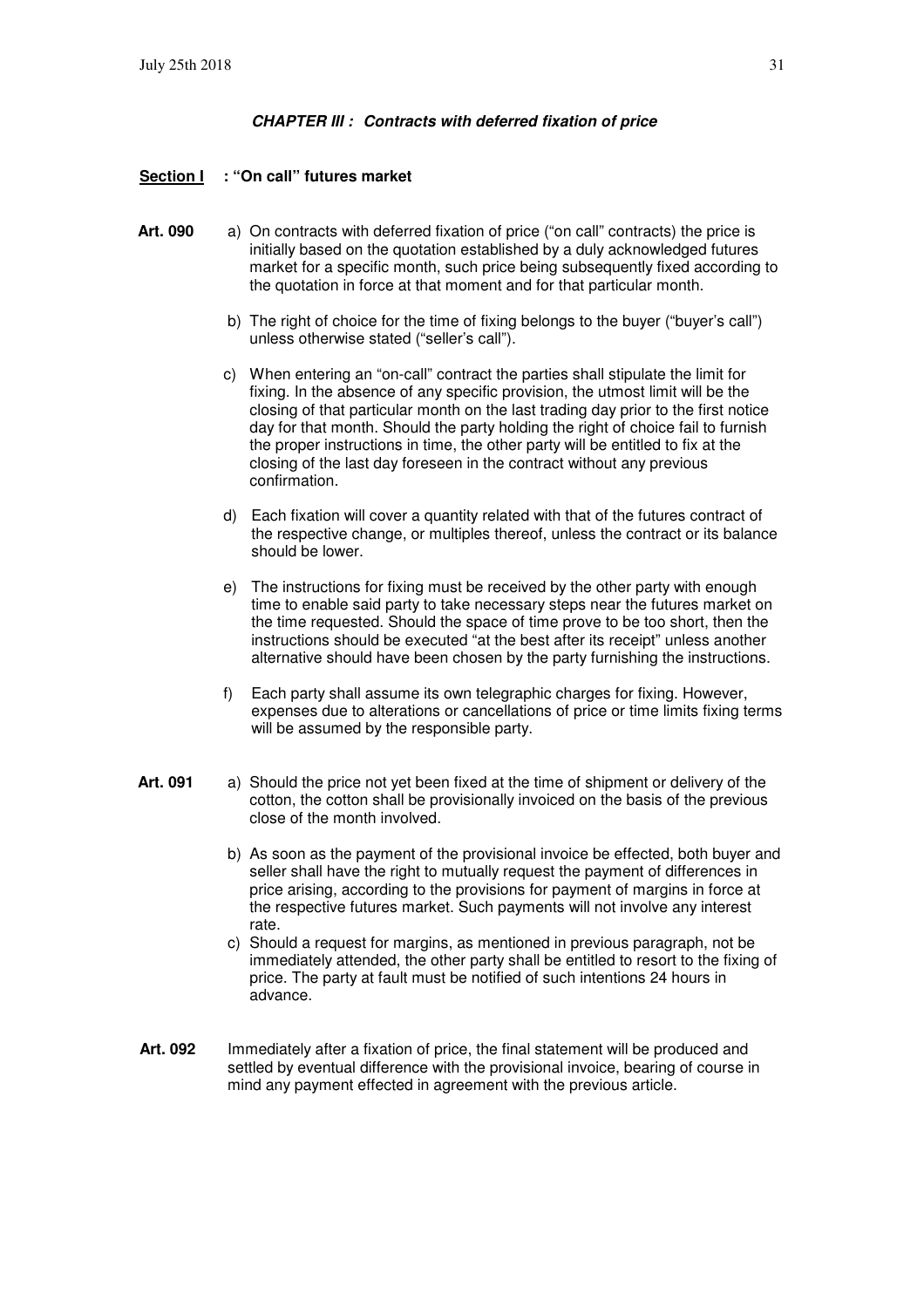- **Art. 093** Should the buyer enjoy a credit for the provisional invoice, either through a promissory note or an accepted draft, any difference in price as mentioned in Art. 091 which should be in favour of the buyer shall not be immediately paid but merely credited to this account.
- Art. 094 Should the price not yet been fixed at the time of shipment or delivery, the buyer keeps always the right to invoke the provisions of Articles 055-056-057.
- Art. 095 In the event that in lieu of fixation, the switch to another futures month be agreed upon, Articles from 090 to 095 shall apply, mutatis mutandi. Switch expenses, including the exchange brokerage, shall be for account of the party requesting the change.

#### **Section II : On an index generally accepted**

**Art. 096** Likewise, will be considered open price contracts, those contracts in which both parties have agreed to adopt as a point of reference an Index of daily publication and accepted by the international cotton market, and/or any form of indexation that can be verified by means of documents.

> In such case, the contract must accurately state the mechanisms that will control the proceedings to the followed, and if this is not so, articles 090 to 095 will be put into effect.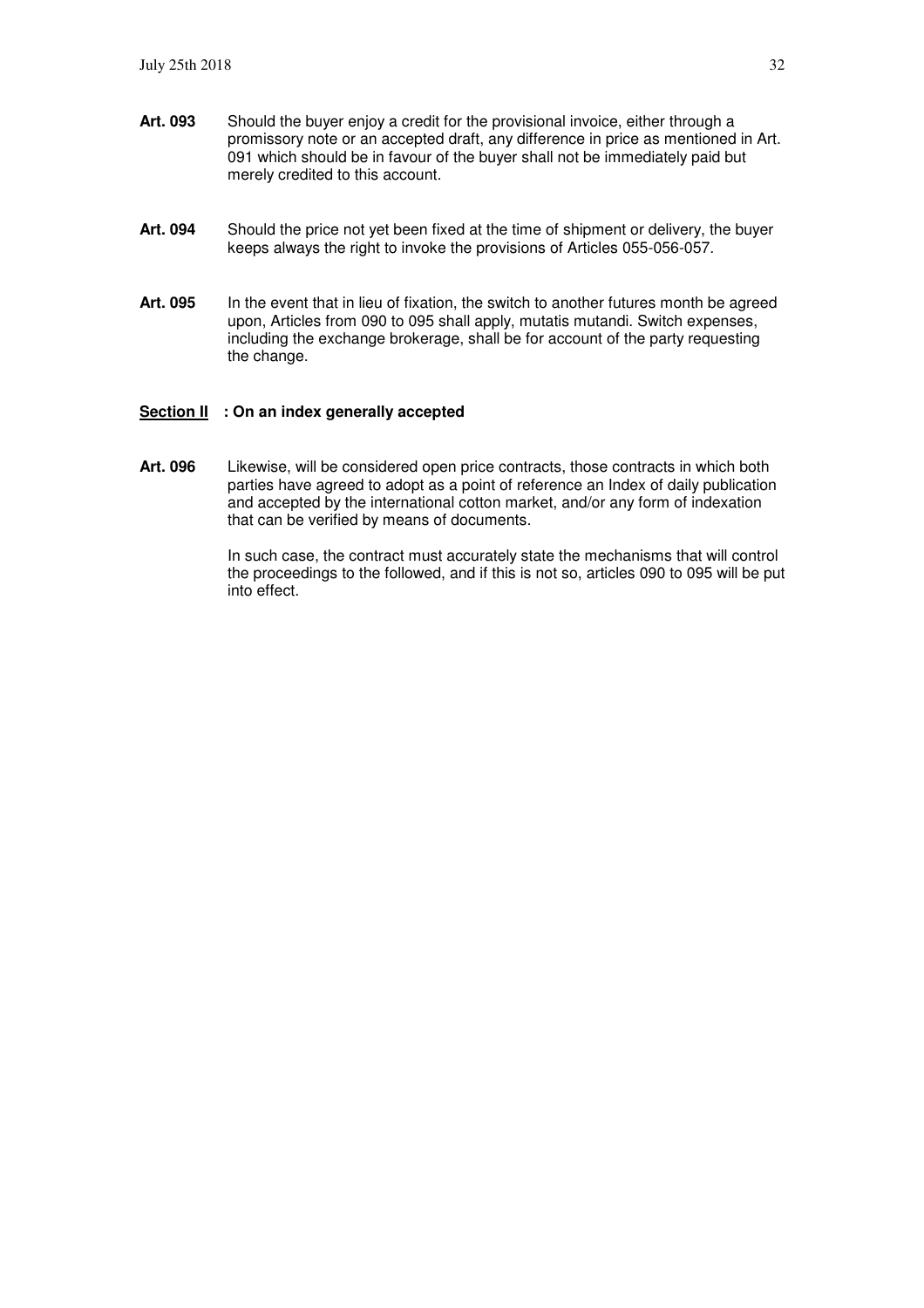# **TITLE 3 : Invoicing back**

#### **CHAPTER I : Common terms**

#### **Section I : Principle - Definition - Notification**

**Art. 097** As a rule, a contract cannot be cancelled without agreement between both parties. Nevertheless, in case of non-fulfilment, either the buyer or the seller, as the case may be, has the right, at his option, either to close out and invoice back or to request the fulfilment of whole or part of a contract, it being understood that the party choosing for the closing out / invoicing back will not be allowed later on to claim for the execution of such contract ; on the contrary, should one party choose the execution and the other one elude such requirement, the former will be entitled to apply for the closing out and invoicing back. This option may only be exercised for that part of a contract for which the contracted terms have not been complied with.

#### **Art. 098** Invoicing back:

- a) In the event of the rejection of an entire batch, or of part thereof, the buyer must immediately be refunded any payment already made, in exchange for which the merchandise rejected by the buyer shall be returned.
- b) In the event of any failure to perform a contract, a statement shall be drawn up either by the seller or the buyer to close all or part of the contract and to provide for compensation of the loss incurred by the non-defaulting party under the conditions laid down by the present regulations.
- **Art. 099** The party who exercises his right to invoice back, must give notice to the other party of its intention, with acknowledgement of receipt, either by registered letter or by any other fast writing communication methods in use, either directly or through his appointed representative, within 8 days after the reason for the invoicing back has become known.

#### **Section II : Settlement**

#### **Art. 100 Does not apply on ECR/RGE – LE HAVRE ARBITRATION, cf Appendix VI -art 1**

The settlement of the quantity in dispute shall be based, as the case may be, on the invoice weight or the quantity stated in contract and this without taking into account the 3% mentioned in Art. 054, nor the possible weight-franchise of the contract.

The price retained for invoicing back is the contract price.

- Art. 101 In addition: the defaulting party is liable to pay the following:
	- 1. a penalty of 3% on the invoice back price for the quantity involved;
	- 2. all incurred expenses, such as opening of credit, banking charges, taxes, loss of interest, receiving costs, warehousing, etc. ;
	- 3. the indemnities foreseen by Art. 113.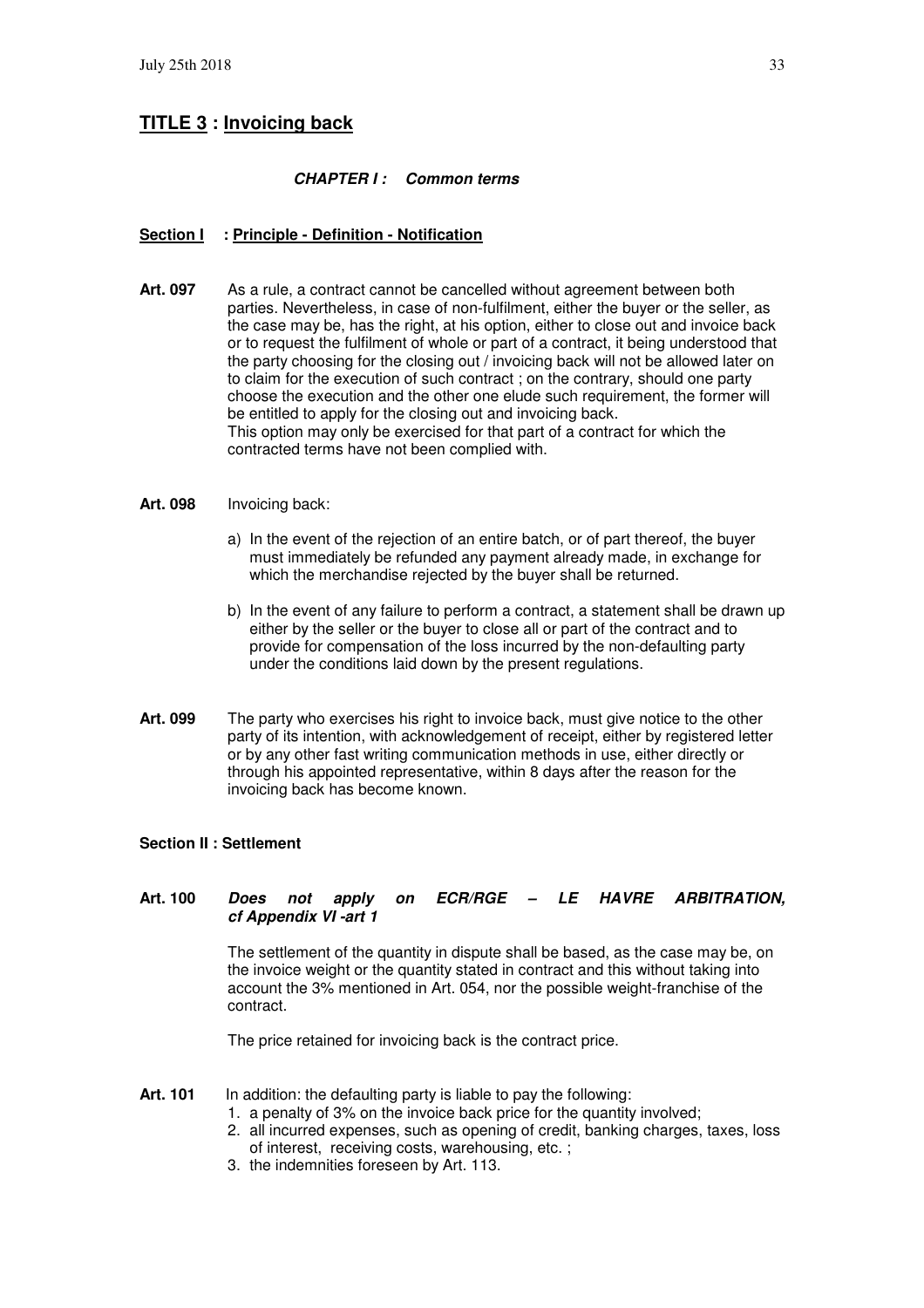#### **Art. 102 Does not apply on ECR/RGE – LE HAVRE ARBITRATION, cf Appendix VI – art 1**

Any loss caused by the defaulting party, including the price difference, shall be fixed by amicable settlement. Should the parties fail to reach an agreement, the amount of the prejudice shall be fixed by commercial arbitration, and the price difference by survey-arbitration.

#### **Art. 103 Does not apply on ECR/RGE – LE HAVRE ARBITRATION, cf Appendix VI – art 1**

In case of disagreement regarding the invoicing back price, the parties shall nominate an expert-arbitrator who will fix the price. If no agreement can be reached in the nomination of the expert, the expert shall be nominated by the Secretariat of the local Cotton Association or Arbitration Chamber. If the parties contest his conclusion, the complaining party shall bring the case to arbitration under the conditions stipulated in the contract.

**Art. 104** The debtor party must pay within 15 days of the despatch of the statement.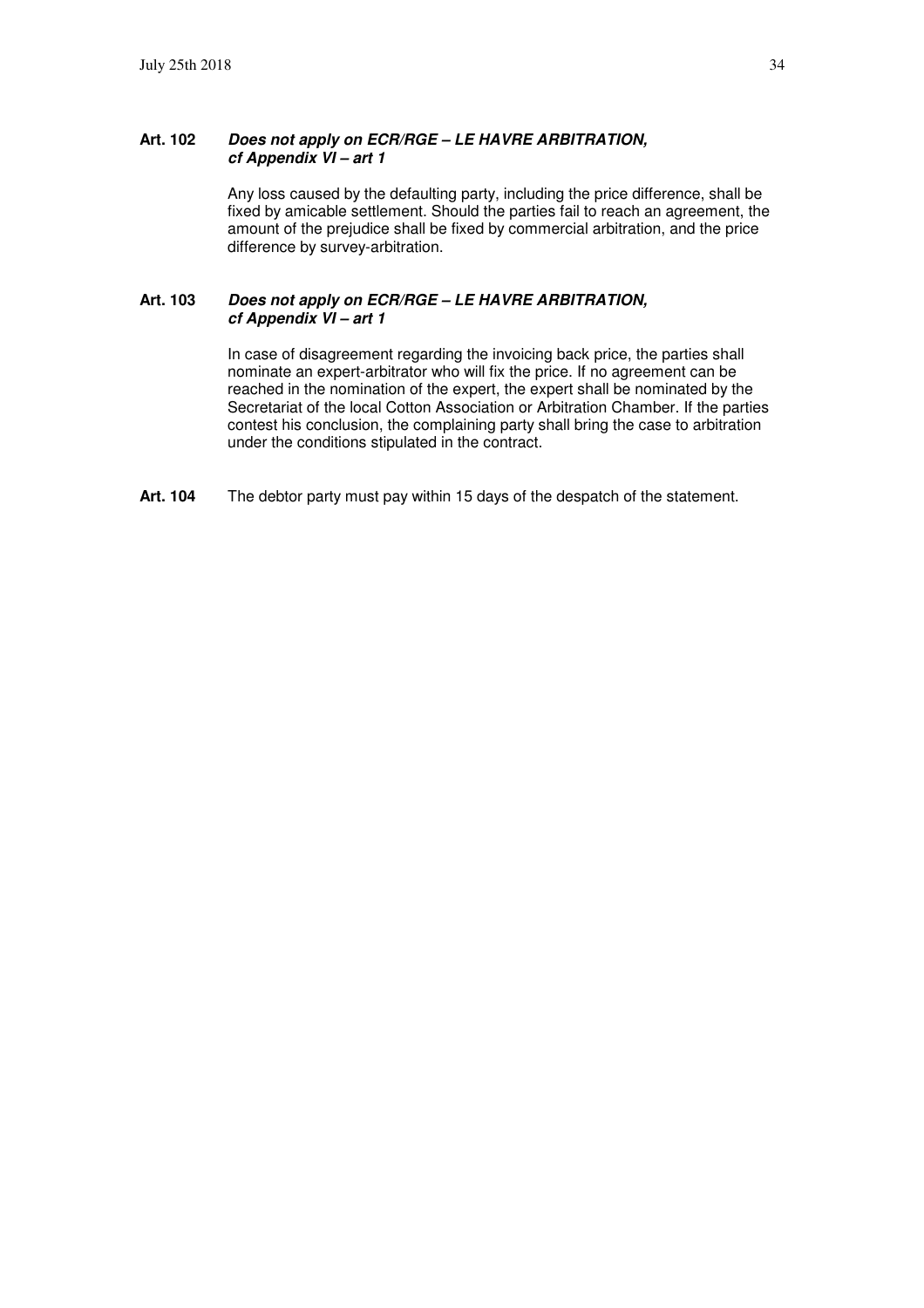#### **CHAPTER II : Principal cases of non-fulfilment**

#### **Section I** : Scope of application of the principle of direct invoicing back

**Art. 105** Principle:

The seller has two principal obligations: that of delivering and guaranteeing the cotton he sells.

The principal obligations of the buyers are: paying for and taking delivery of the contracted cotton.

The non-execution of one of these obligations gives the right to the nondefaulting party to close out and invoice back the whole or part of the said contract, with preliminary notification, unless otherwise agreed upon, in following cases :

- untimely acknowledgement of non-fulfilment (Art. 106) ;
- failure to ship or delay in shipment (Art. 107) ;
- failure of payment (Art. 108) ;
- failure of delivery or of taking delivery (Art.109) ;
- in certain cases of refusal of the delivered cotton (Art. 110) ;
- suspension of payment (Art.111).
- **Art. 106** Untimely acknowledgement of non-fulfilment: If prior to the expiration of the time agreed upon for shipment or delivery, the seller should give notice that he will not ship/deliver the cotton, or the buyer should give notice that he will not take up the cotton and/or pay for it, then the other party shall have the right to close out the contract immediately, with invoicing back, this in accordance with the provisions of Articles 100 to 104

#### **Art. 107 Failure to ship or delay in shipment:**

- A. Freight booked by the seller: the buyer has the right to close out the contract with invoicing back as stated in Art. 113:
	- 1. If the periods for shipment have not been adhered to or if already the date of the shipping documents shows a deviation from the contract terms;
	- 2. If shipping documents, not conforming to the provisions of the contract, have been presented, particularly in respect of the Bill of Lading, or if incorrect information as regards vessels, shipment, marks, number of bales, weights, etc. have been submitted; slight deviations in the marks shall, however, not be considered as a reason for closing out the contract and either party shall be entitled to show proof of his errors, if any.
- B. Freight booked by the buyer: the seller has the right to close out the contract, with invoicing back as stated in Art. 113:
	- 1. if the buyer has not chartered or booked on board of a vessel for shipment at the time specified in the contract and/or not given the necessary information to the seller to enable him to deliver the cotton to the vessel, at the latest on the day before the first day of shipment period;
	- 2. if the vessel named by the buyer does not arrive on the date agreed upon or within the prescribed period or cannot load the cotton, or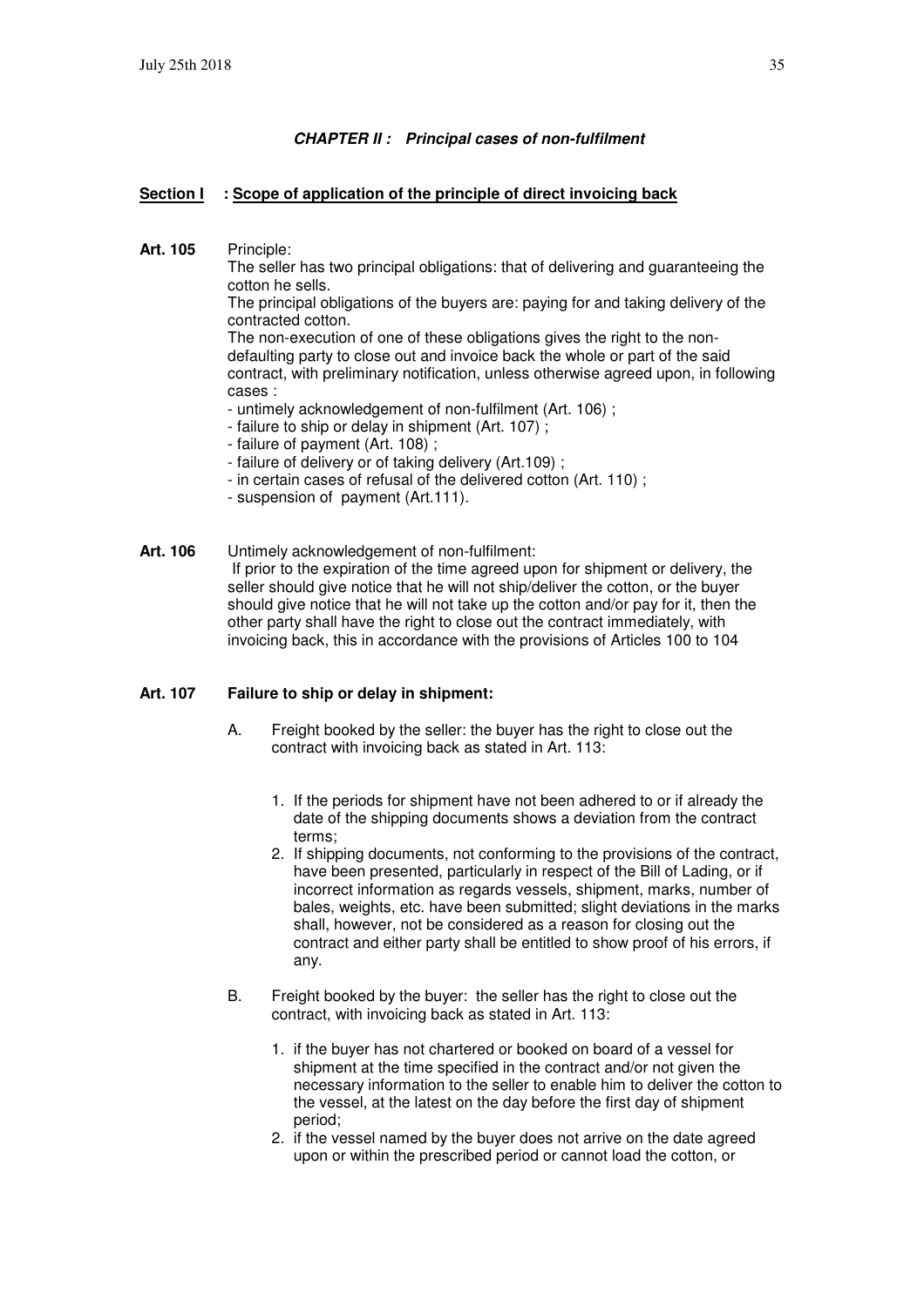completed its loading before the date agreed upon or before the prescribed period terminates;

- 3. if the buyer has concluded a freight contract, allowing the Captain to receive the cotton on other terms than those specified in the sales contract, or as fixed by the usage's in the port of shipment, causing the seller to be prejudiced.
- **Art. 108** Failure of payment:

The seller has the right to close out the contract and after notice given to the other party, to invoice back the whole or part of it, if the buyer does not fulfil the term for payment or fails in opening the letter of credit.

**Art. 109** Failure of Delivery or to Take Delivery:

if the seller is unable to fulfil a "spot" or "delivery" contract within the specified period, or the buyer has failed to take delivery of the cotton within the specified period, the other party is entitled to close out the contract with invoicing back..

- **Art. 110** Cases of Refusal : the buyer has the right to reject any lot wholly or partly, with closing out and invoicing back, in the following cases :
	- 1. the cases provided in Art. 051-1-c;
	- 2. the delivery of factor samples, gin-motes, linters and cotton waste instead of raw cotton;
	- 3. the delivery of "reginned" and "blended" and "repacked" or "recleaned" cotton, except specified as such in the contract;
	- 4. the delivery of cotton other than the growth or area of production agreed upon; if the buyer gives evidence of justified doubts, the seller shall submit authentic proof of the growth or area of production.
- **Art. 111** Suspension of Payment:

Each party has the right to close out the contract in the case of suspension of payment, composition settlement, or bankruptcy of the other party, in accordance with the Local Law of the injured party and Case Law; in the above cases, the penalty clause provided by Art. 101-1 does not apply.

#### **<u>Section II : Scope for the principle of fulfilling the contract with possible invoicing</u> back.**

**Art. 112** Principle:

The buyer or the seller, as the case may be, has the right, by application of the provisions of Art. 097, either to ask the fulfilment of the contract, wholly or partly, or to close it out by invoicing back, if the other party does not respect its obligations, in the cases and as per the provisions stated hereafter.

Summons is to be made by registered letter, with acknowledgement of receipt, or by any other fast writing communication methods in use, either directly or through the by the sellers' appointed representative.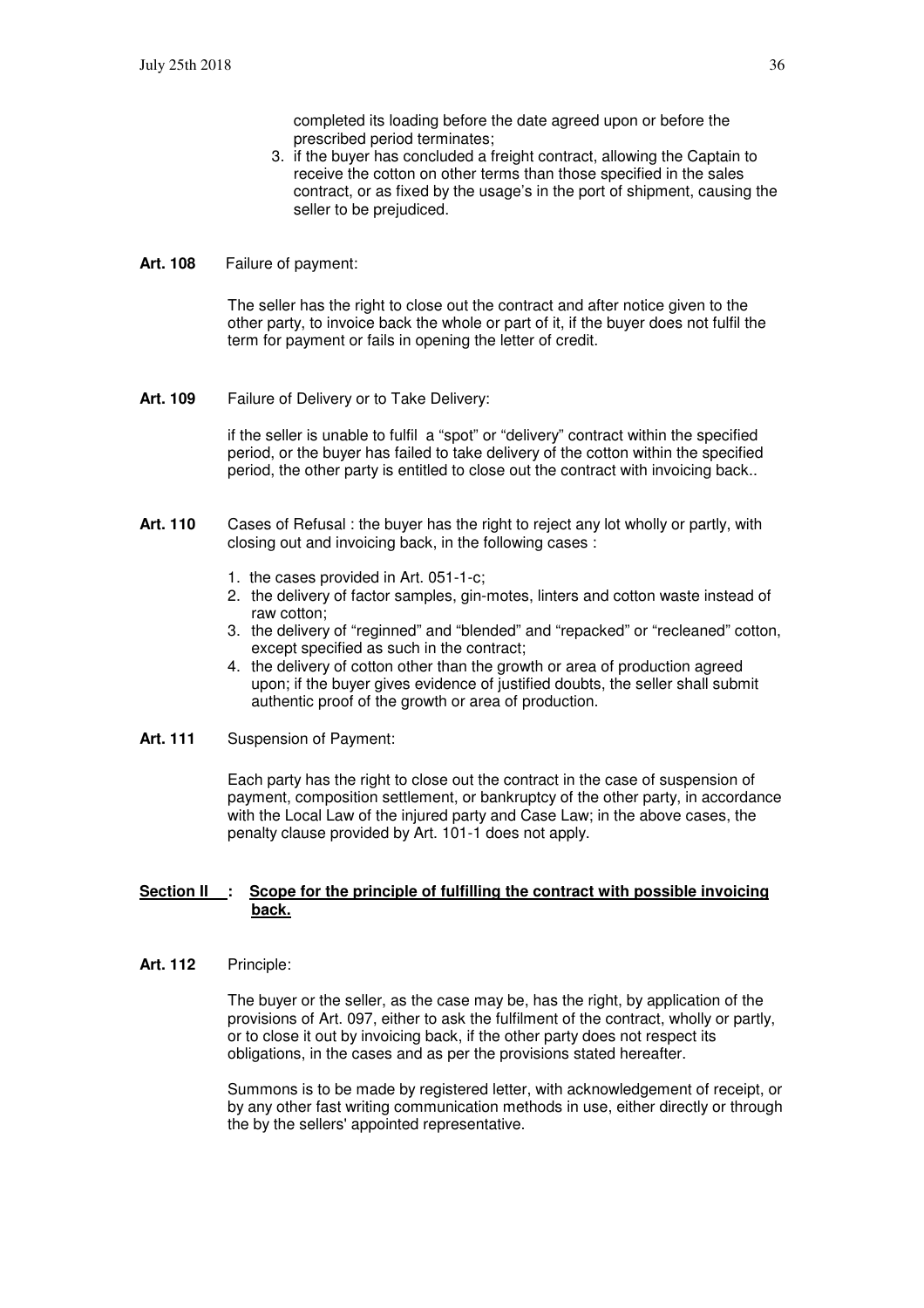#### **Art. 113** Failure to ship or delay in shipment:

A. Freight booked by the seller:

If, 8 days after the shipment period has expired, the seller is not in a position to supply the buyer with the information as required by Art. 072, the buyer has the right to summon the seller to produce this information.

- 1. If the seller complies within 8 days by giving a firm undertaking to ship not later than 15 days from the despatch of the summons, the buyer is entitled, on account of this delay, to an indemnity of 0,5% of the contract price on the quantity involved.
- 2. If the seller does not comply within 8 days from the date of despatch of the summons or, if although replying, he does not give a firm undertaking to ship within 15 days from the date of despatch of the summons, or fails to ship within these 15 days, the buyer has the right, after notification, to invoice back the whole or part of the contract involved.
- B. Freight booked by the buyer:
	- 1. Default of the buyer: if, in the 3 cases provided in Art. 107-B, the seller decides to pursue fulfilment of the contract, he must summon the buyer to fulfil his obligations. If the buyer complies within 8 days, making it possible for the cotton to be loaded within 15 days from the date of despatch of the summons, the seller is entitled, as an indemnity for the delay, to 0,5% of the contract price on the quantity involved ; in the meantime, any risks which the cotton may run are for buyers' account.

If the buyer does not comply within 8 days after despatch of the summons, or if, although replying, he does not make it possible for the seller to load the cotton within 15 days after the despatch of the summons, or does not fulfil his engagement, the seller has the right, after notification, to invoice back the whole or part of the contract involved.

- 2. Default of the seller: when the vessel named by the buyer has arrived on the date agreed upon or within the prescribed period, and the seller has not delivered the cotton to the vessel in time to be loaded:
	- if the cotton is delivered too late to the quay where the vessel berthed, in which case the seller is liable for all risks and expenses incurred by the cotton ;
	- or if the seller does not deliver the cotton at all.

it is up to the seller, in either case, to notify the buyer at once, either direct or through his representative.

Whether such notice is given or not, the buyer must summon the seller to fulfil his obligations, by proposing another date or period and another vessel, the seller having to pay an indemnity amounting to 0,5% of the contract price on the quantity involved, for each period of 15 days after the sailing date of the vessel named in the first instance. Moreover, the seller must refund the amount of the dead freight the buyer may have to pay for the first named vessel.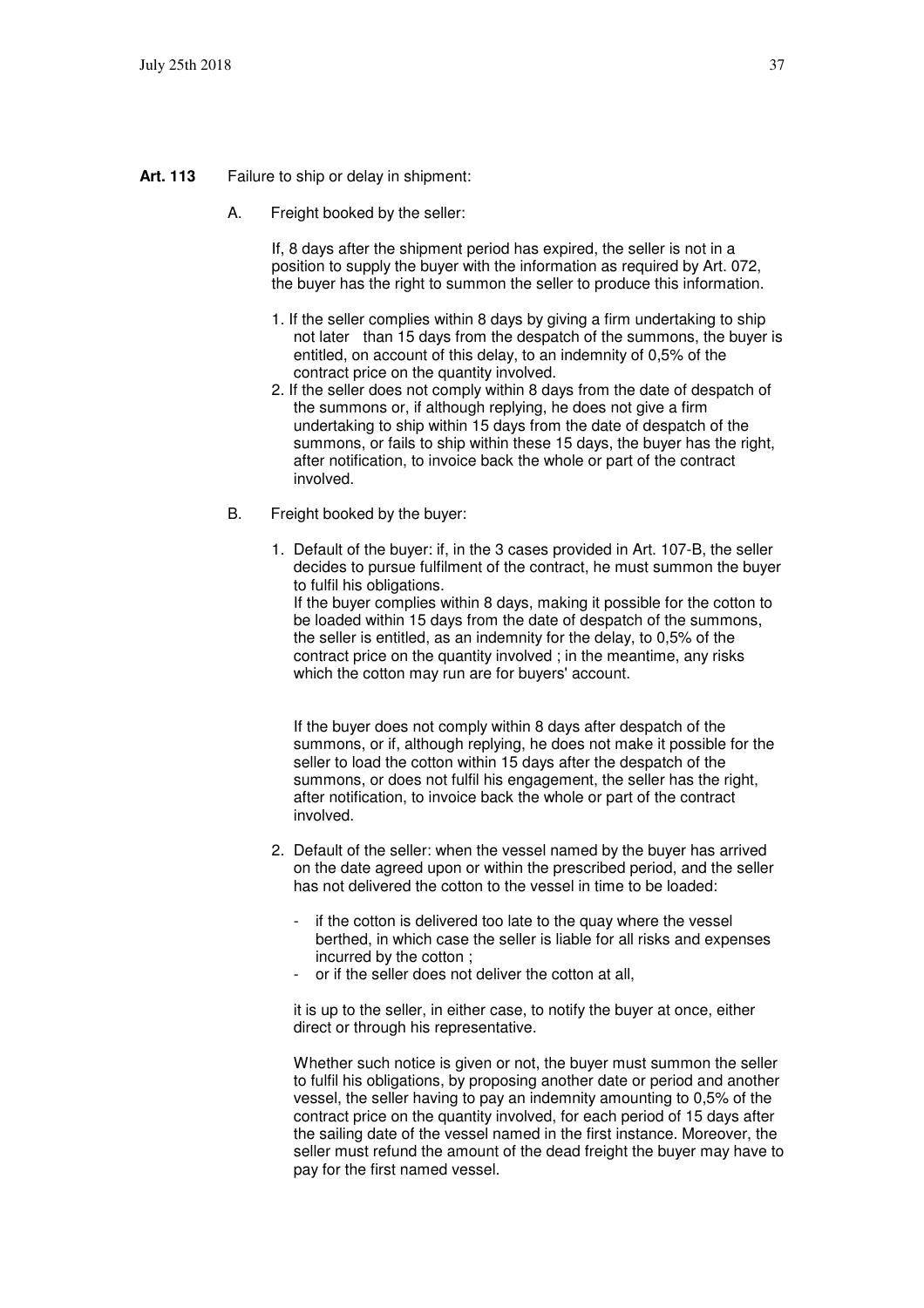If the seller does not reply within 8 days after the date of despatch of this summons, or if, although replying, he does not give a firm undertaking to deliver the cotton, or does not fulfil his engagement to deliver, the buyer has the right, after notification, to invoice back the whole or part of the contract involved.

#### **Art. 114** Failure of payment:

A. Payment by letter of credit:

If the buyer fails to open his credit as in Art. 027 or in the period provided in the contract, the seller must summon the buyer to open the credit within 8 days after receipt of such demand. When this opening has not been effected, the seller has the right, after notification, to invoice back the whole or part of the contract involved.

B. Payment against documents:

If the buyer fails to take up the documents within 8 days after the time-limit mentioned in Art. 028 (§ 1 or 2 according to the case), the seller must summon the buyer to effect payment immediately and without delay ; if this payment has not been effected within 8 days after the day of despatch of the summons, the seller has the right, after notification, to invoice back the whole or part of the contract involved.

- **Art. 115** Delay or Failure of delivery or to take delivery for spot or delivery contract
	- A. Default on the part of the seller:

If on the last day of the period mentioned in the contract, the buyer has not been asked to take delivery, he must summon the seller to deliver immediately.

On the first day after receiving this summons, the seller must take arrangements to place the buyer in a position to take delivery within 3 days following the receipt of the summons.

If no possibility to take delivery has been given to the buyer within the prescribed period, he has the right to notify the seller that he decided to immediately invoice back the whole or part of the contract involved.

B. Default on the part of the buyer: If the buyer does not comply with the seller's request to take delivery or informs the seller that he is unable to take delivery, the seller shall, within 2 days of his request, summon the buyer to take delivery within 3 days following receipt of the summons. Failing any action by the buyer at the end of this period, the seller has the right, as from the next day, to notify the buyer that he decided to immediately invoice back the whole or part of the contract involved.

#### **Art. 116** Origin of the cotton:

In case of anomaly related to the origin of the cotton, the buyer must summon the seller to furnish him in due time the cotton from the origin or area of production previously agreed upon. Should the seller not reply within 8 days after the day of despatch of this summons or, even replying, should not commit himself to deliver the cotton, or should not honour his commitment to deliver, the buyer is entitled, after notification, to close out and invoice back the whole or part of the contract involved.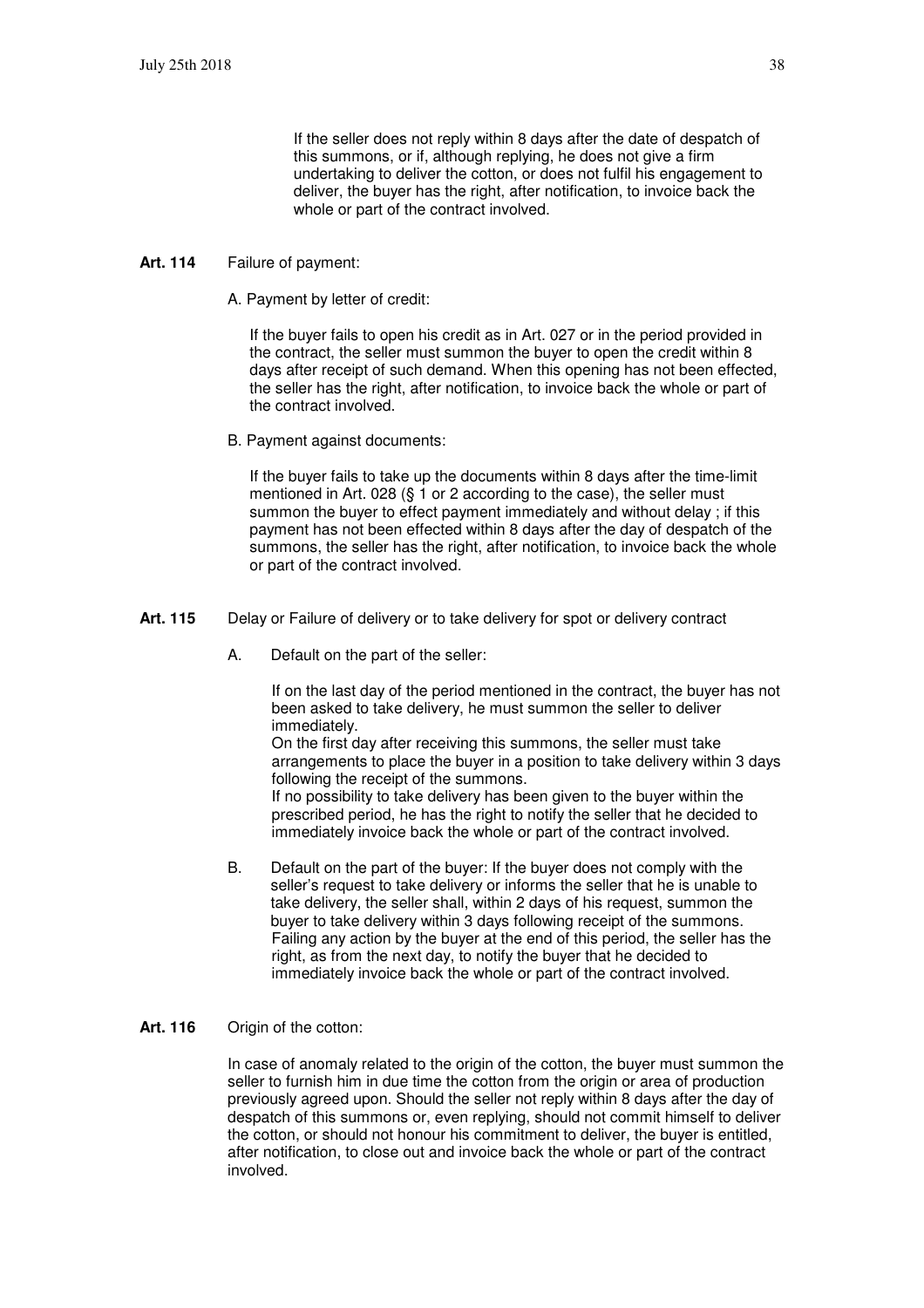#### **Section III : Cases of Force Majeure**

#### **Art. 117** Principle:

The non-fulfilment, total or partial, or the delayed fulfilment of the whole or part of a contract, can only be justified through force majeure as understood and interpreted by the national law and Case Law of the buyers' country.

#### **Art. 118 Does not apply on ECR/RGE – LE HAVRE ARBITRATION, cf Appendix VI – art 2**

In the event of force majeure, strikes, lock-out, preventing the total or partial fulfilment of a contract within the provided period, the party who cannot honour his obligations must immediately advise the other party, and produce proof that the cause of emergency has arisen after the contract date and before expiry of the provided period, it being remembered that force majeure does not discharge the parties if the cause of emergency arose when one or the other party is summoned to fulfil his obligations.

The period during which the contract was to be carried out is then extended:

- 1. by 5 days after cessation of the emergency, for delivery or taking delivery ("spot" and "delivery" contracts) ;
- 2. by 15 days after cessation of the emergency for shipment (contracts for shipment),

but only up to a maximum of 2 months from the last date on which the contract was to be fulfilled, any additional delay being considered as a case of continuing force majeure

(see Art. 119). In these cases, the carrying charges are applied to the cotton.

#### **Art. 119 Does not apply on ECR/RGE – LE HAVRE ARBITRATION, cf Appendix VI – art 2**

In the event of continuing force majeure, war, embargo, or for any other reason by Act of God preventing the normal fulfilment of the whole or part of a contract, the loyal party has the right, within 8 days from the date of receipt of the notification of this circumstance, to close out the contract, totally or partially, with invoicing back. Should the parties be unable to communicate with each other, then the contracts shall automatically be liquidated on the day following the breakdown of telegraphic/fax/computer communications, on the basis of the last known quotations. In such cases, the penalty clause provided in Art. 101-1 does not apply.

#### **Section IV : Other cases**

**Art. 120** In cases not provided in the present chapter II and which constitute a serious failure in the execution of the contractual obligations, the closing out of the contract or part of the contract can be asked through commercial arbitration. The Arbitral Court shall decide if the alleged in execution justifies a closing out of the contract or part of it with invoicing back.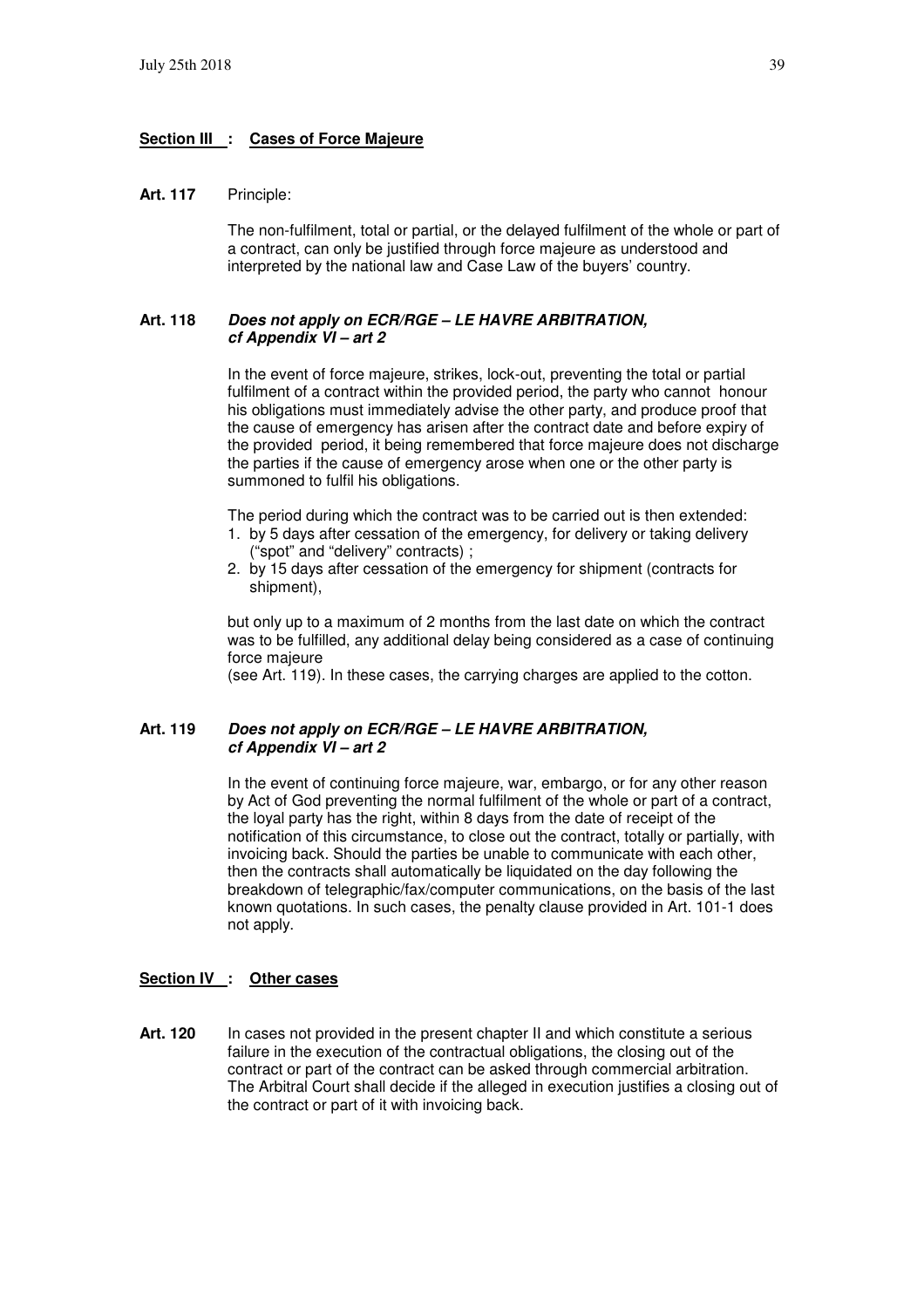#### **CHAPTER III : Failure to make use of the right to invoice back and/or to conduct fulfilment of the contract**

- **Art. 121** If the party entitled to invoice back and/or to conduct fulfilment of a contract, totally or partly, such as provided in TITLE III (Art. 097 to 120) fails or delays to make use of this right, the whole or part of the contract is considered as terminated in its full right without price difference or indemnity. The right to invoice back expires 90 days after the grounds for counter-invoicing have been established.
- Art. 122 The contract shall not be considered as terminated:
	- a) if the performance offered has been explicitly or tacitly accepted as fulfilment of the contract (f.i. : the buyer who accepts, without protest, a shipping date after the period of shipment mentioned in the contract; the seller who accepts, without protest, a delayed payment)
	- b) or if the parties decide amicably and by mutual agreement as to how the contract shall be fulfilled, on other bases than those provided in the present European Cotton Rules.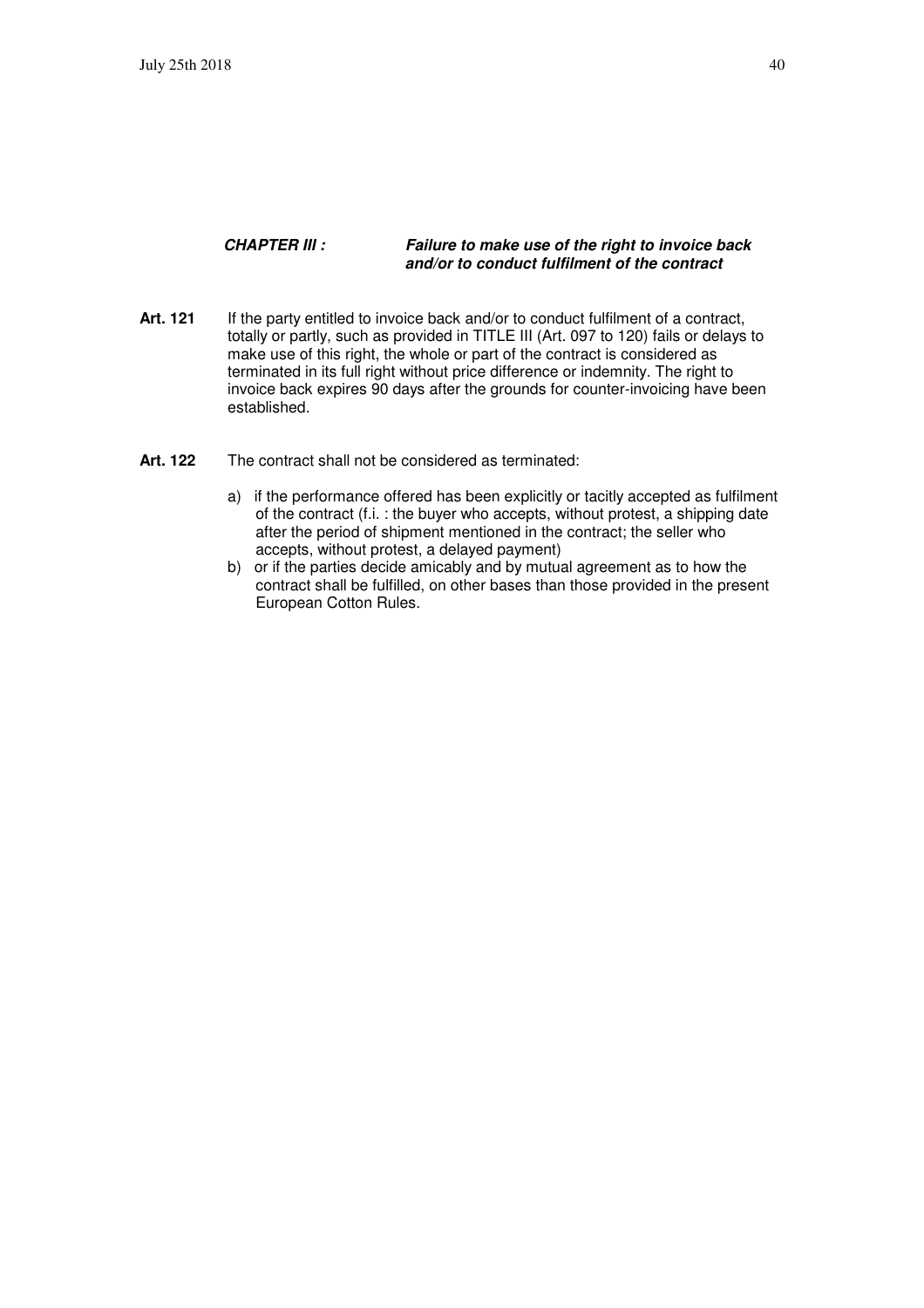#### **Appendix I : Brokers - Agents - Commissions**

- **Art. 1** When Raw Cotton purchases/sale operations shall be concluded with the mediation of a broker/agent member of an European cotton association, he will be entitled to receive a commission on the invoice amount. Such commission, based on a mutual agreement, will be paid by the seller.
- Art. 2 The right to receive the commission arises at the moment when the business is accepted by the contracting parties and therefore is to be paid by the seller even when, if later on, by mutual agreement between buyer and seller, for other circumstances, the transaction does not materialise. In such cases the amount of the commission is to be included in the corresponding liquidation.
- **Art. 3** The broker and/or agent is to survey the correct development of the transaction, so that all matters involved be in agreement with these Rules and therefore, should a dispute arise, will be compelled to furnish to Arbitrators, either in first arbitration or in appeal, all the particulars and other information that may be requested from him in his capacity as attester in the contract submitted to arbitration.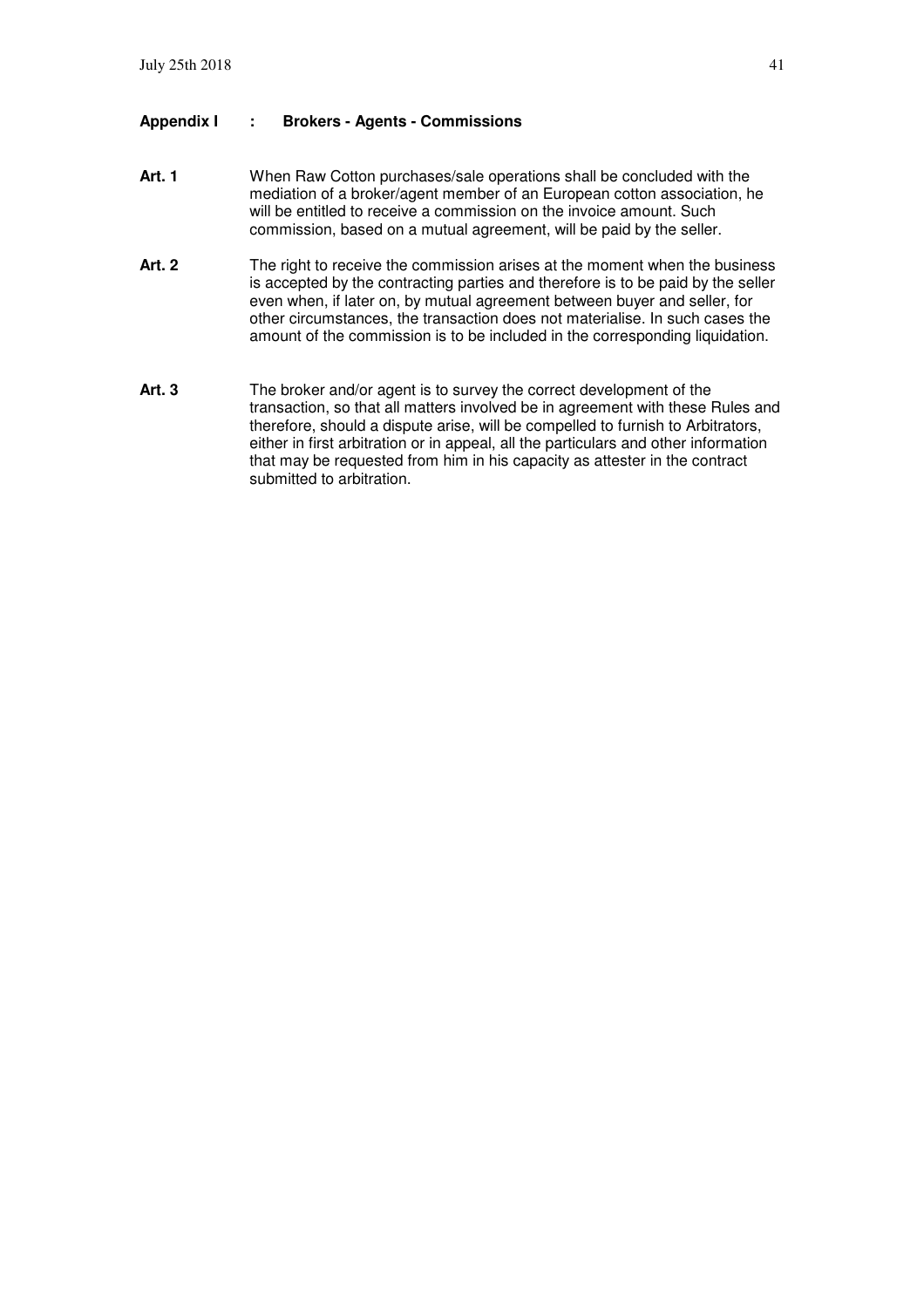#### **Appendix II : American Cotton Shippers Association Special Rules (amended to may 1995)**

#### **Art. 1**

The shipment of foreign cotton against any contract specifying U.S. growth is hereby declared to be a fraudulent practice and a violation of the rules of the Federated Associations.

#### **Art. 2**

The shipment of reginned, blended or recleaned cotton which reginning, blending or recleaning shall have taken place after its original baling, unless specified and described as such in the contract, is hereby declared to be a fraudulent practice and a violation of the rules of this Association.

#### **Art. 3**

The shipment of raingrown cotton against a contract for irrigated cotton or of irrigated cotton against a contract for raingrown, except by mutual consent, is hereby declared to be an unfair trade practice and a violation of the rules of the Federated Members.

Cotton should be described by specific territories of growth, as used herein and where the terms "raingrown" or "irrigated" are used without more detail growth specifications, the first shall be interpreted to mean all cotton of U.S. growth other than that grown in California, Arizona, New -Mexico (excepting cotton grown in Lea Country, New Mexico), and the Pecos and El Paso Valleys of Texas, which shall be regarded as irrigated. Where cotton is sold on type, actuals or description, when no growth is specified in the contract, it shall be understood that USA growth is required. Where USA growth is specified in the contract, any cotton grown in the United States of America, except reginned cotton, may be shipped.

Nothing herein shall be interpreted to preclude more detailed stipulations between the buyer and seller as to territories of growth. Any deviation from such stipulation, except by mutual consent, is an unfair trade practice and a violation of the rules of the Federated Associations.

#### **Art. 4**

Where cotton is sold on Government Class or Green Card Class, the adulteration or misrepresentation of the official USDA class in the form of green cards, computer printouts or tag lists is hereby declared to be a fraudulent practice and a violation of the Special Rules of this Association.

#### **Art. 5**

The removal of any bale tag indicating origin or growth, the failure to replace any such tag on recovered bales and the failure to report to the Secretary a request to remove tags or otherwise to obscure origin or growth shall constitute unfair trade practices and violate the rules of the Federated Associations. This shall not apply to metal band tags removed in the compressing process nor to mill tags.

#### **Art. 6**

A buyer may request of the seller, within 90 days of the last day of unloading, evidence that cotton shipped him in satisfaction of their contract is not in violation of Rules 1, 2, 3, 4, and/or 5 of the Special Rules. This request should be sent to the seller by mail and a copy may be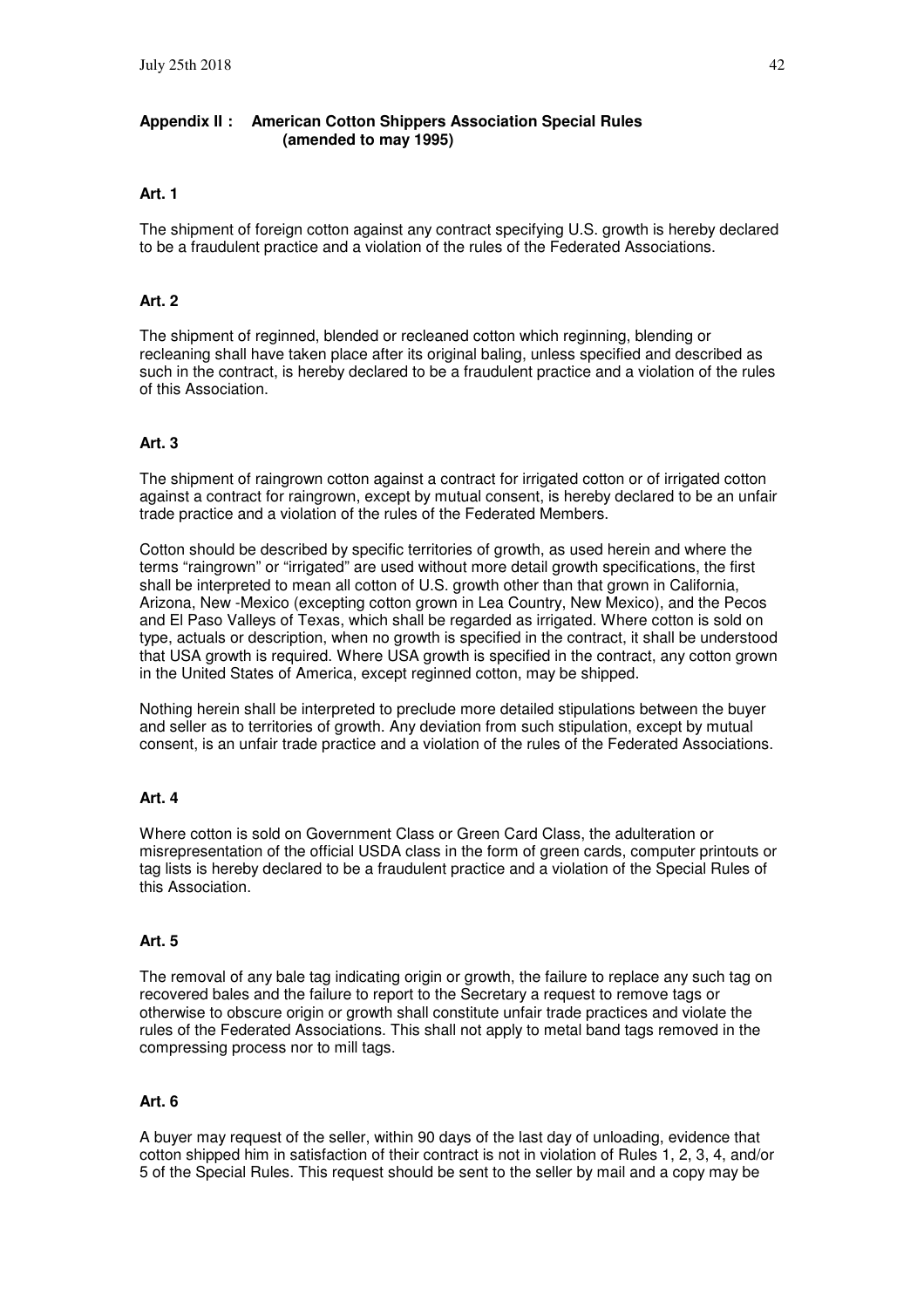forwarded to the Administrative Office of this Association in Memphis. If the buyer is not satisfied with the evidence submitted or if the seller does not respond within 30 days, the buyer may then lodge a formal complaint with the Fair Practices Committee of the Association by forwarding, in writing, to the Administrative Office of the ACSA, factual information pertinent to a review of the complaint together with reasonable and prima facie evidence in support of the buyer's claim that a violation has occurred, with copy to the seller.

The Fair Practices Committee, after determining that the complaint is properly before the Committee, shall then request in writing of the seller evidence that the cotton was not shipped in violation of Rules 1, 2, 3, 4, and/or 5. If the seller fails to respond in writing to this request within 30 days or within the time specified in an extension of time, such extension to be approved by majority of the Committee voting, then the Committee will proceed to judge the complaint on the evidence at hand and that which it may choose to secure from other sources.

If the Committee finds for the buyer, he shall be awarded a penalty of four cents (4 cents) per pound for any violation determined by the Committee to be intentional, in addition to any other rights he may give or damages he may recover under arbitration and appeal procedures otherwise provided for in the applicable rules and contract terms. In any case in which the Committee determines that the violation was not wilful and intentional, it may reduce the penalty.

The Secretary of the ACSA shall promptly notify the buyer and the seller of the Committee's decision and awards, if any.

#### **Art. 7**

In the Fair Practices Committee finds a member of the Federated Associations guilty of a violation of any of the Special Rules, and the member does not comply within 30 days with the finding and penalty invoked by the Fair Practices Committee, then the Committee shall report the same to the Federated Association or Federated Association(s) whose member is involved, together with a copy of the Committee's complete file on the complaint for handling in accordance with its By-Laws and Rules.

If the Federated Association suspends or expels its member as a result of the violation and/or failure to comply with the findings of the Fair Practices Committee, the American Cotton Shippers Association shall announce this suspension or expulsion to the party or parties filing the complaint as well as to all recognised domestic and foreign cotton associations.

#### **Art. 8**

A member shall be fully responsible for any violation of these Special Rules by any subsidiary, affiliated, financed or controlled shipper; or by any broker, agency or intermediary of any kind acting for or at the request of such member or financed by such member.

#### **Art. 9**

The seller shall, upon request of the buyer, furnish to the buyer adequate proof that the cotton shipped was of the contract origin or growth specified or was not reginned or foreign cotton, or where applicable, the government class represented was genuine. The seller may present his evidence to the proper Federated Association or recognised Cotton Exchange, at his option, and the certificate of such Association or Exchange that it has examined such proof and regards it as sufficient shall constitute such adequate proof.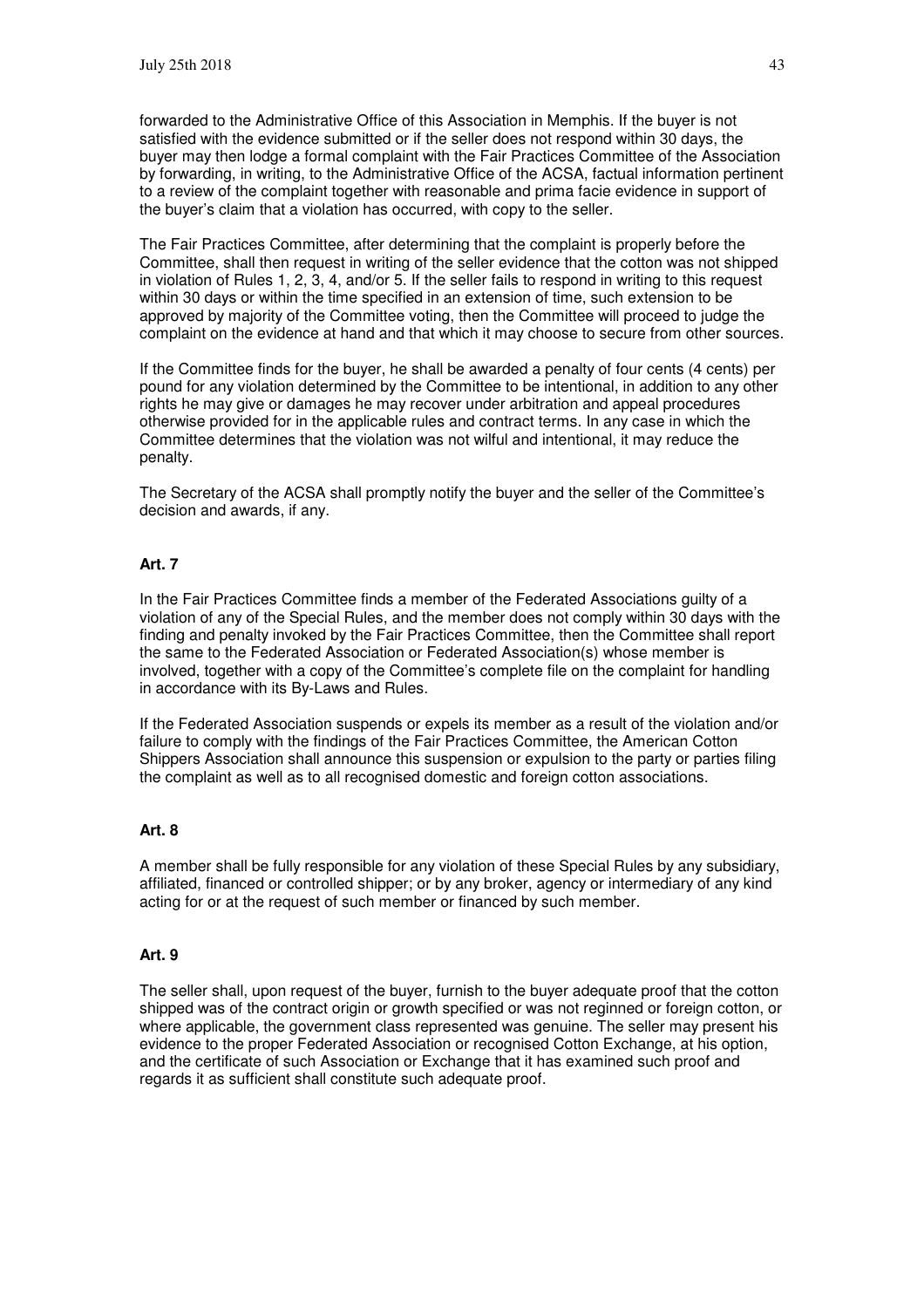#### **Art. 10**

Refusal or failure of a seller to pay any final arbitration award rendered by the arbitral body having jurisdiction within 90 days from the date of the award shall constitute a violation of the Rules of this Association.

Complaint by the buyer of a refusal or failure to pay must be made to the Administrative Office of this Association in Memphis in writing with supporting documents attached within five (5) months of the date of the arbitration award. Complaints received after the expiration of this time limit will not be recognised by this Association.

Upon request, the seller shall furnish the Fair Practices Committee in writing evidence that this refusal or failure to pay is not wilful. If the seller fails to respond in writing to this request within 30 days or within the time specified in an extension of time, such extension to be approved by the majority of the Committee voting, then the Committee will proceed to judge the complaint on the evidence at hand and that which it may choose to secure from other sources. If the Committee, upon examination of such evidence, or in the absence of evidence, submitted by the seller, finds that such refusal or failure to pay is wilful, the buyer shall be awarded an additional penalty of 10% of the amount of the arbitration award plus interest on the original award at the average prime rate of the five major New York Banks. The following official interpretation of Rule 10 was adopted by the Board of Directors on January 26, 1967:

"The American Cotton Shippers Association and its Federated Associations are firmly committed to the policy of arbitration of commercial disputes, particularly those involving the quality of cotton shipped upon contracts. The Federated Associations have regarded the wilful failure or refusal of an individual member concerned to pay a final arbitration award as grounds for suspension or expulsion from membership. Our Special Rule 10 was adopted in 1963 in order to make costly any delay or failure to pay promptly and to compensate the buyer for unwarranted delay".

"To qualify for such enforcement the award must be a final award rendered by a recognised arbitral body having jurisdiction and rendered in strict accordance with the rules and the essential terms of an agreement to arbitrate in effect at the time the agreement is made. The Association will not recognise the authority of any arbitral body to change the applicable rules post facto or after the contract has been entered into, without the express assent of all parties thereto".

"The Association will not countenance refusal to recognise an arbitration award on purely technical grounds, but where there is a bona fide dispute as to compliance with the specified rules regarding application for arbitration, selection of arbitrators, the drawing and care of samples, or as to the observance of jurisdictional time limits for such actions and for the arbitration itself, the validity of the arbitration award must properly be left to the courts".

#### **Art. 11**

It shall be a violation of the Rules of the Federated Associations for any member to sign or cause to be signed, a Letter of Indemnity to ocean carriers in exchange for a clean bill of lading.

#### **Art. 12**

The Special Rules will apply to any growth of cotton handled by ACSA members as specified in their sales contract.

The Special Rules will not apply with respect to year of growth.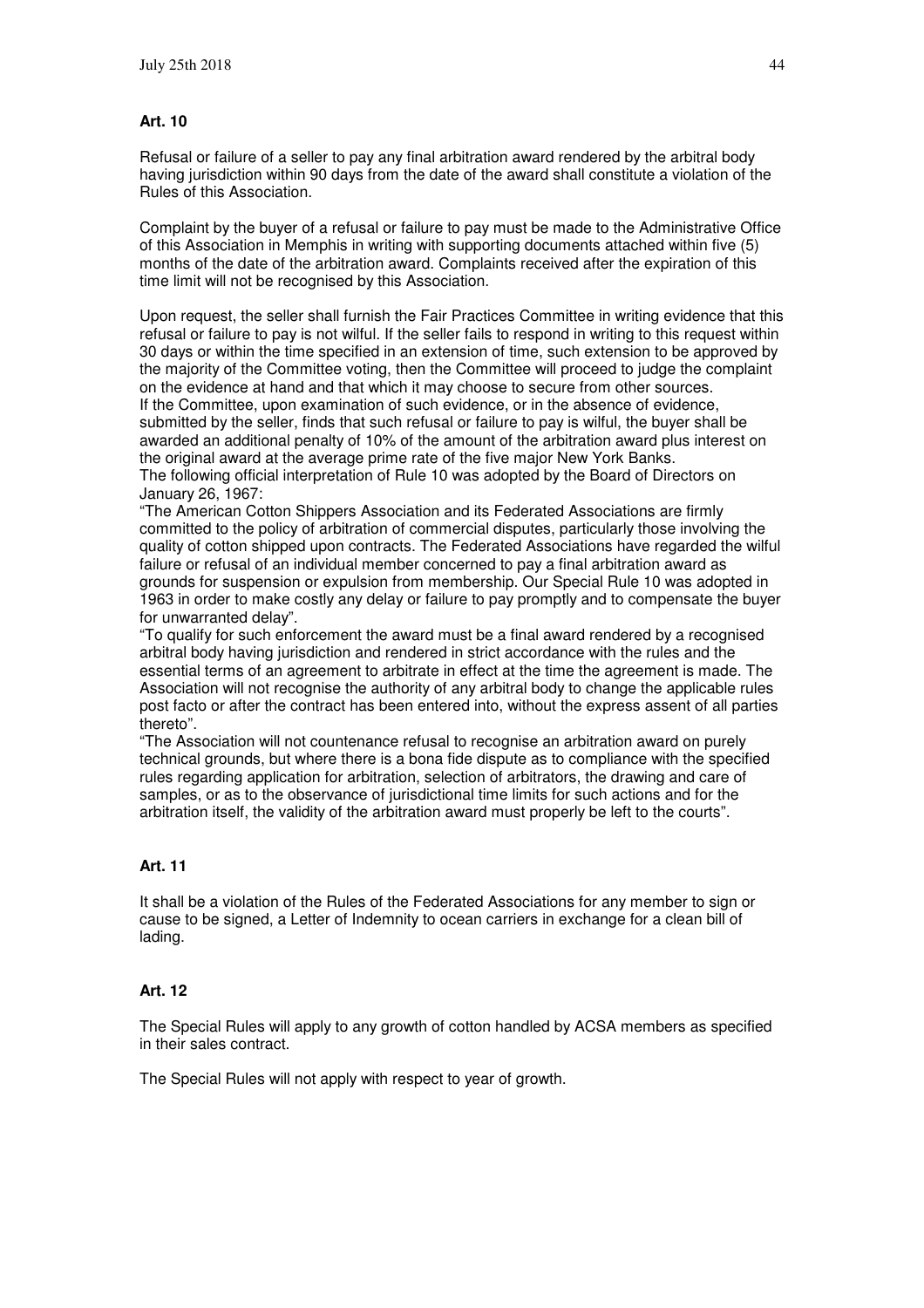#### **Art. 13**

Where a certificate of micronaire and/or pressley designates an independent laboratory as the source of testing any misrepresentation shall be deemed to be a violation of these Special Rules and the Rules of the Federated Associations.

#### **Art. 14**

The shipment of gin motes, cleaned gin motes or recleaned gin motes, unless otherwise described as such in the contract, is hereby declared to be a fraudulent practice and a violation of the rules of this Association. The Fair Practices Committee shall award a penalty of 15% of the stated contract value which shall be payable to the buyer, notwithstanding other damages awarded through arbitration procedures and/or litigation.

#### **Art. 15**

Deliberate submission of false samples for approval shall be a fraudulent practice and a violation of the Special Rules of this Association.

#### **Art. 16**

The Fair Practices Committee shall consider a formal complaint alleging a violation of ACSA Special Rules, render an opinion on whether such rules have been violated and forward such opinion and recommendations to the appropriate Federated Association as provided in Rule 7, even if a settlement is reached by the parties or the complaint is withdrawn while the matter is properly before the Committee.

#### **Art. 17**

Should a complaint be submitted against a Member, and in the Committee's review it is determined that the Special Rules may have been violated, the Member subject to the complaint is required to provide the Committee with any information requested that is related to the transaction and its application to a possible violation of these Rules, and should the Member fail to comply with the Committee's request the Committee is authorized to recommend to the Member's Federated Association that the Member be expelled.

#### **Art. 18**

Membership in the American Cotton Shippers Association requires that Members honour their contractual obligations to purchase or sell cotton.

Should the Committee's review of a complaint submitted, by an ACSA or non-ACSA Member, against an ACSA Member find that the contract default is wilful, the Committee may recommend to the Member's Federated Association that the Member be expelled. This Rule shall not apply should the matter proceed to arbitration or litigation or be resolved amicably by the parties.

The following legal procedures shall be employed by the Rules, By-Laws & Fair Practices Committee in determinations in all matters involving the application of these Rules:

- 1. Timely notice of the alleged rule violation through the receipt of a written complaint fully detailing the charges.
- 2. Sufficient notice of all procedural steps including a reasonable time to answer the complaint and filing of appropriate written motions preliminary to a formal hearing.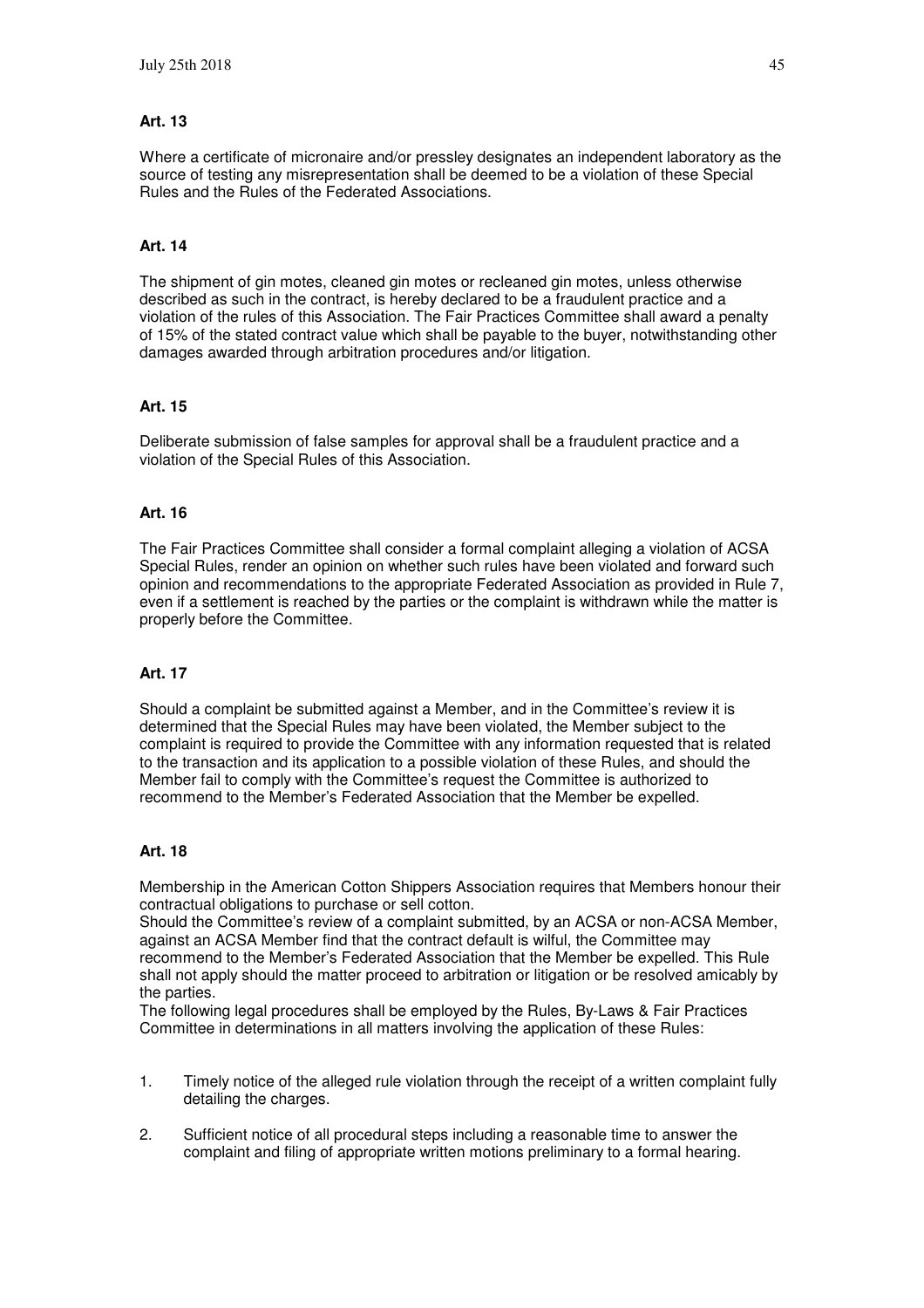- 3. The right of access to all evidence to be considered by the Committee.
- 4. If requested, a hearing be set for date convenient to the member and his counsel.
- 5. The right to cross-examine all witnesses.
- 6. The right and opportunity to present a defence to or refute the allegations.
- 7. The hearing shall be before an unbiased tribunal.
- 8. A written or recorded transcript of the hearing shall be made.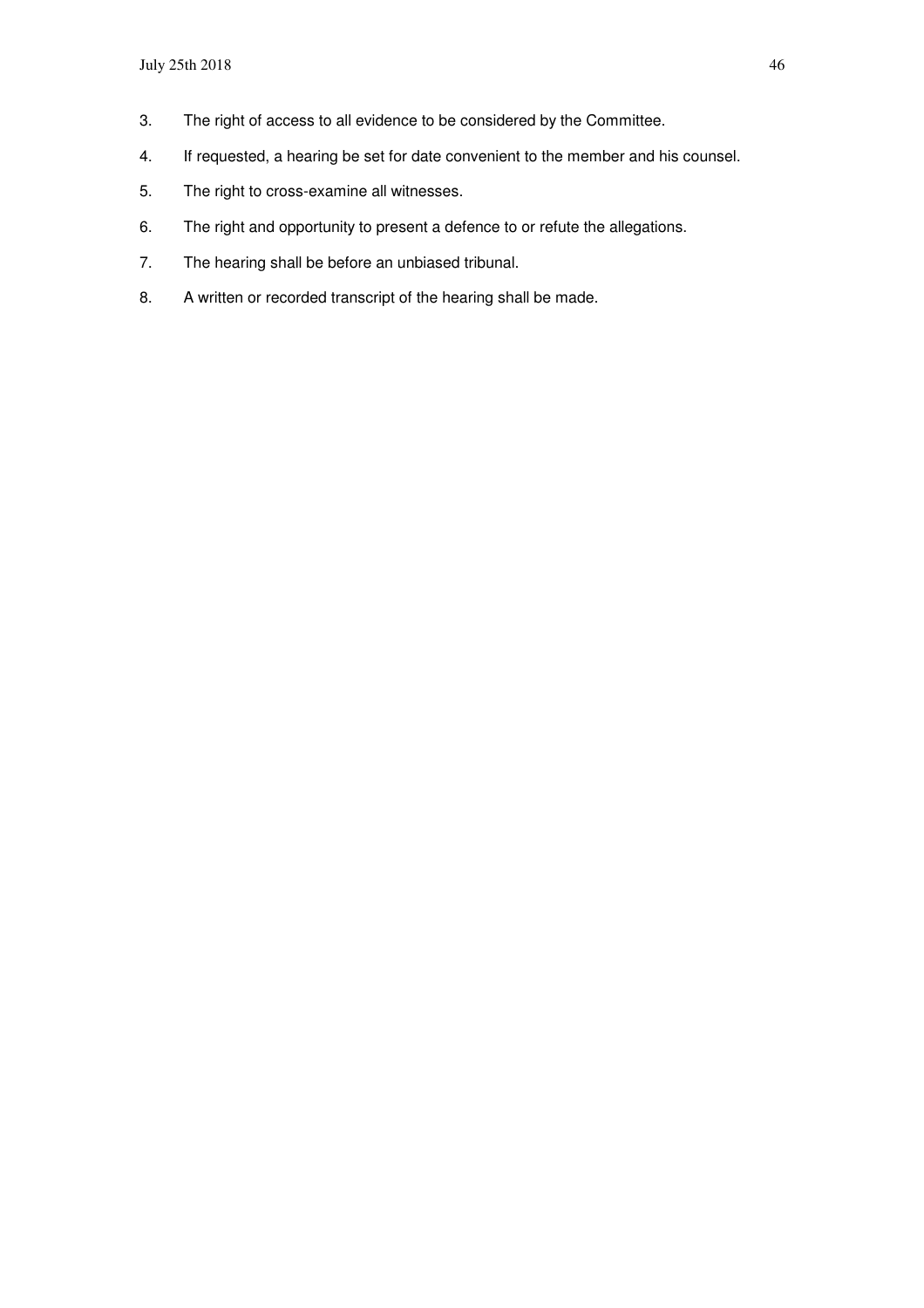### **Appendix III : Special Container Rules For U.S. Cotton Shipped From U.S. Ports**

### **SECTION A : DEFINITIONS**

In this agreement, unless there be something in the context inconsistent therewith, the following expressions shall have the following meanings :

- 1. "Container yard" or "CY" mean a location where containers may be parked, picked-up or delivered full or empty. A container yard may further be a place of loading/stuffing by a shipper or unloading/de-vanning by a receiver of cargo, and/or where water carrier accepts custody and control of cargo at origin.
- 2. "Container freight station" or "CFS" mean a location where the water carrier and/or its agent is loading or unloading containers under their control.
- 3. "House to", "container yard to", or "door to" mean shipper-controlled loading at a location determined by the shipper. All costs beyond point of loading, as well as the cost of providing containers, at House/CY/Door are for the account of the party responsible for freight booking.
- 4. "Pier to" or "container freight station to" mean carrier-controlled loading where the cargo is delivered to the carrier at a pier or container freight station.
- 5. "To house" or "to container yard" or "to door" mean deliver to consignee's location (warehouse or mill) upon arrival at port of destination.
- 6. "To pier" or "to container freight station" mean carrier will de-van container at pier at port of destination or at a container freight station.
- 7. "Mini-bridge" means cargo carried by rail or substitute transportation from U.S. port area to another U.S. port area for onward transportation in containers on water. Intermodal bill of lading is issued by the water carrier at originating port covering transport to the overseas destination.
- 8. "Micro-bridge" means cargo moving directly from interior point by rail or substitute transportation (either in containers or other equipment) to port for onward transportation in containers on water. Intermodal bill of lading is issued by the water carrier at interior loading point covering transport to the overseas destination.
- 9. "Land-bridge" means cargo arriving by water carrier, and moving from one coast to another via rail for onward transportation on water.
- 10. "Free-carrier named point", "interior point intermodal" or "IPI" mean the seller fulfils his responsibility when he delivers the cargo into the custody of the water carrier at the named point. If no precise point can be mentioned at the time of contract of sale, the parties should refer to the place or range where the water carrier should take the cargo into his charge.
- 11. "Shippers load and count" means the shipper assumes responsibility for the contents of the container (CY loading).
- 12. "Inter-modal bill of lading" or "combined transport document" mean a negotiable document issued by a water carrier after receipt of container or cotton on board a rail carrier other transport equipment.
- 13. "Bunker adjustment factor" or "BAF", "fuel adjustment factor" or "FAF" mean a charge added to the base freight rate to cover extraordinary increases in fuel costs which are beyond the control of the carrier.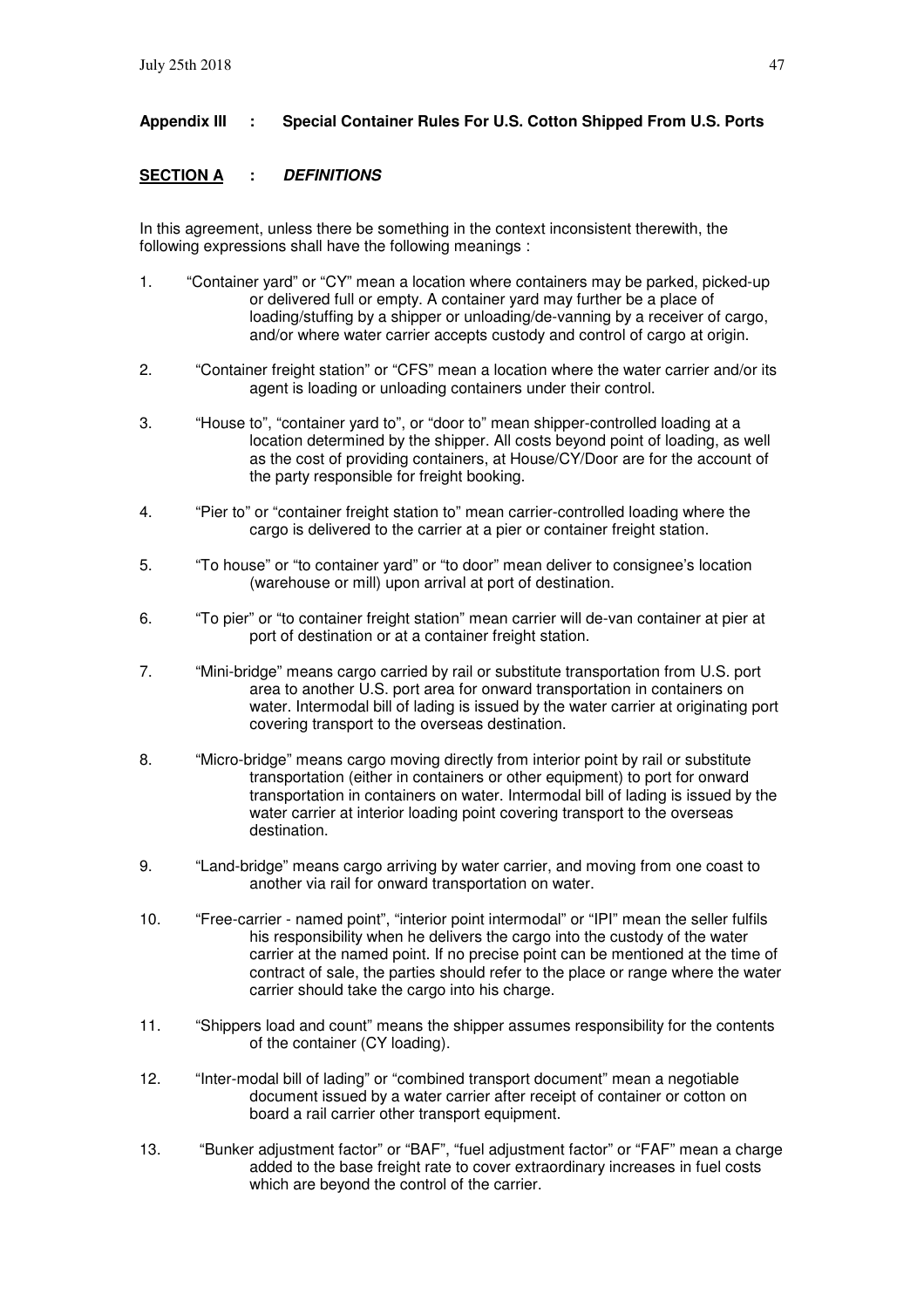- "Currency adjustment factor" or "CAF" mean a charge, generally expressed as a percentage of base freight, that attempts to compensate for extraordinary fluctuations in currency relationships to the U.S. Dollar which is the "tariff currency".
- 15. "Terminal receiving charge", "TRC", "terminal handling charge", "THC", "Container yard charge" or "CYC" mean a charge, added to the base freight rate by the carrier, which reflects the costs of handling cotton from place of receipt at the terminal to on board vessel.
- 16. "Origin receiving charge" or "ORC" mean a charge, added to the base freight rate, which reflects the cost of handling cotton from place of receipt at origin to on board intermodal conveyance.

#### **SECTION B : TRADE RULES**

Every contract for shipment of U.S. cotton in containers from U.S. ports shall, unless there be anything inconsistent therewith explicitly or impliedly stated in the contract or subsequently agreed thereto by the parties to the contract, be deemed to provide that should there be a dispute concerning such contract, it shall be settled between the parties or by arbitration in accordance with the following rules:

- 1. Shipment: Cotton may be shipped by water and/or intermodal transportation at the option of the party responsible for freight booking. All charges imposed by the carrier, whether included in the freight rate, shown as separate item(s) in the bill of lading, or billed separately, are for the account of the party responsible for the freight booking. However if the seller elects to use a CFS facility, then the difference between CFS and CY charges at such location shall be for seller's account.
- 2. Providing containers and transport. The party responsible for freight booking is obliged to provide containers in time for transport and loading within contracted shipping month at the port(s) or point of origin stated in the contract.
- 3. Date of shipment : in case of intermodal transportation, the date of the intermodal bill of lading shall constitute the date of shipment.
- 4. Insurance: in case of FOB/FAS/C&F or "Free Carrier (Named Point)" sales, buyer's insurance to cover all risks from the time the cotton is shipped or on board or is accepted into the custody and control of the water carrier, whether advised or not.
- 5. Full container load (FCL) :
	- a. full forty-foot container loads. Any extra charges for overflow bales or minimum charges shall be paid by the party responsible for freight booking.
	- b. if quantity is expressed in containers it shall mean :
		- i origin Gulf area : about 78 bales per forty-foot container;<br>ii origin West Coast : about 83 bales per forty-foot containe
		- origin West Coast : about 83 bales per forty-foot container;

 containers other than forty-footers may be substituted for "house to pier" or "pier to pier" shipments only.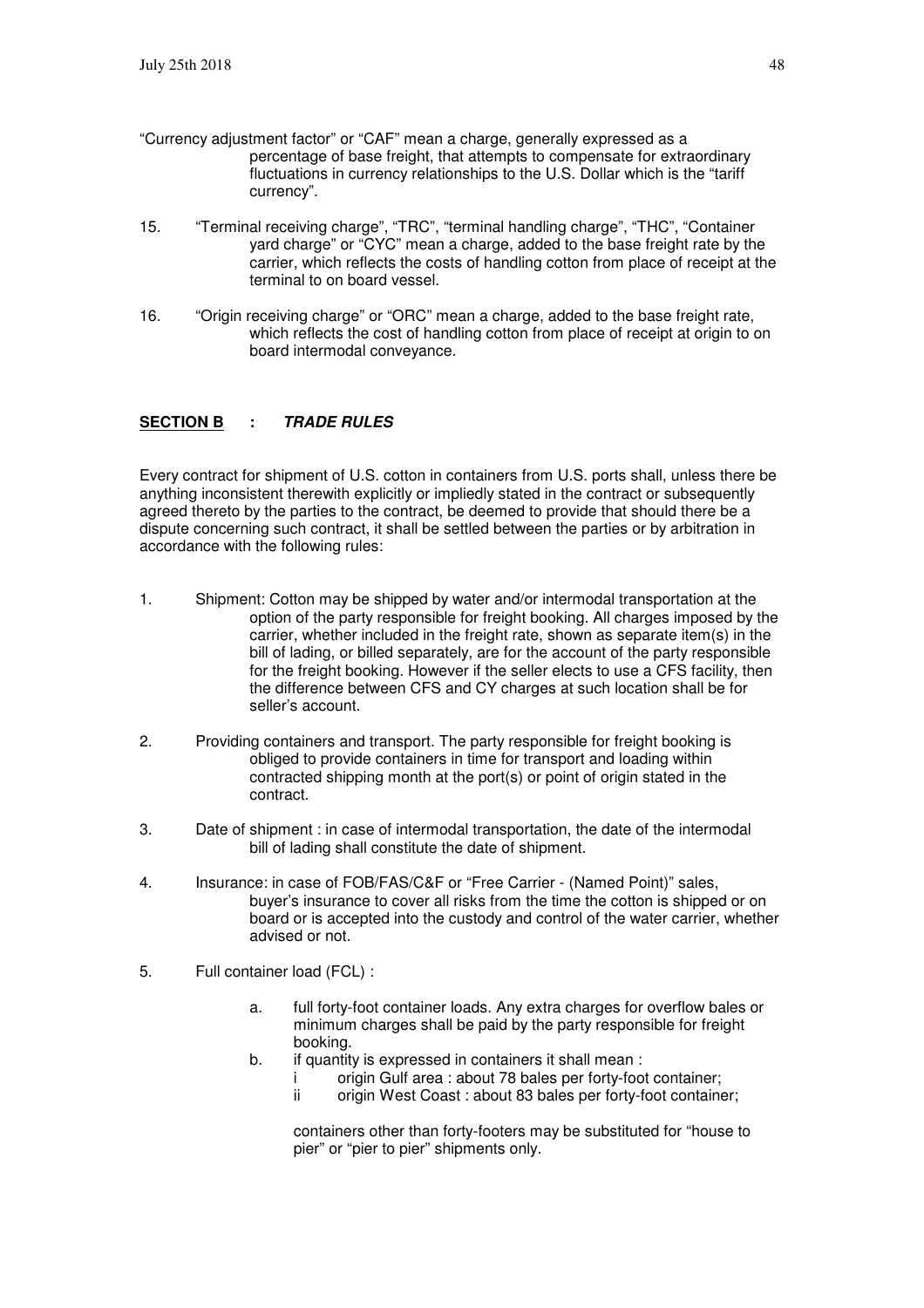- 6. Loading and unloading: it shall be seller's choice to load at "house/CY" or "pier/CFS", and buyer's choice to unload at "house/CY" or "pier/CFS. However, seller shall "ship to pier", unless specifically instructed by buyer to "ship to house".
- 7. Weighing: unless otherwise agreed, "pier to house" and "house to house" shipment shall be understood to mean "net certified shipping weights final".
- 8. Sampling:
- a. buyer may ask seller to by-load samples, subject to seller's agreement. Any extra charges shall be for the buyer's account.
- b. in case of "pier to house" or "house to house" shipments, normal arbitration rules shall apply, except that sampling may take place on buyer's premises under supervision. Sampling expenses are for the buyer's account.
- 9. Missing bales: in case of shipper's load and count, seller is liable for the contents of the container. Unless otherwise agreed between buyer and seller, any claim must be supported by certificates issued by seller's controller stating the container serial and seal number and certifying that the seal was intact. However, in shipments involving "pier to house" or "house to house" movements and when seals are broken by customs or other authorities at port of entry container must be re-sealed and both the original seal and new seal numbers provided to shipper's controller.
- 10. Payment:
- a. letter of credit payment : letter of credit must allow inter-modal bill of lading.
- b. cash against documents on first presentation : buyer must pay against inter-modal bill of lading.
- c. cash on Arrival : buyer shall pay against the bill of lading upon arrival of the vessel at the destination named in the bill of lading.

However, if the containers are non-carried by feeder vessels or other means, payment shall be made upon arrival of the feeder vessels or non-carrying conveyance at the final destination named in the contract.

In case of seller's freight booking, if any containers are not on board the vessel named in the bill of lading, buyer shall have the right to claim against the seller for refund of interest until actual arrival of the container(s). This is not applicable if shipment by container vessel is required by buyer subsequent to entering into the contract.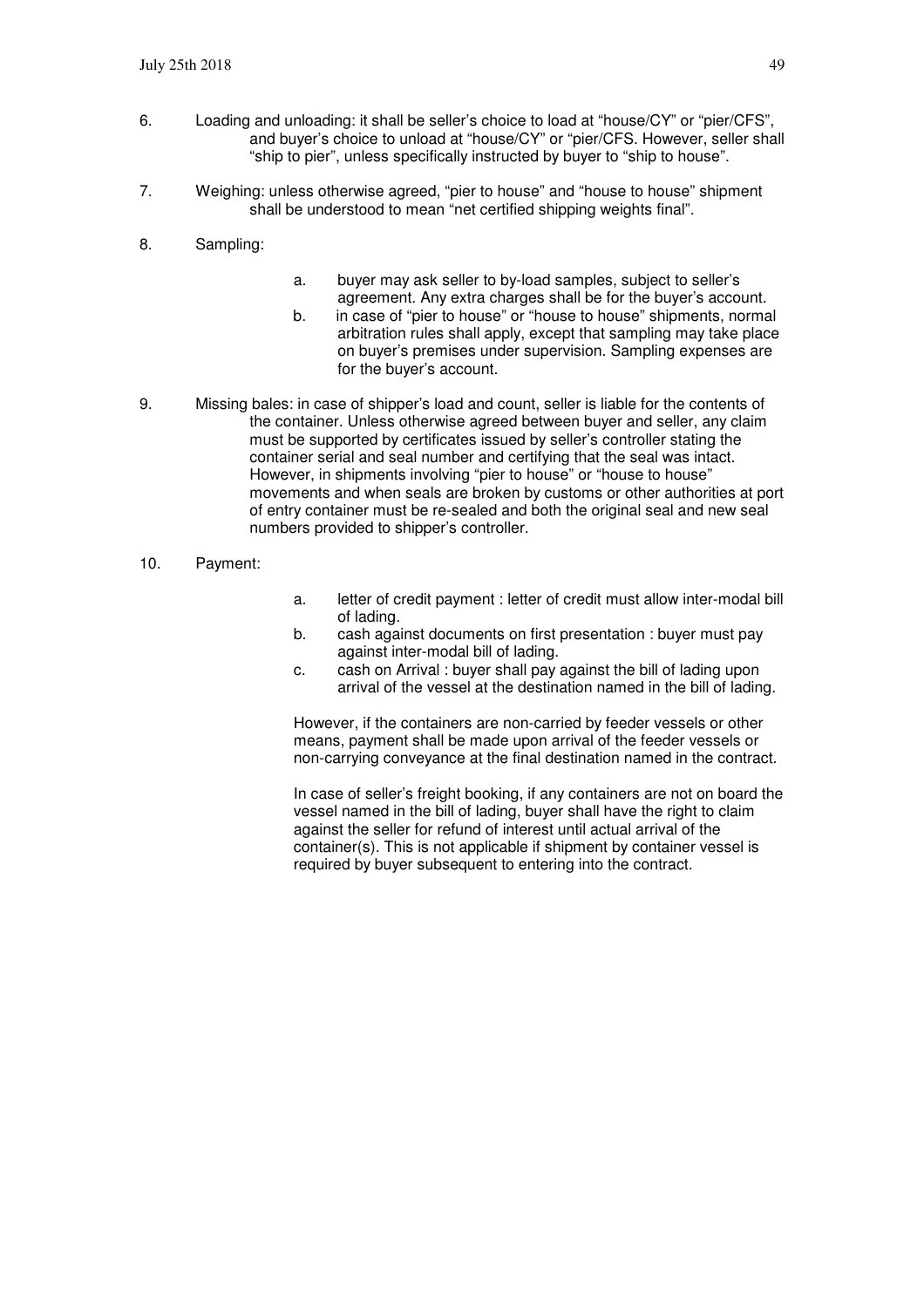**Since March 7th, 2018, AFCOT does not use the below allowances for micronaire. AFCOT-RGE (ECR) users must use the allowances published on AFCOT's value differences sheet available on our web site.** 

#### **Appendix IV: Rules on Contracts Providing For Micronaire Guarantees**

- 1. Contracts between shippers and buyers may designate Micronaire readings specifications. If so, the contract shall specify the term with reference to minimum and/or maximum Micronaire readings possible.
- 2. The "Control Limits" referred to in Paragraph B shall be plus or minus 0.3 Micronaire readings.
- 3. shipment that do not meet the specifications, such bales shall be reviewed with the shipper. If no agreement can be reached regarding a settlement of the bales in question, samples shall be submitted to a recognised laboratory for arbitration.
- 4. The allowances for bales not shipped in conformity with the contract shall be as follows
	- A. For contracts which set out a minimum micronaire value, the allowances for bales which do not reach this minimum will be as follows :

| Mircronaire value<br>below the control limit by: | Percentage allowance |
|--------------------------------------------------|----------------------|
| 0.1                                              | 0.5                  |
| 1.0                                              |                      |
| 2.0                                              |                      |
| 3.0                                              |                      |
| 4.0                                              |                      |
| 5.0                                              |                      |
|                                                  |                      |

and so on by 1% for each 0.1 micronaire. But if the contract sets out a minimum of 3.5 (3.5 NCL or 3.8 UCL) or higher:

on cotton reading 2.9 to 2.6 inclusive, the percentage allowance will be increased to 3% for each 0.1 micronaire below 3.0 ; and

on cotton reading 2.5 or below, the percentage allowance will be increased to 4% for each 0.1 micronaire below 2.6.

B. For contracts which set out a maximum micronaire value, the allowances for bales which go over this maximum will be as follows:

| Mircronaire value<br>above the control limit by: | Percentage allowance |
|--------------------------------------------------|----------------------|
| 0.5                                              |                      |
| 1.0                                              |                      |
| 2.0                                              |                      |
| 3.0                                              |                      |
| 4.0                                              |                      |
| 5.0                                              |                      |
|                                                  |                      |

and so on by 1% for each 0.1 micronaire. But if the contract specifies a maximum micronaire reading of 4.9 or lower:

on cotton reading 5.6 or higher, the percentage allowance will be increased to 3% for each 0.1 micronaire above 5.6.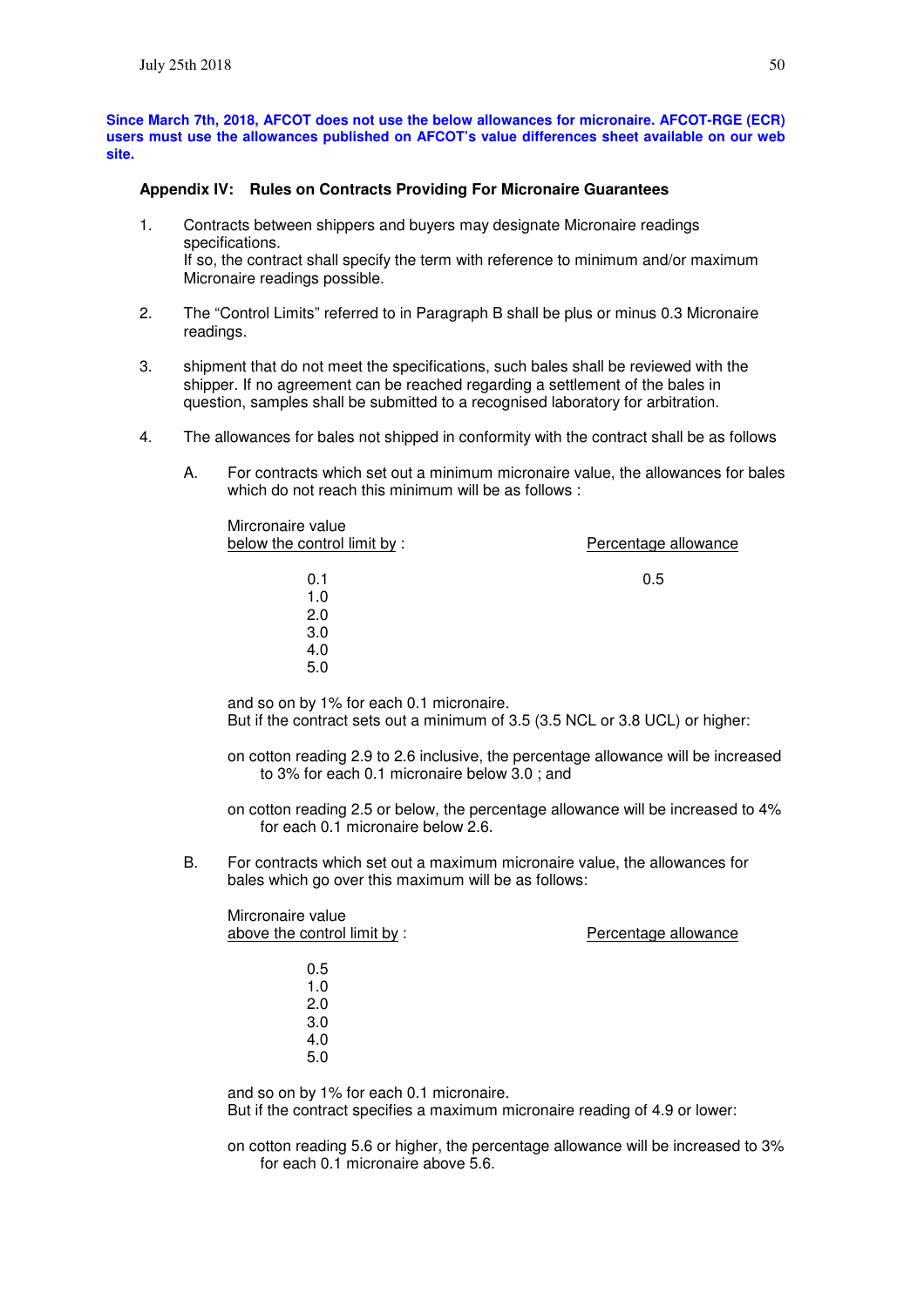### **Appendix V : Rules On Contracts Providing For Strength Guarantees**

Unless the buyer and seller agree otherwise, for contracts which set out a minimum strength value, the allowances for bales which do not reach this minimum will be as follows:

| HVI-<br>grams/tex<br>below the |         |     |                      |
|--------------------------------|---------|-----|----------------------|
| control limit by:              | between | and | Percentage allowance |
|                                | 1.1     | 2.0 | 1.0                  |
|                                | 2.1     | 3.0 | 1.5                  |
|                                | 3.1     | 4.0 | 3.0                  |
|                                | 4.1     | 5.0 | 5.0                  |
|                                | 5.1     | 6.0 | 8.0                  |

plus 4% for each gram/tex below 6

#### **Pressley**  psi below the

| <b>D</b> PI DEIOM THE<br>control limit by : | between | and  | Percentage allowance |
|---------------------------------------------|---------|------|----------------------|
|                                             | 1050    | 3000 | 1.5                  |
|                                             | 3050    | 5000 | 3.0                  |
|                                             | 5050    | 7000 | 5.0                  |
|                                             | 7050    | 9000 | 8.0                  |

plus 4% for each 2000 psi below 9000